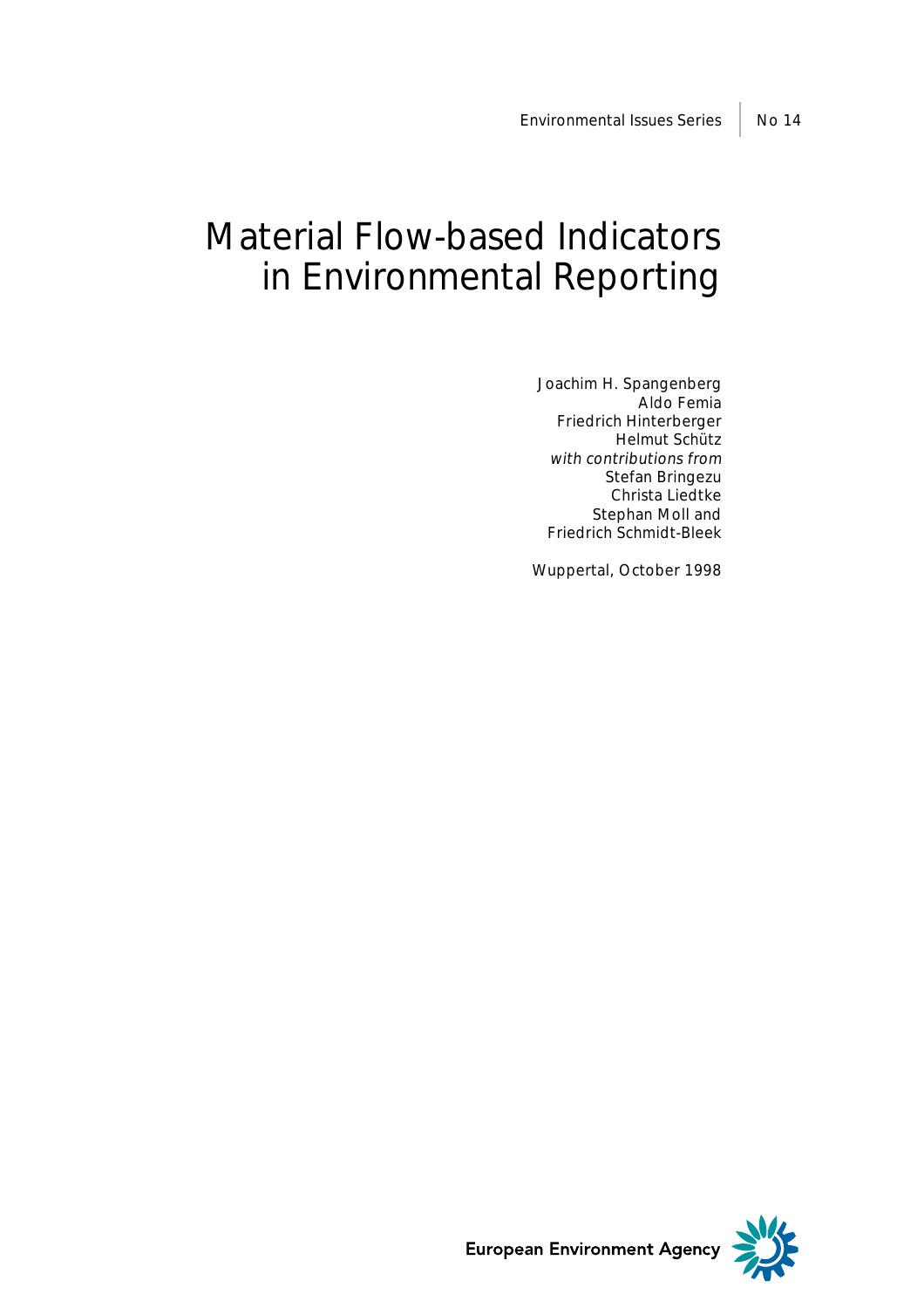## **NOTE**

The contents of this report do not necessarily reflect the official opinion of the European Communities or other European Communities institutions. Neither the European Environment Agency nor any person or company acting on the behalf of the Agency is responsible for the use that may be made of the information contained in this report.

A great deal of additional information on the European Union is available on the Internet. It can be accessed through the Europa server (http://europa.eu.int).

Cataloguing data can be found at the end of this publication.

Luxembourg: Office for Official Publications of the European Communities, 1999

Cover: EEA

Layout: Folkmann Design

ISBN

© European Communities, 1999

Printed in

Printed on recycled chlorine-free paper

European Environment Agency Kongens Nytorv 6 DK-1050 Copenhagen K Tel. (+45) 33 36 71 00 Fax (+45) 33 36 71 99 E-mail: eea@eea.eu.int Home page: http://www.eea.eu.int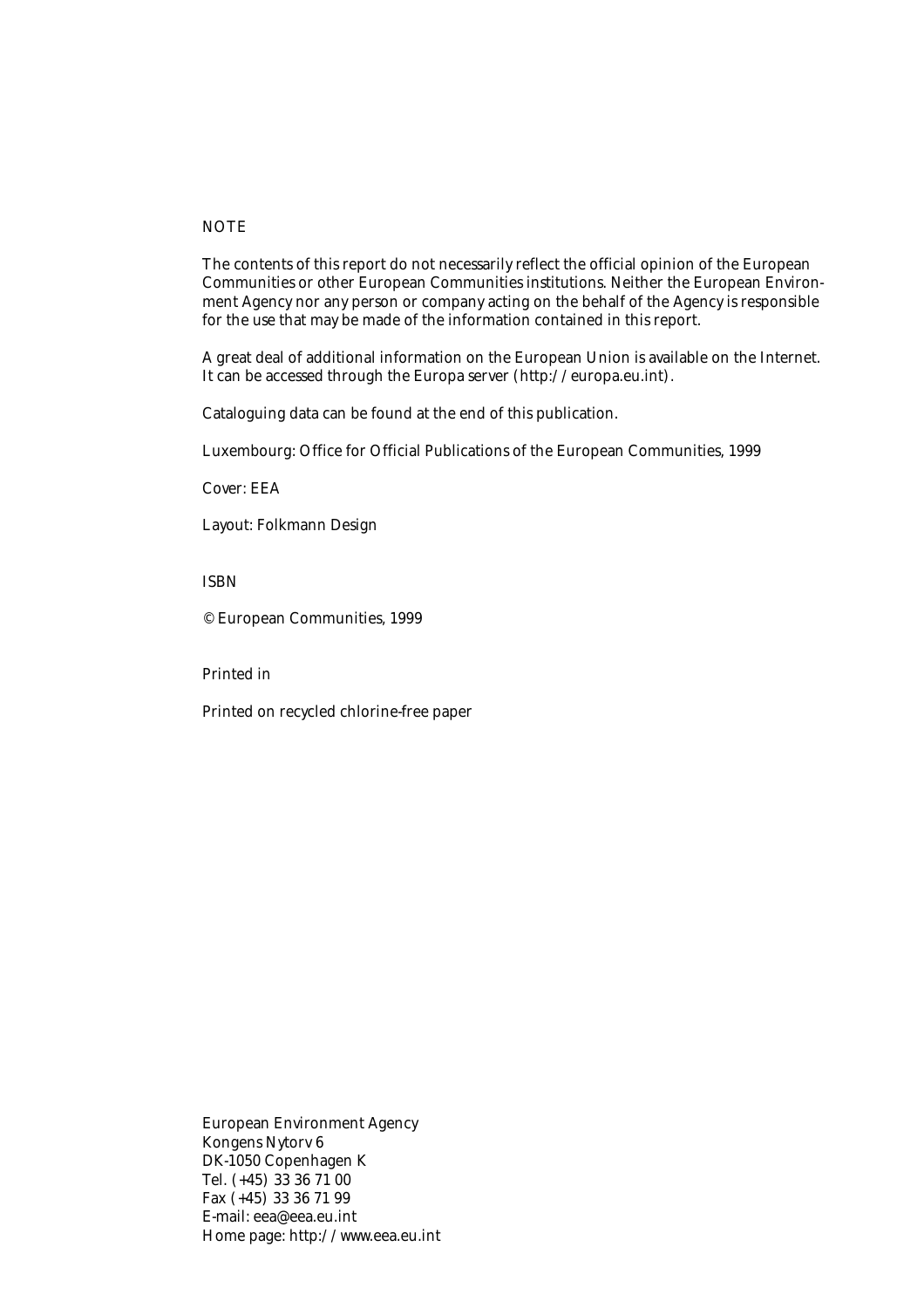# **Contents**

| 1. |      |                                                      |  |
|----|------|------------------------------------------------------|--|
| 2. |      | The Concepts of Sustainability,                      |  |
|    |      |                                                      |  |
| 3. |      |                                                      |  |
|    |      | 3.1. Principles of Measuring Environmental Space  10 |  |
|    |      |                                                      |  |
|    |      |                                                      |  |
|    |      |                                                      |  |
|    | 3.2. | <b>Categories of Environmental Space:</b>            |  |
|    |      | the Importance of Material Flows  11                 |  |
|    | 3.3. |                                                      |  |
|    | 3.4. |                                                      |  |
| 4. |      | A Methodology for Measuring Material Flows  14       |  |
|    | 4.1. | <b>Measurement of Material Flows</b>                 |  |
|    |      | and the Resource Intensity of Economic Outputs 14    |  |
|    |      | 4.1.1. Definition of "Ecological Rucksacks"  15      |  |
|    |      | 4.1.2. Categories of Flows Analysed                  |  |
|    |      |                                                      |  |
|    |      |                                                      |  |
|    | 4.2. | Material Flows Analysis of National Economies  17    |  |
|    |      |                                                      |  |
|    |      |                                                      |  |
|    |      | 4.2.3. Allocation of Material Flows                  |  |
|    |      |                                                      |  |
|    |      | 4.2.4. Possibilities for Further Applications 20     |  |
| 5. |      | Eco-efficient Services: A new Concept of Service 22  |  |
|    | 5.1. |                                                      |  |
|    | 5.2. |                                                      |  |
|    | 5.3. |                                                      |  |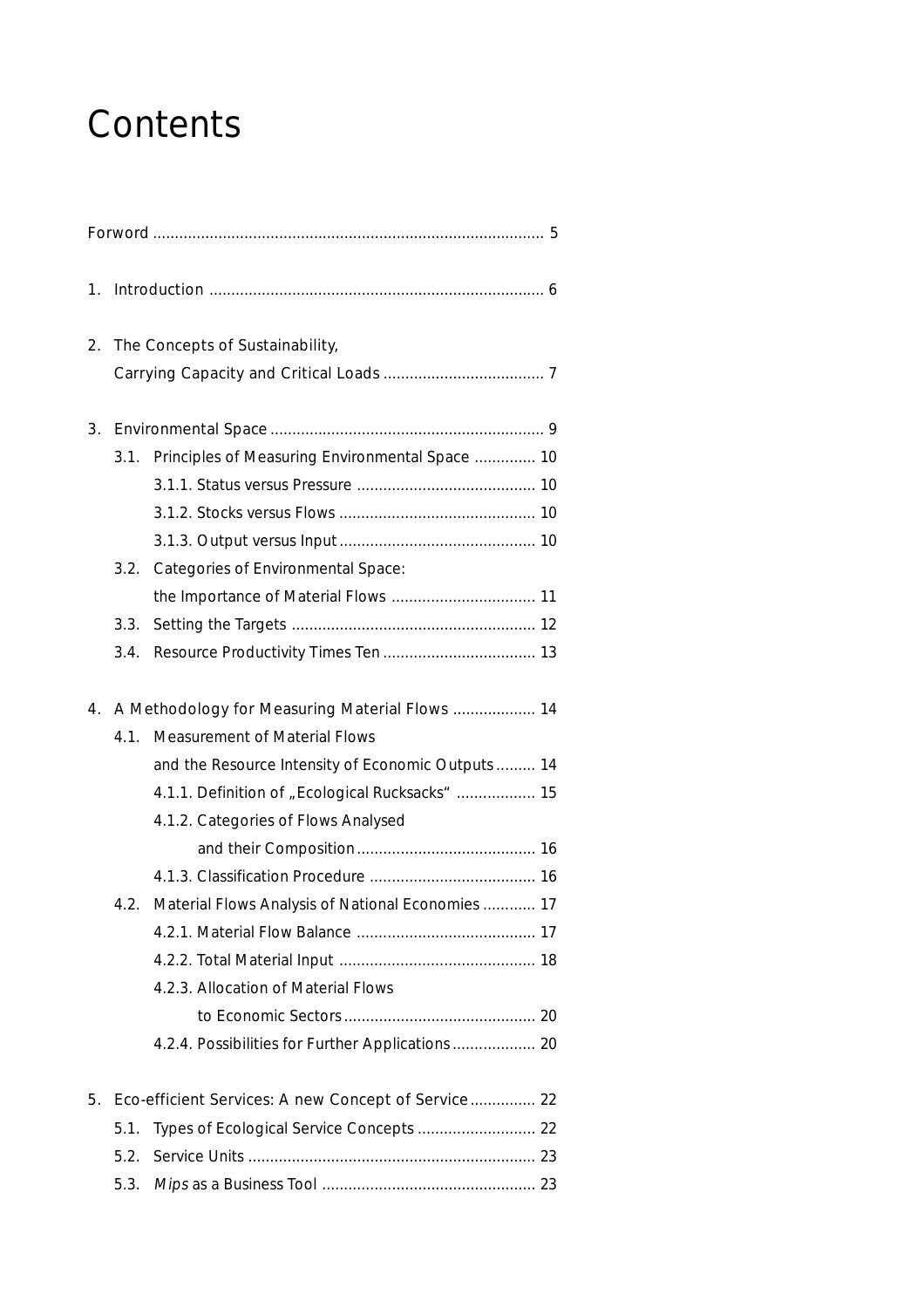|    |             | 6. Material Flows and Sustainability Indicators  24         |  |
|----|-------------|-------------------------------------------------------------|--|
|    | 6.1.        |                                                             |  |
|    | 6.2.        |                                                             |  |
|    |             |                                                             |  |
|    |             |                                                             |  |
|    |             | 6.2.3. Integration into the PSR/DSR System  28              |  |
| 7. |             | Economic Aspects of Sustainability and Dematerialisation 30 |  |
|    | 7.1.        | The Limits of Today's Environmental                         |  |
|    |             |                                                             |  |
|    | 7.2.        | The Economics of Dematerialisation:                         |  |
|    |             | An Evolutionary Path Towards Sustainability 31              |  |
|    | 7.3.        |                                                             |  |
| 8. |             |                                                             |  |
| 9. |             |                                                             |  |
|    | 9.1.        | <b>Measuring Progress Towards</b>                           |  |
|    |             |                                                             |  |
|    | 9.2.        | <b>Measuring Progress Towards</b>                           |  |
|    |             | Sustainability in the Transport Sector  38                  |  |
|    | 9.3.        | <b>Measuring Progress Towards</b>                           |  |
|    |             | Sustainability in the Construction Sector  42               |  |
|    |             | 10. What Needs to be Done -                                 |  |
|    |             |                                                             |  |
|    |             |                                                             |  |
|    |             | 10.2. Establishment of a Structured Database  49            |  |
|    |             |                                                             |  |
|    |             | 10.4. Establishment of a Computer-aided,                    |  |
|    |             | Module-based Information System  50                         |  |
|    | 11. Outlook |                                                             |  |
|    |             |                                                             |  |
|    | References  |                                                             |  |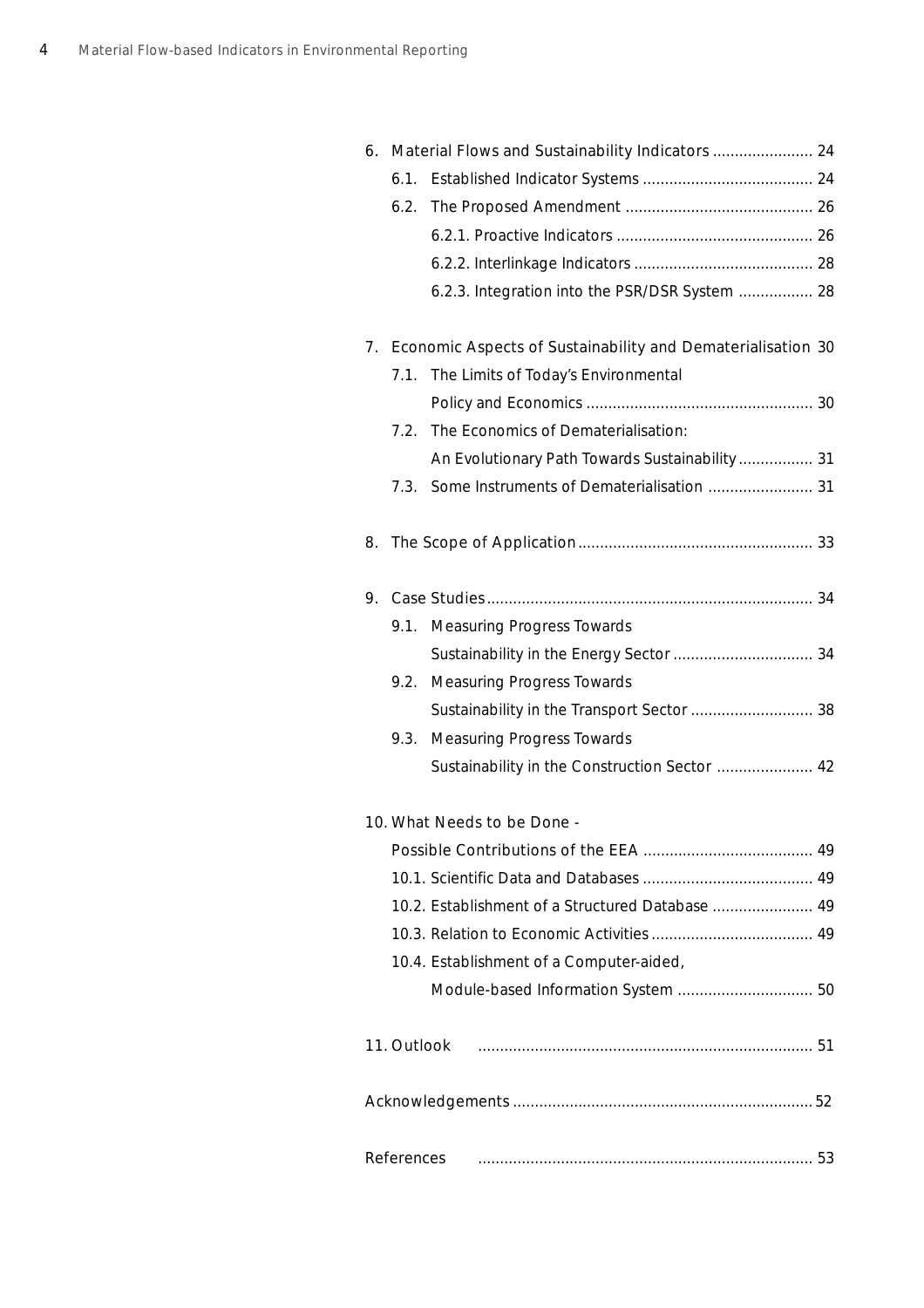## Foreword

The European Environment Agency is actively involved in developing indicators to evaluate progress in the state of the environment and in the policies designed to improve it. Clearly, indicators are linked, or should be linked, to current and emerging policy frameworks, and the implicit and explicit targets contained in them. This raises the question: what are those frameworks?

Experts' Corner Reports constitute a forum for disseminating views on new developments in environmental policies and for translating these into practical consequences for the European Environment Agency and others involved in producing information for framing and implementing environmental policies.

The previous report in this series, 'The Concept of Environmental Space' by John Hille, discussed possible choices for indicators, against the background of the limits to the rate at which we can exploit the Earth's resources. In conclusion, the report points to the need for focusing more on indicators concerning inputs into the economic system.

This new report follows the same line of reasoning and explores in detail material flows in the economy which have a possible influence on the environment. Amongst others, it explains the aggregated indicator 'material intensity per service unit' (*mips*) – and suggests some applications.

The *mips* indicator is an interesting example of an eco-efficiency indicator, linking a 'driving force' with a 'pressure' on the environment. In view of the current growing attention for ecoefficiency indicators, I recommend this new report to all readers interested in indicators, material flows, eco-efficiency and sustainable development.

Domingo Jiménez-Beltrán Executive Director, EEA

*Copenhagen, October 1998*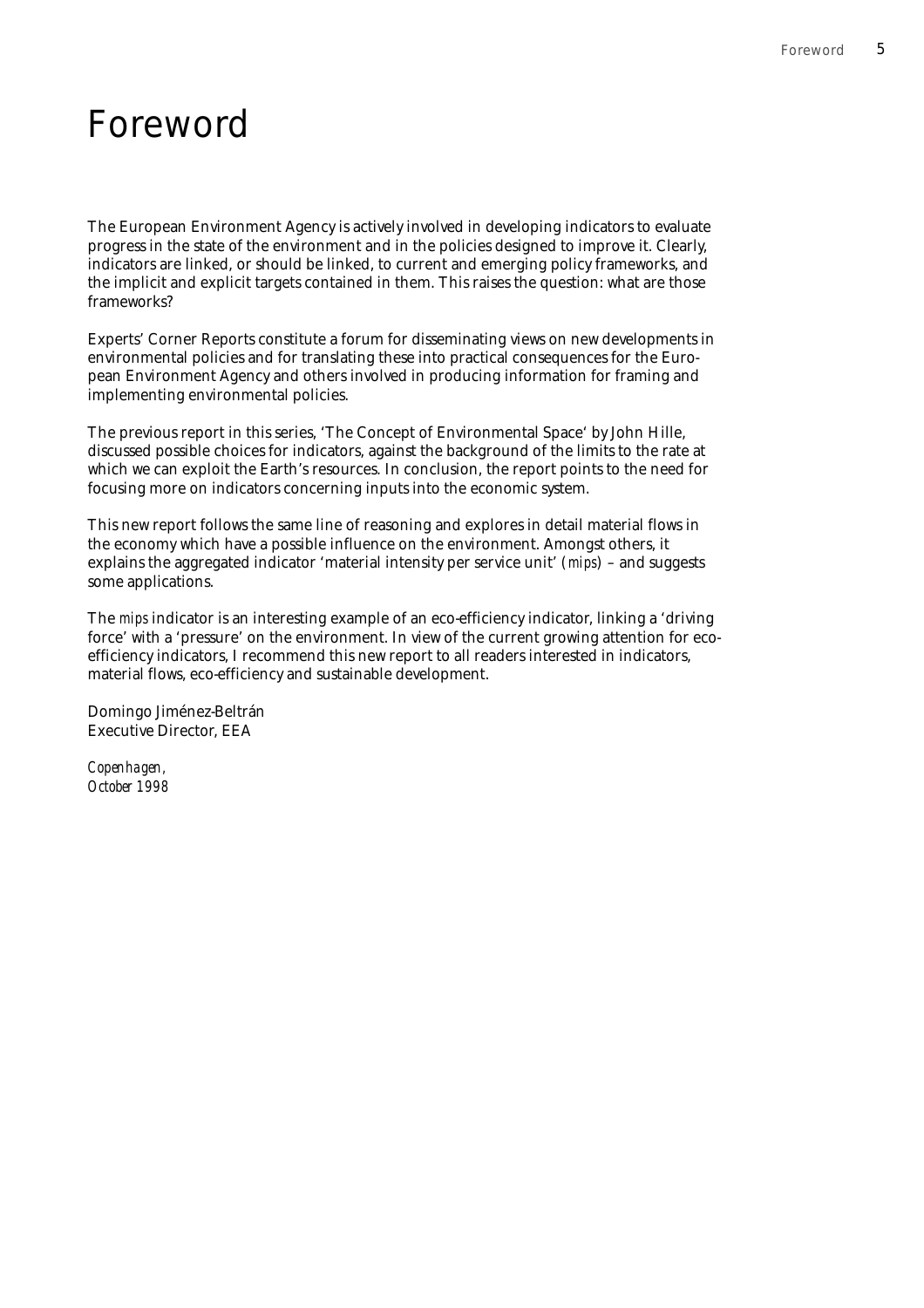## 1. Introduction

All our economies are dependent on the lifesustaining systems of the ecosphere. This long ignored fact came high on the political agenda only when the economic implications of environmental damage became obvious or at least foreseeable. To name just a few:

- Degradation of marine resources causing the decline of fisheries (a steady decline since the 1992 record high);
- Deforestation (17 mn ha/yr) and loss of soil fertility (net loss of fertile soil: 26 bn t/yr) threaten future agricultural productivity and cause increased demand and cost for fertilisers;
- Depletion of water tables and ground water pollution not only put human water supply at risk, but diminish the use of whole areas for agricultural purposes;
- Lake acidification (in about 80% of Scandinavia) and forest depletion (about 40% in Europe) have been fought at high cost. Nonetheless, the losses of forest value are obvious and have not been compensated;
- Stratospheric ozone depletion (varying from 5% up to 95% depending on season and geographic location), is increasing and not only endangers human health but decreases agricultural and marine yields as well;
- Greenhouse gas accumulation in the atmosphere (+28% since industrialisation began) causing a change in the average temperature will increase the number of weather irregularities, storms and altered rainfall patterns at an enormous cost for economy and society;
- Clear-felling of forests instead of sustainable management has been speeding up the loss of biodiversity (about 17,000 species/yr), a crucial resource for the pharmaceutical and agricultural industry.

"Eventually, given the non-linear behaviour of complex systems, and the possibility of multiple post-perturbation states, the possibility exists that the ecosphere may "flip" into a configuration unfavourable for continued civilised existence (W.I. Rees)".

*The physical dimension of the global crisis is that, on current practice, our environment is over-used*

*and the stability of our life-supporting systems is threatened.*

*The second dimension of the global crisis is a distributional and social one: labour has been undervalued (underpaid in the US and underused in the EU, sometimes both as in some Central and Eastern European countries).*

*The third problem of our economies is that instead of them offering innovative solutions to new problems (e.g. ageing societies, global competition, dematerialisation of services) and thus creating new markets, new business opportunities and additional employment, business is predominantly obsessed with cutting costs for the supply of yesterday's solutions for tomorrow's problems.*

*Consequently, we are producing too little wealth from too much resource, and we distribute the wealth produced too unevenly.*

Although this paper will focus its considerations on the environmental dimension of sustainability, it always has to be remembered that without taking fully into account the social and distributional dimensions, sustainability as such cannot be reached.

In the context of this triple crisis, and with the corresponding approach of combining social, economic and environmental goals, the notion of sustainability as proposed by the UN Commission on Environment and Development has proven widely attractive. It refers to a socio-environmental concept, attempting to harmonise two principles previously regarded as being contradictory: environment and development. It foreshadows a means of economic development that secures a quality of life for all people, without over-burdening ecological systems. The failure of politics to provide long-term perspectives, taking into account peoples' needs, wants and priorities is at the basis of the growing dissatisfaction with the political system as a whole. This dissatisfaction, if not treated properly, could easily undermine the political basis of European integration, in particular with the heavy tasks that lie ahead of enlarging the community. Talking about sustainability for Europe thus also means talking about the very future of the European Union.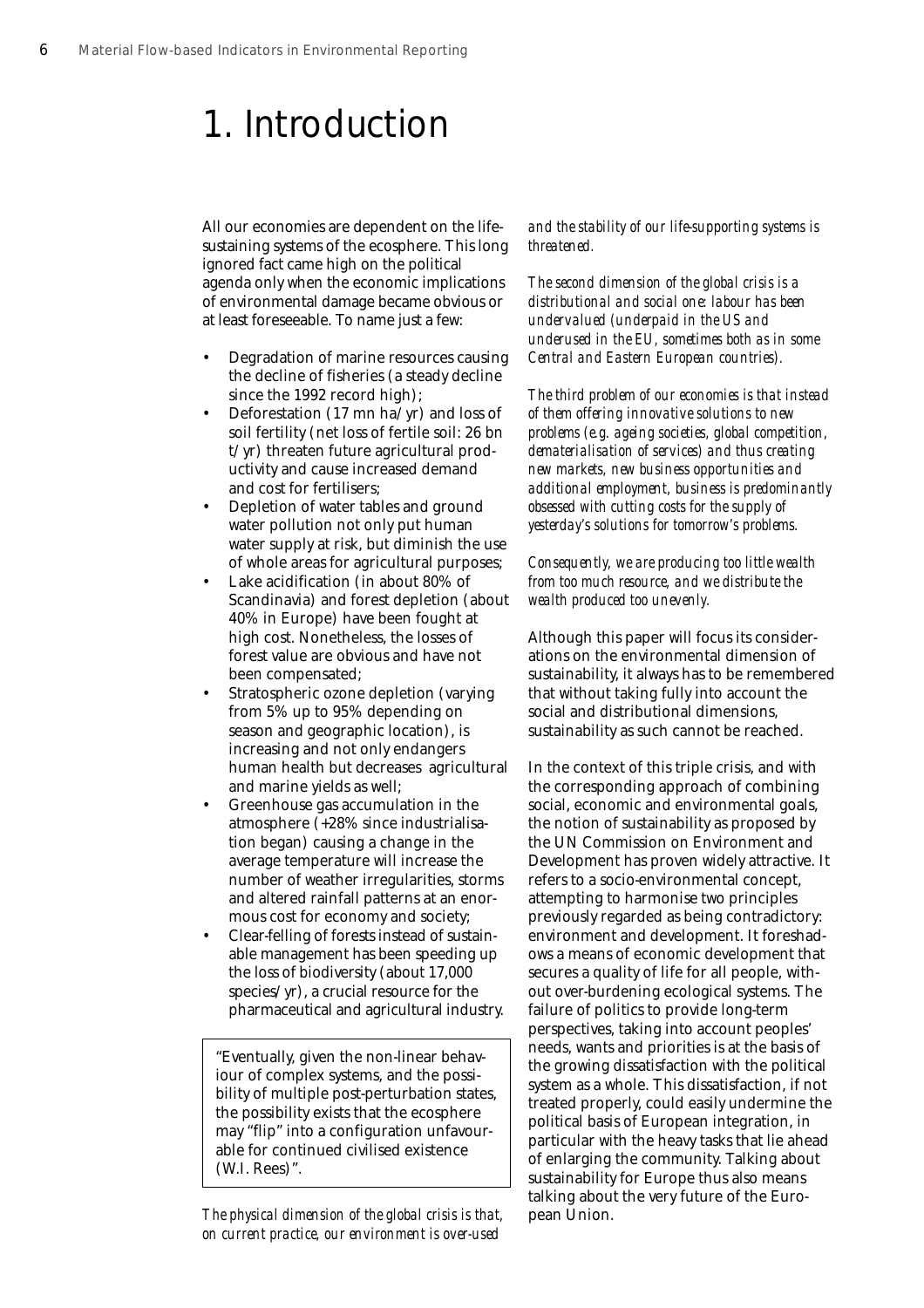## 2. The Concepts of Sustainability, Carrying Capacity and Critical Loads

Both the anthroposphere and the ecosphere are non-linear complex systems – the former viable only in dependence on the latter. It is, therefore, not trivial to ask what practical and directionally safe criteria may apply in order to guide economies within ecological guardrails, i.e. enabling the Earth's systems to remain in a balance. Nor is it trivial to attempt to harmonise any conceivable approach at the international level, since there will always be both winners and losers. Eleven years after the publication of "Our Common Future"(1 ) the international dialogue on these matters is, in fact, intensifying.

In this paper, we offer some thoughts which may also serve as a conceptual framework. We attempt to define the relevant parameters that need to be taken into account to steer human development towards ecological sustainability. We further propose a measure for resource productivity in the economy and demonstrate its usefulness by means of three case studies in different sectors of the European economy. Furthermore, we show how quantitative targets for sustainable resource consumption can be derived and used to define performance indicators which either can be used as policy steering instruments in their own right, or can be rendered operational within the frameworks of the EEA or the UN-CSD work on indicators.

We suggest that the following four issues be addressed when attempting to make operational the concept of sustainability:

- a practical framework for the integration of the economic, social and environmental dimensions of sustainability;
- a clear definition of the categories to be taken into account for each of the dimensions;
- methodologies to monitor progress towards sustainability for each of the categories; and
- targets in order to measure distance-totarget (performance indicators).

The *physical* dimension of sustainability refers to leaving intact – for an infinite length of time – the stability of the internal evolutionary processes of the ecosphere, a dynamic and self-organising structure. The ecosphere, as well as the anthroposphere, is part of a larger system, and open to flows of either materials or energy, or both. Thus, the anthroposphere is an open, thermodynamic subsystem of the earth with respect to materials and energy. And the earth is – for all practical purposes – closed to flows of external matter but open to energy inputs, consisting mainly of solar radiation. It is primarily this window to energy inputs from space which provides room for a sustainable use of natural resources for mankind.

An economic system is environmentally sustainable only as long as it is physically in a (dynamic) steady-state, ie. the amount of resources used to generate welfare is permanently restricted to a size and a quality that does not overexploit the sources, or overburden the sinks, provided by the ecosphere. Without this:

- human economies would have to continue to draw on the *stock* of natural resources (e.g. high grade ore, crude oil, fertile soil) or, from an energy viewpoint, they would continue to use up lowentropy resources like minerals or fossil fuels which sooner (3rd millennium) or later (4th) will be depleted (?);
	- the immense (and rapidly increasing) *flows* of resources through the global economies would continue to lead to an increase in entropy, resulting in a variety of unpredictable and irreversible environmental impacts. These include slow, long-term changes such as global warming, as well as short-term irregularities such as storms, stronger hurricanes and flooding rivers, resulting from the destabilisation of ecological systems. This is equivalent to threatening the lifesupport system of mankind.

The maximum acceptable environmental concentration (a stock) of anthropogenic outputs, usually well above the no-effect level, has been called the *critical load;* it is the basis for calculating the maximum continually supportable rate of output, dependent on several chemical characteristics and, in particular, on accumulation and biodegradation characteristics of the substance analysed.

The maximum continually supportable rate of resource extraction from a given ecosys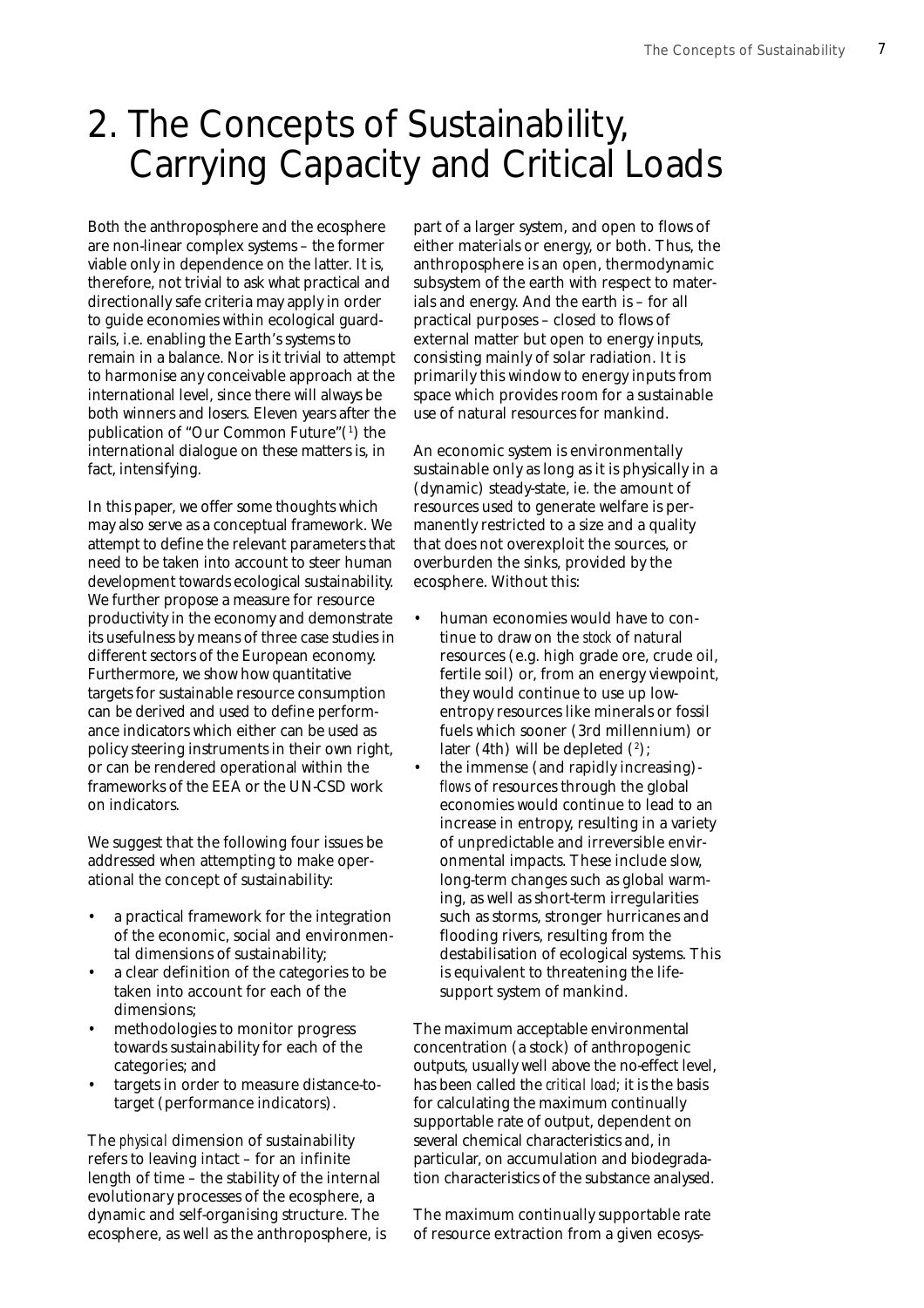tem (a flow) has been termed that system's *carrying capacity*. This term originates from biology, where the carrying capacity is defined as the number of individuals of a given species that can be sustained over time without overburdening the host system. Such a measure must, obviously, consider the average long-term per-capita resource consumption of all natural species. As for the human race, one must remember that not only is the world population still increasing sharply, but the *per capita* consumption of natural resources (energy, materials, space) is also on the rise, resulting in an even steeper increase of overall resource consumption. This is – or must lead to – an unsustainable situation.

As current experience indicates, we are already at, or even beyond, the limits of carrying capacity. Due to the technical skills of mankind , its innovative drive and the material growth of the anthroposphere, an infinite number of – ever-changing – disruptive interactions can occur at the boundaries to the ecosphere. Moreover, these impacts

are characterised by non-linear relationships between stresses and responses. An unknown quantity of these effects can neither be detected within human time horizons, nor – were they found and measured – could they be attributed to distinct causes  $(3)$ . This precludes the observation or theoretical calculation – and thus quantification – of the totality of concrete consequences of human (economic) activities on ecosystems (4 ). This also illustrates the limited power of costbenefit analyses in shaping environmental policies, particularly regarding the systematic restructuring of the economy in the push toward sustainability.

Since neither the carrying capacity nor the critical load can ever be precisely determined, the political application of these science-based concepts must necessarily take into account the precautionary principle. This means that decision-makers must steer the economy not by scratching the guardrails, but by staying clear of them, keeping the economy in the middle of the road towards sustainability.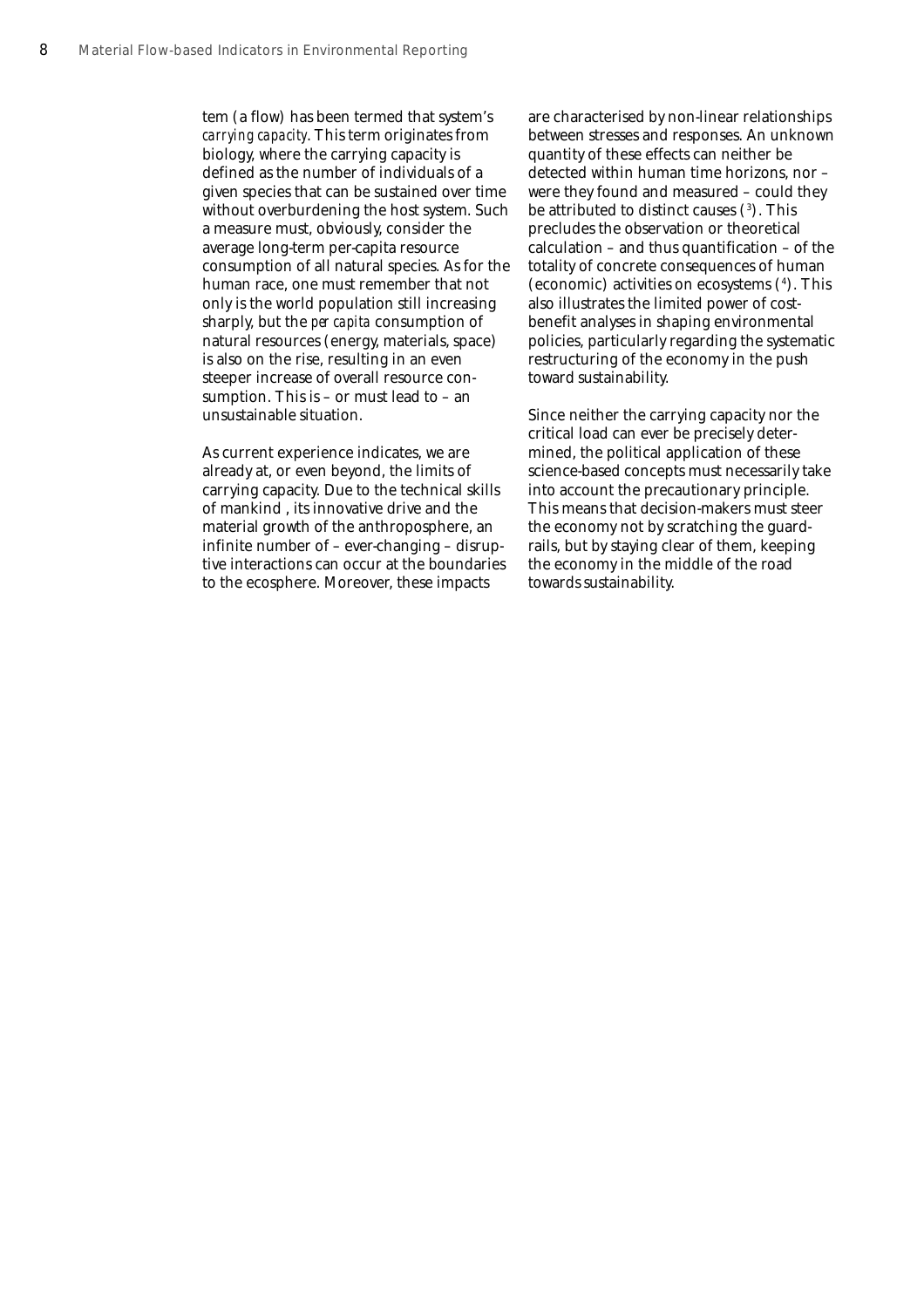# 3. Environmental Space

Leaving the field of basic science and coming one step closer to its application in the socio-economic field, we now introduce the notion of *environmental space*.

Environmental space (5 ) is a normative concept which takes into account the physical as well as the social and developmental aspects of sustainability. Physically, environmental space is described as the capacity of the biosphere's environmental functions to support human economic activities, the upper limit given by the carrying capacity. The social dimension of environmental space is given by the "global fair shares" or "equity principle" derived from the definition of sustainable development, assigning to all living people a right to achieve a comparable level of resource use, and to future generations a right to an equivalent supply. This is equivalent to the principle of inter- and intra-generational justice of distribution. Obviously, such a right cannot be implemented in a straightforward manner – it is a human right to use a fair share of the common heritage of mankind rather than a piece of enforceable legislation.

.. [We have] to create, and above all apply, different, new or complementary ways to measure the progress towards metabolically healthier, more sustainable socioeconomic systems where the main pillars are increased efficiency (in the use of all kinds of resources, not only natural), equity (now and for future generations) and improved quality of life." *Domingo Jiménez-Beltrán, Executive Director, European Environment Agency*

Given the uneven distribution of resource use today, a significant reduction (e.g. by half) in the use of environmental space is needed. It translates into a need to reduce the physical resource consumption of industrialised countries drastically, in this case by a factor of five to ten, i.e. by 80% to 90%.

This calculation is based on two explicit assumptions: that we are already at, or beyond, the limits of carrying capacity, and that the equity principle of intra- and intergenerational justice should be applied. The calculation can be used for policy guidance only if its two basic assumptions are shared by the decision-makers and supported by the individuals concerned.

Environmental space between overconsumption and need Figure 3.1.



## Living within our Environmental Space

Source: J. Spangenberg, U. Tischner, Wuppertal Institute, 1994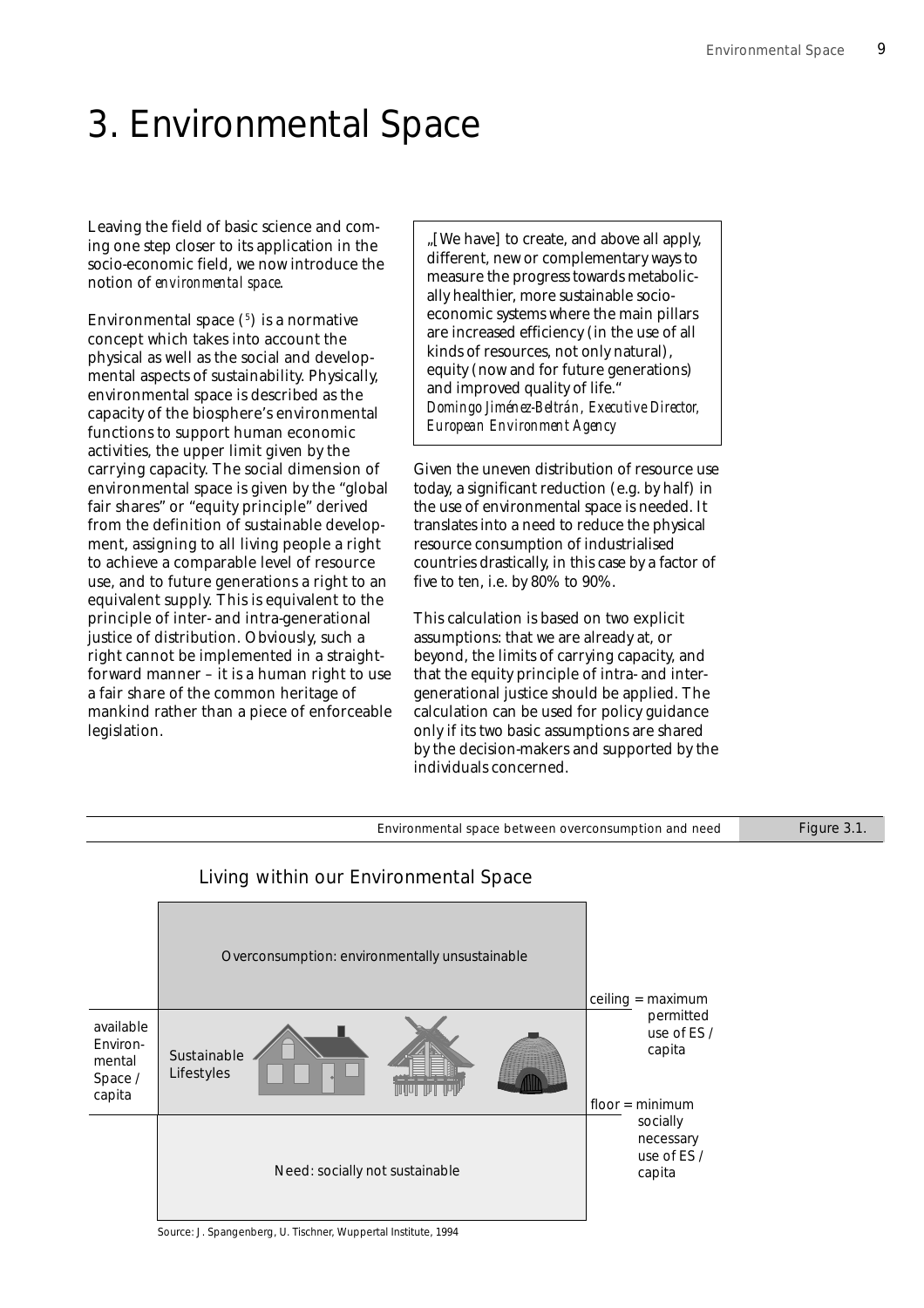Figure 3.1. illustrates the environmental space between overconsumption and need and shows the upper "ceiling" limit. (Besides) this "ceiling" to resource use, there is a "floor" of resource availability necessary in order to lead a quality life, this needs no further elaboration here, since it has limited meaning for EU societies (6 ). Within these boundaries, a sustainable economy should flourish, providing goods and services to meet human needs, generating enough financial surplus to pay for investments and providing enough jobs and income to avoid social tensions.

"Environmental space" as defined so far, however, is not operationable. In order to make it a viable, science-based policy tool, the categories to be analysed need to be defined (e.g. State of biodiversity ? Output of CFCs ? Input of materials ?).

3.1. Principles of Measuring Environmental Space

There are several options to describe the use of environmental space, all of which may be helpful for specific purposes. From our point of view, the chosen option needs to identify those characteristics that permit easy translation into policy action, in a directionally safe manner.

### *3.1.1. State versus Pressure*

Using descriptions of the *state of the environment* and the impact that specific pressures have caused (e.g. forest depletion or number of endangered species) can help illustrate the need for immediate action and guide curative measures. Due to the complex character of environmental systems, however, and in particular to the widely unknown unintended side-effects, it is hardly ever possible to clearly identify underlying causes, and thus not possible to design appropriate policy responses to the driving forces of environmental degradation.

We propose, therefore, not to focus on the state of the environment, but rather on the underlying pressures with an inherent damage potential in order to single out cause-oriented improvement measures. (6 )

#### *3.1.2. Stocks versus Flows*

Taking the state of the *stocks of environmental resources* (existing biodiversity, reserves of fossil fuels and minerals etc.) as a measure may indeed be the basics of resource economy, but this provides hardly any

information about the environmental situation and trends. As an example coal in the ground does not cause environmental harm, unless it is mined and burnt. Resource stock assessment is, therefore, an inappropriate measure for the use of environmental space.

Unlike stocks, however, *resource flows* are of key importance for environmental deterioration, providing good estimates about the use of environmental space. The throughput of resources (called the "scale" by H. Daly), however, must be measured at a well-defined point to permit the reproduction of data and international harmonisation. The most appropriate choice for this point of measurement is obviously the border between the ecosphere and anthroposphere (or humansphere, as W. Rees calls it). Since there are functionally two of these borders, on the input as well as on the output side, we now have to compare the usefulness of choosing one of these options.

#### *3.1.3. Output versus Input*

Traditional environmental politics has focused on regulating the output side of the economy. Pollution abatement equipment, BAT (best available technology) for emissions reduction, critical loads assessment, all these measures are different ways of reaching the same goal: influencing the quality and quantity of the outputs our economy releases into the ecosphere. Environmental research, as well, has focused on the interaction of anthropospheric outputs with the ecosphere, with great effort invested, and limited – albeit important and helpful – results.

On the other hand, input-related regulations have long been known as well, such as fleet efficiency regulations or licences for mining (relative-input limitations) and for logging or ground water extraction (absolute-input limitations). For operationalising the environmental space concept, then, which approach is more suitable? Some figures from the German economy, typical of industrialised economies, illustrate why we prefer input-based models:

• Whereas the number of materials entering our economic systems is limited to 50 - 100 distinct abiotic materials including energy carriers, output control has to handle about 100,000 substances from the chemical industry alone, each of which interacts in various ways with the ecosphere and the other substances emitted.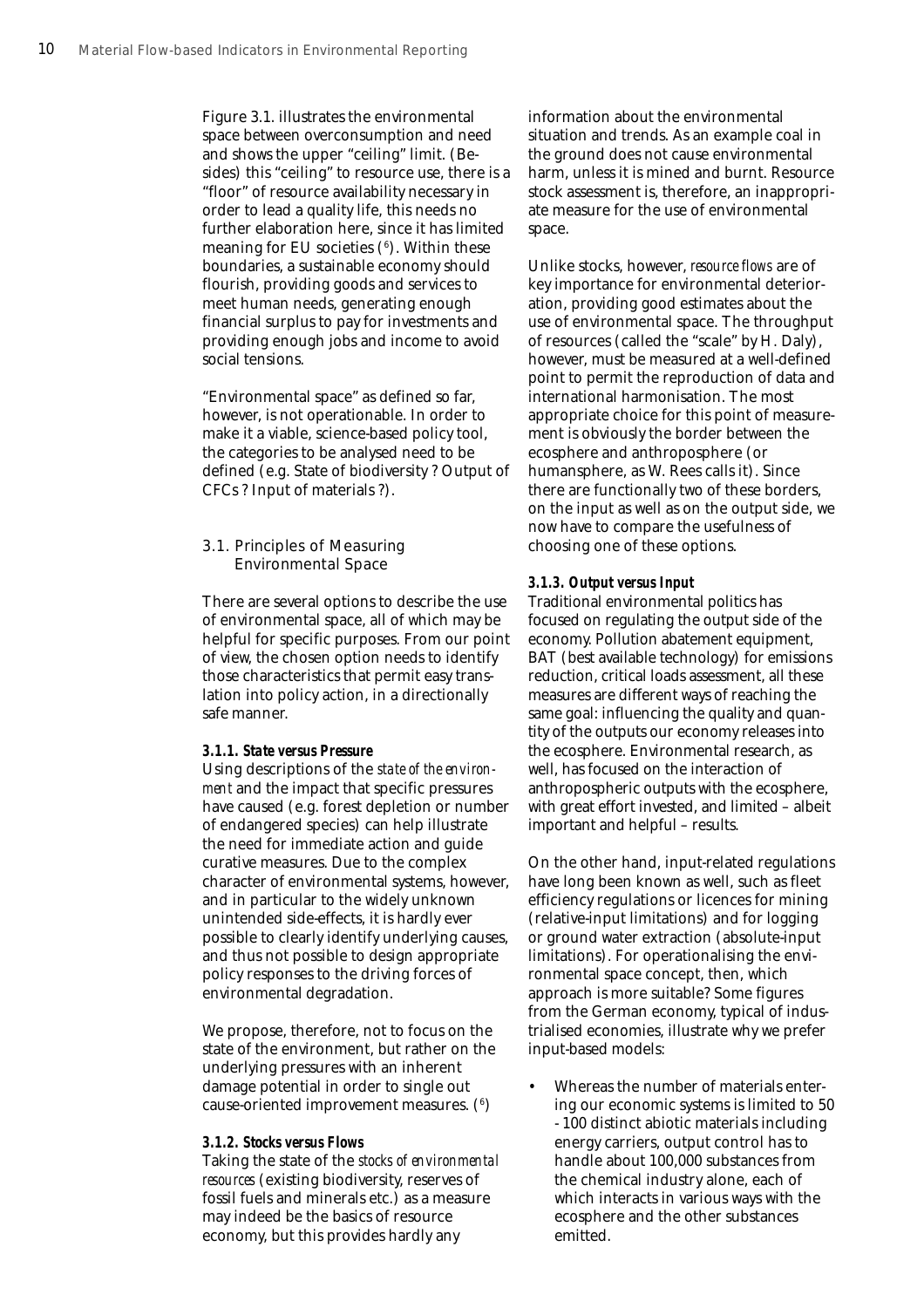Whereas the number of points of entry into the anthroposphere is limited to some 20,000 (8 ), the exits are beyond enumeration: every smokestack, every exhaust pipe, every waste dump, every drainpipe is such an exit.

When designing appropriate policy measures, focusing on the inputs can provide higher regulatory efficiency with much less effort in control. This becomes particularly important when the introduction of marketbased financial instruments is considered: regulating outputs with financial instruments will either need a new control bureaucracy or generate the risk of massive free-rider effects (on instruments, see also Chapter 7.5).

## 3.2. Categories of Environmental Space: the Importance of Material Flows

Every use of environmental space needs a realm where it can take place, and materials as the physical basis of the agents and their instruments (including energy carriers). These are three at least partially independent variables: the relationship between the amount of tonnes of materials, kilo-Joules of energy and hectares of land used to produce one item varies from product to product and from service to service. Thus, we propose these three – materials, energy and land – to be the core categories of environmental space. Each can also – if necessary – be split up into environmentally relevant subcategories such as air, water, soil, biotics and minerals for materials; fossil, renewable and nuclear sources for energy, or built-up, pasture and agricultural uses for land.

*We propose characterising the physical aspect of the use of environmental space through a quantification of the input flow of energy, materials and land of a given economy. Consequently, we propose defining the categories of environmental space to be the critical parameters in order to approach sustainability.*

The proposed methodology, based on the (at least partial) independence of the three dimensions analysed implies the need to keep the three indicators separate. There is no scientifically sound way to integrate them, i.e. to express land use through material flows or material flows through energy. Energy, land use and material flows have no common unit by which to measure their use. Any integration (9 ) remains either simplistic or arbitrary (e.g. by defining standard

conversion factors). Although this is an obstacle (from our point of view, a minor one) to communicability, this has to be accepted for the sake of adequacy, transparency and – consequently – credibility.

This report, however, focuses on the material flows induced by human activities. Every movement of materials and every transfer of materials from one place to another has repercussions on ecological linkages and alters the environmental balance. Ecological changes brought about in this way are technically irreversible. Therefore, given a certain supply of services, sustainable development means a reduction of material flows needed to create these services.

Any meaningful estimate of the environmental sustainability of consumer goods and services must be carried out "from the cradle to the grave" (or to the cradle, for recycled goods) if misperceptions (due to only partial consideration of the life-cycle wide impact) are to be avoided in the future. Hence, assessments of ecological effectiveness must evaluate all material flows set into motion by people: each use of a natural resource, be it water for drinking or cooling, minerals for industrial production or construction, land for agriculture or air for breathing inevitably increases the entropy of the overall system. We consider the total material flow an appropriate measure of the potential disturbance, and we regard the reduction of material flows a necessary (although not in all cases sufficient) means of reducing the pressure of human species on the global environment in a directionally safe manner. The goal of reducing material flows is proactive, in that it does not refer to individual symptoms of environmental damage, but to the overall impact on the system, thereby trying to prevent future damages as well as reducing the current potential for disturbance. Although a *direct* link of material flows to environmental stresses is evident only in a minority of cases (as was the case with total energy consumption until the threat of global warming from  $\mathrm{CO}_2$  emissions was taken seriously), many of the well-known symptoms of environmental degradation, from declining fish stocks to reduced fertility due to e.g. heavy metal accumulation, can doubtlessly be linked to intense material flows as the indirect cause. Consequently, we consider *dematerialisation*, the dramatic reduction of anthropogenic material flows, of utmost importance for an ecologically positive change in our economic structures. **In other words,** *dematerialisation can help to*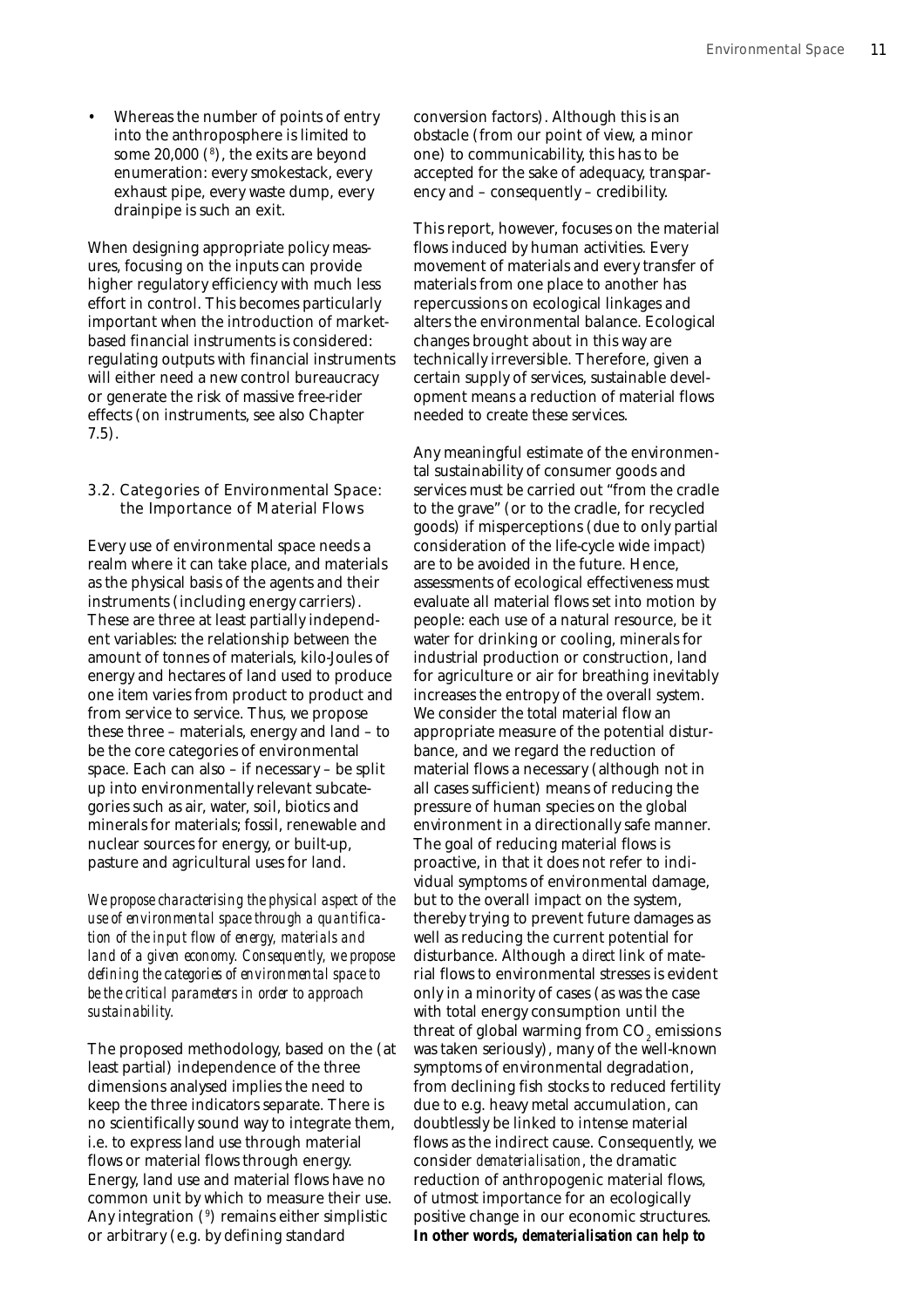*make operational the concept of sustainable development.*

#### 3.3. Setting the Targets

Although today, due to a level of technical efficiency well below the theoretical maximum, more than the necessary amount of entropy and waste is produced, but there is a theoretical minimum of entropy generation associated with every activity, and thus with every kind of material flow. However efficient production will be, even at the theoretically possible maximum, there is still unavoidably a significant amount of waste and entropy generated with every unit of materials and energy used. So the key question which needs to be answered is: which level of waste and entropy generation will have what destabilising impact on life-sustaining ecosystems, i.e. "Where are the limits ?".

Although the need for targets is broadly acknowledged $(10)$ , they are conspicuously lacking in most of the existing environmental reporting systems (with few exceptions like EEA's 'Environment in the European Union 1995'). This obvious contradiction is not too surprising, given the lack of universally accepted environmental goals. The existing targets, however, focus on categories different from those proposed here, in particular they are lacking targets on material flows.

For energy, reductions have been recommended by the IPCC, supporting the idea that a reduction of about 50% is necessary. These are already the scientific basis for the ongoing political negotiations on a CO<sub>2</sub> reduction protocol. We therefore need not go into any further detail of energy consumption measurement and reduction here. For land use, the need for a sustainable pattern is evident from the threats to biodiversity and soil fertility loss, in Europe particularly, due to erosion and the leaching of micronutrients. However, so far no broadly accepted measure for biodiversity exists, and probably none can be developed to quantitatively cover the ecosystem, species and genetic level of biodiversity, not least because of the lack of data. Consequently, the criteria for a more sustainable development are more qualitative than quantitative in nature as described in earlier publications.  $(12)$ 

Our main concern here is to focus on material flows: in addition to non-renewable

minerals, ores and biomass, these include all energy carriers, thus offering a broad basis to assess the environmental impacts of resource use, covering energy consumption and (at least partially) the impacts of land management systems. Calculations by Hans Opschoor, based on a different methodology rooted in resource economics, result in reduction targets between 50% and 90% (13); the "ecological footprint" calculations of Wackenagel/Rees (14) propose reductions of a similar size, as do a number of other authors (15). The need for a significant, albeit not yet precisely quantifiable reduction in resource use seems to be proven, and in order to operationalise it we have to set a figure, which – due to the current state of scientific knowledge – will definitely not be precise, but will be "correct" in the sense of being directionally safe, i.e. indicating the right direction in which to move: a compass, not a road map. A reduction of worldwide anthropogenic material flows – which are already greater than those arising from natural processes  $(16)$  – to one-half of the present dimensions, is a reasonable indicative goal (there is no scientifically proven reduction target yet). If it turns out that in the long-run, a 40% or 60% reduction in material flows is needed to reach sustainability, this makes no significant difference in terms of policy since the necessary reversal in the current trend of globally increasing material flows is the same, as any sensitivity analysis will show.  $(17)$ On a global per capita basis this would result in an average reduction target of 85% - 90% for Europe  $(18)$ . This is in line with the above-mentioned sources.

Decreasing resource throughput in absolute terms does not mean compromising wealth (service availability and well-being) since technological and social innovations, changing demands and definitions of well-being as well as increasing resource productivity can compensate or even over-compensate for the difference in materials' use. Ecological product circles, recycling cascades, product longevity and eco-efficient services are means to reach this goal without sacrificing the quality of life (19). This is also the basis for the current incorporation of significant reduction targets into policy considerations in different countries (20). Therefore, developing a measure to quantify material flows is of utmost importance for any attempt to operationalise the concept of sustainability. Operationalisation means that the definition is clarified and an empirical content is assigned to the concept, so that a (real) policy can be built upon it.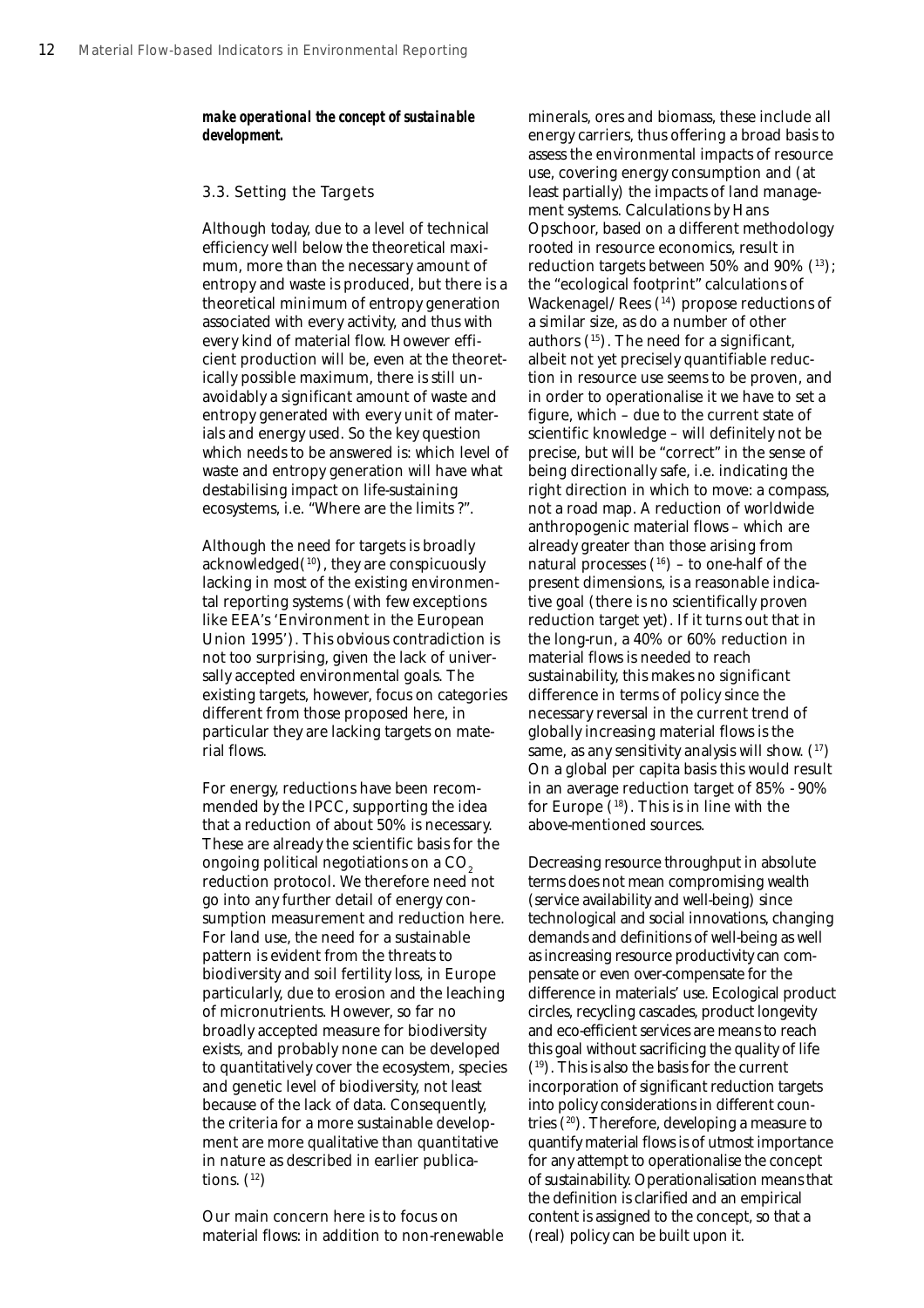### 3.4. Resource Productivity Times Ten

By how much does resource efficiency have to be increased? As mentioned, a factor two absolute reduction of material flows on the global level combined with the equity considerations, translates into a factor 10 reduction in resource use in the industrialised countries. If overall economic production is not to be reduced, this goal, to be reached in a 50 year time-span (needed to allow the technical, social and economic dynamics to adapt and adjust without major conflicts), is equivalent to an annual increase in resource productivity of 4.5% and can be considered a pragmatic, feasible and necessary policy target. This is all the more necessary if, alongside technology improvements such as those forecast in the US technology development or the Dutch sustainable technology DTO programme  $(21)$  and the resulting *efficiency* gains (more services from less resources), a culture of *sufficiency* (greater quality of life from less services) must emerge among the populations of industrial countries, accustomed to levels and – more important and problematic – to *forms and dynamics* of well-being which cannot be sustained in the long run.

A delinking of economic development and material use has been reported in the past

(22), however this endogenous trend towards lower material use is not sufficient from an ecological point of view:

- because it is not the "intensity of use", but the absolute quantities used, that matter for environmental problems;
- because these empirical findings are either referring to *refined industrial materials* and not primary ones (a defective measurement methodology)  $(^{23})$  or – in an even more limited sense – to the delinkage of certain emissions (SO $_{\textrm{\tiny{2}}}$ ,  $\mathrm{NO_x^{\phantom{\dagger}}}$ ), which are not indicative of a reduction in the total throughput of the respective economy;
- because the trend is too unstable (after delinkage, relinkage occurs)  $(24)$ , too weak for the necessary changes to come about before it is too late, and is often driven not by the economic dynamic itself, but by legislative measures, i.e. dependent on political interference in the economy.

For these reasons, it seems obvious that dematerialisation is, unfortunately, not a likely result of mere "endogenous" economic evolution. Instead, active political pursuit is necessary.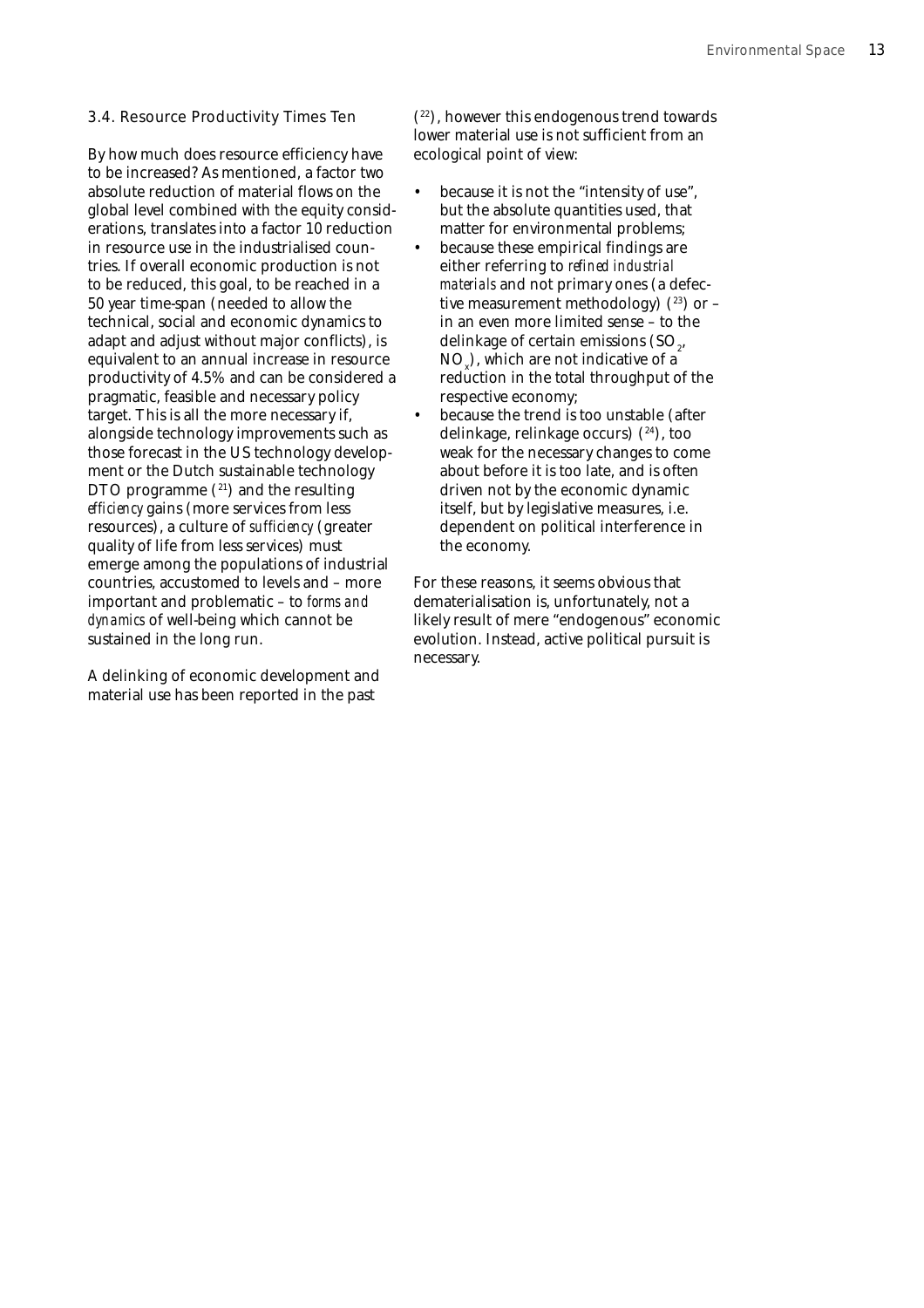## 4. A Methodology for Measuring Material Flows

To operationalise the concept developed so far, quantitative targets for the permitted use of environmental space must be made measurable with a standardised methodology, delivering meaningful, transparent and reproducible information about the total material activated by the production, use and disposal or recycling of a certain product or service. The resource-efficiency measurement concept *mips* (material input per unit of service) was introduced for this purpose, i.e. in order to transform the use of the environmental space in a measurable way and to translate its limits into directionally safe and quantitatively measurable targets  $(25)$ .

*Mips* is an interlinkage indicator based on the Material Intensity Analysis (MAIA or MIA) developed at Wuppertal Institute. It measures material inputs (*MI* ) at all levels (product, company, national economy, region (26) including all "ecological rucksacks", i.e. the total mass of material flows activated by a consumption item in the course of its life cycle (for details see Chapter 4.1.1). In the *mips* concept this *MI* is referred to the end user service (*ps = "per service"* ) derived from that flow as a standardised reference (on the service concept see Chapter 5). Thus, for any product the total material flows activated is calculated as tonnes of materials of different categories. In order to guarantee reproducibility, a number of individual standards and conventions are being introduced, currently being compiled in the MAIA handbook (27).

*Mips* is analogous to usual efficiency measures in that it has the same structure of a share between inputs and results but is very different in that it links two well-distinguished objectives (nature preservation on the one hand and well-being on the other) and constitutes an intermediate objective expressing the extent to which they are (or must be) reconciled. The lower the *mips*, the higher the amount of services obtainable from a given displacement of natural resources and/or the lower the displacement necessary to obtain a given level of services.

In a nutshell, *mips* relates the material inputs necessary for the production, distribution, use, redistribution and disposal of a given

good to the end-user service provided by that good. This allows comparisons among different yet functionally equivalent products; for example, the average "material burden" associated with travelling from A to B by car can be compared to that associated with the same transport service enjoyed on a train.

Material intensity and flow accounts are analytical tools to illustrate how much material and energy flows through the economic system at the product, company, sectoral, national, regional and international levels. These tools are aimed at quantifying the efficiency of economic operations, such as determining the material and energy flows per unit of service (*mips* ); at addressing equity questions, such as how much material and energy is used by whom and how it is distributed; and at illustrating global patterns in the origin and movement of material and energy. Finally, they should lead to action: the *substitution* of a certain amount (including "rucksacks") of any specific material with a lesser amount of another one, while delivering an equivalent service, is regarded as a key task for innovative research in new and improved materials.

4.1. Measurement of Material Flows and the Resource Intensity of Economic Outputs

As explained, the material input analysis (MAIA or MIA) of any economic output comprises all inputs of materials, defined as the mass of raw materials influenced by anthropogenic use (ores, minerals, etc.), differentiated by five categories and summed up in mass units (kg). Included are all materials which had to be moved in order to extract or harvest raw materials or to build infrastructures, e.g. non-saleable production (overburden, gangue etc.), drainage water and felled trees. Not included, however, are the material flows associated with the other production factors, i.e. finance and labour, that have been activated in order to create the process analysed.

For example, to carry out the material input *MI* -analysis of a passenger car, first all materials actually found in the product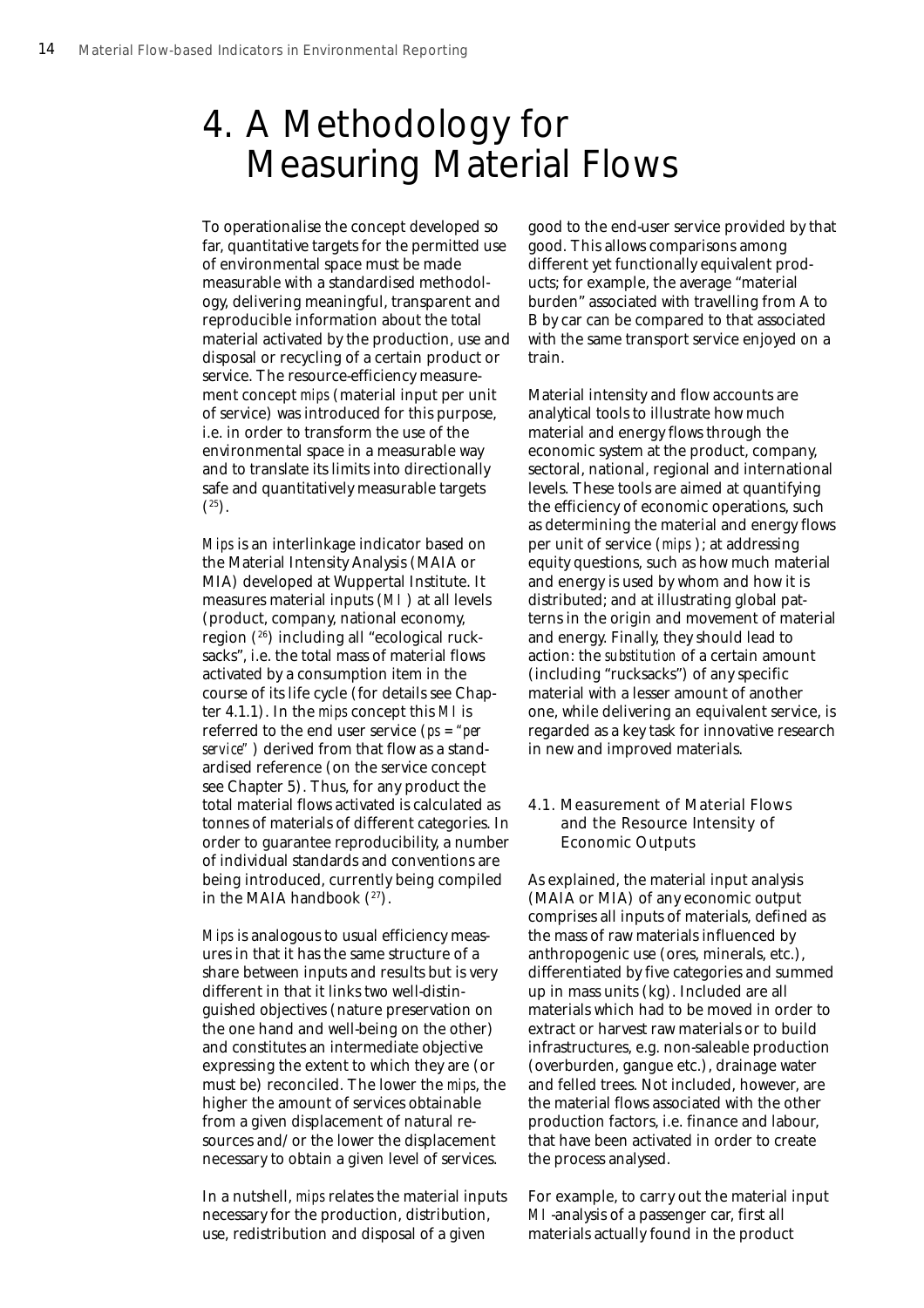#### Material Flow Analysis and the Environmental Impact

In order to quantify the environmental pressure of human-induced material flows, two basic questions are of primary interest:

1. How to indicate the specific environmental pressure caused by material flows that have already been evaluated as "harmful"?

Environmental policy has evaluated certain themes to be of prior importance (e.g. global warming). These can be related to the associated material and substance flows (e.g. fossil energy carriers and CO<sub>2</sub>). Specific pressure indicators can be based on known cause-effect relationships and operationalised on the basis of test data (e.g. global warming potential, GWP). All existing knowledge about the property of certain materials and substances should be used to derive data on the specific impact per unit of material or substance flow. Material flow accounts can then be used to monitor the actual pressure in terms of material flow in tonnes per year. This, however, only works for substances with a known specific damage potential.

2. How to indicate the environmental pressure of material flows in a general way, if it is not (yet) known specifically?

This question refers to the unspecific disturbance potential: it seems to be the usual case rather than the exception. For most of the toxic, nutritional, mechanical, structural, and physico-chemical effects associated with material flows, a standardised method for a reproducible quantification does not exist. Moreover, from a scientific point of view it is generally impossible to foresee all possible impacts of human-induced material flows that may be of relevance in the future. Furthermore, in most cases there is only information (albeit limited) available about the material flows themselves, and not about their specific environmental impacts.

Irrespective of the unknown impacts per unit of flow, any flow account may be interpreted in the way that the disturbance potential (an unspecific pressure) will increase with the amount of the accounted flow. Thus, it will indicate the current situation of environmental pressure.

"passenger car" would have to be counted. These materials would then be traced back to the raw materials extracted/harvested, such as the extraction of iron ores, including non-saleable production. Then, all materials would be counted which are not found directly in the car, but which have been necessary for production and use (e.g. gasoline and oil including materials which have been moved for their extraction such as water for the extraction of crude oil). Also water for cleaning purposes or tools used in a repair shop would have to be considered at this point. Finally, materials used for the transport of ores or for any intermediate transport by truck would be counted, including materials consumed for energy generation. For calculating the material flows associated with 1 kilometre of car transport, the total material flow would be divided by the average number of kilometers driven over the lifetime of the car under consideration. In a similar process, the *MI* of the transport infrastructure would be added (roads, filling stations, service points, administration etc.)  $(29)$ 

As the amount of data for any particular product or service may be extremely high, it would be helpful to develop a database, which would allow the efficient calculation of the *mips* of any given product or service. Setting up such a database is considered a key task for the future work on material flow analysis.

### *4.1.1. Definition of "Ecological Rucksacks"*

The "ecological rucksack" (30) results directly from the listing and accounting of all materials found behind a final product or a service, or any economic output in general, as described above. It is defined, in general, as the sum of all materials which are not physically included in the economic output under consideration, but which were necessary for production, use, recycling and disposal. Thus, by definition, the "ecological rucksack" results from the life-cycle-wide material input *(MI )* minus the mass of the product itself. Ecological rucksacks are calculated integrating the five main categories of material flows.

Besides all the material activated in the life cycle of a product or service, all materials are counted which were consumed indirectly for the production, packaging, operation or use (washing agents, water, fuels, etc.), maintenance (paints, cleaners, etc.) and repair (spare parts, etc.) of the output under consideration. In addition, all materials are counted, as far as possible, which were necessary for the production or operation and disposal of an output, in terms of materials consumed for energy generation and also the share of infrastructures (like transport, extraction, production, and disposal installations) including all inputs necessary for their construction, operation, maintenance and destruction.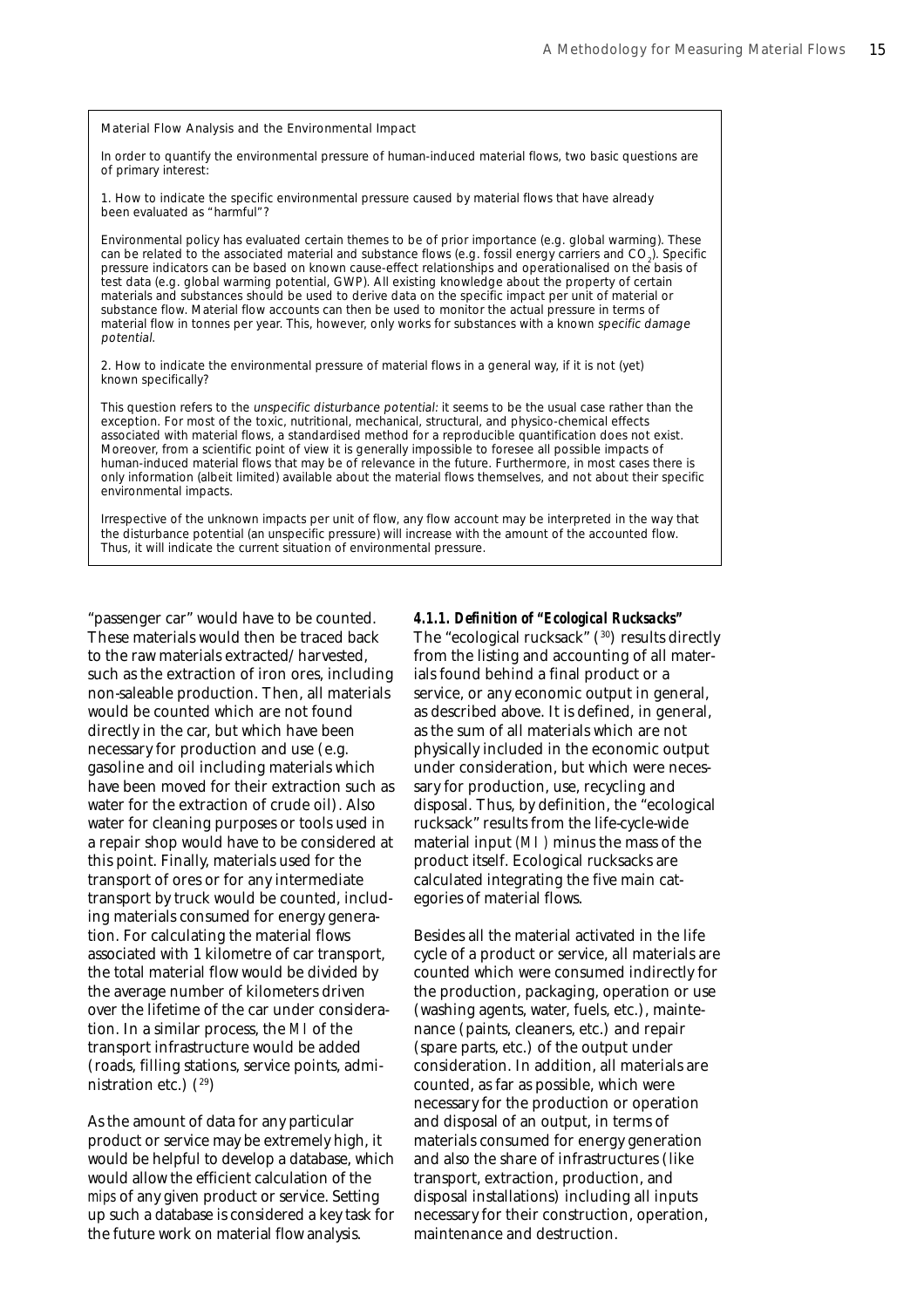Recycling, in general, refers to processes from which materials are provided so that they can replace raw or other materials in other processes. If materials are recycled (secondary raw materials), only the material input necessary to run the recycling process is counted as their ecological rucksack. The mass of secondary raw material itself remains with the rucksack of the main product of the original process and will not be counted again for the recycled product. All subsequent processing and manufacturing is allocated to the secondary product as usual, i.e. as is done for primary products. The secondary product will then have as its specific "rucksack," all material flows caused by the refining and processing due in the course of the recycling – an amount that in some instances has been demonstrated to be higher than that from the primary production process.

By-products are defined as any product resulting from a process that has not as its principle aim to produce them and which can substitute main products as inputs in further processes. By-products may become main products due to changing situations of markets, e.g. in the field of chemicals. The rucksacks of by-products are those input materials which have to be provided for further processing. In case the original process consumed inputs which related exclusively to the improvement of quality and, thereby, the better use of by-products, those inputs would be accounted for in the ecological rucksack of the by-product. The mass of the by-product itself is contained in the rucksack of the main product (for more details see the MAIA handbook).

## *4.1.2. Categories of Flows Analysed and their Composition*

Material inputs are calculated and presented separately in five main categories:

- I Abiotic (i.e. non-renewable) raw materials
- II Biotic (i.e. renewable) raw materials
- III Soil (agriculture and forestry)
- IV Water
- Air

This basic differentiation already implies the rough distinction between non-renewable and renewable materials. Going into greater detail, it may be useful to set further differentiations, e.g. to exclude wood from primary non-managed forests from the category of "renewable materials". The same applies for water, e.g. deep ground water presented as a separate category (see below). The

situation is, however, more complex in the case of soil. In general, soil is renewable by biogeological processes, but these proceed at rates which are usually at least one order of magnitude slower than processes induced by human activities, often leading to irreversible soil losses and degradation (e.g. erosion, salination, nutrient losses).

The next level of disaggregation reveals the following categories:

- I Abiotic Raw Materials:
	- Mineral raw materials (saleable production, e.g. sand and gravel, ores.)
	- Fossil fuels (e.g. coal, oil, gas)
	- Non-saleable production (e.g. over burden, gangue)
	- Excavation (e.g. for construction).
- II Biotic Raw Materials
	- Plant biomass from cultivation (agriculture and forestry)
	- Biomass from wild harvest (e.g. fishing, hunting, gathering).
- III Soil: All soil moved at the earth's surface (i.e. all biogeologically formed soils containing at least 2% humus, e.g. agricultural land, pastures, forest soils).
- IV Water may be differentiated either according to its origin or according to its use. Analogous to the main categories I and II, water should always be accounted for after its origin:
	- surface water
	- groundwater
	- deep groundwater.
- Air or constituents of it, if it is physically or chemically transformed. Categories are:
	- air for combustion
	- air as raw material for chemical/ physical transformations.

Besides this first and rough description of categories of material flows  $(31)$ , a number of individual conventions have to be considered, which are described in detail in the handbook on material flow analysis, but cannot be elaborated here due to restricted space.

## *4.1.3. Classification Procedure*

In practice, data collection for material flow analysis will proceed at the highest classification level, allowing data to be classified according to the main categories and subcategories of material flows (see page 18).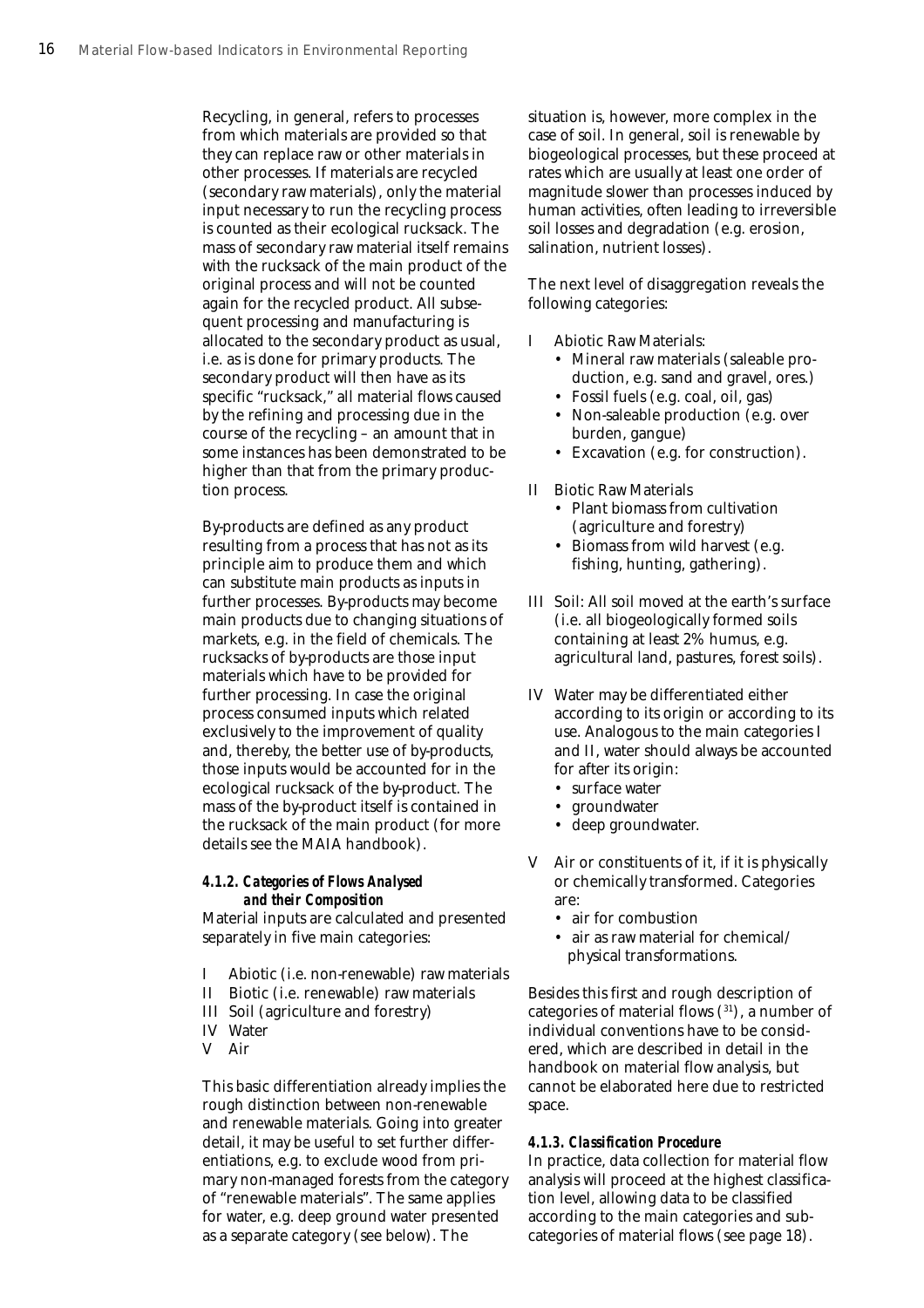This is relatively easy for raw materials and for most semi-manufactured materials. In the case of highly complex materials, however, only an upstream analysis of individual constituents to the level of raw materials will permit the basic classification procedure to be applied. As a general rule, materials should not be classified at a higher level than given by the five main categories. An exception to this rule may be a comparative analysis of economic and material flow data on the level of national economies (e.g. kg materials moved per ECU of GNP; in terms of total materials without water and air, i.e. the main categories I, II and III)  $(32)$ .

4.2. Material Flow Analysis of National Economies

As mentioned, the Material Intensity Analysis (MAIA or MIA) can be applied on several levels (product, firm, economic sector, regional or national economy). This chapter will emphasise applications on a national level.

#### *4.2.1. Material Flow Balance*

The objective of national material flow balances is to understand the material throughput of a national economy and its material exchange with the environment. In order to analyse the "metabolism" of an national economy one should account for the material inputs and outputs in total. Due to the "law of conservation of matter" the final amount of wastes and emissions is ultimately determined by the magnitude of inputs insofar as these inputs are not stored within the anthroposphere (i.e. national economy).

The domestic material flow account or material flow balance comprises the physical mass balance of domestic extraction from the environment, domestic deposition and release to the environment, imports and exports. Figure 4.1 shows the material flow account for Germany in 1991 where all material flows are included, on the right hand side, with the exception of water. The overview provides the following major points of information:

The difference between inputs and outputs equals 0.8 billion tonnes (10 tonnes per capita). This amount results from the material that is added to the stock of infrastructure, buildings, etc. This indicates the physical growth of the German technosphere which is

unsustainable*per se* due to the increasing loss of natural and productive land.

- Most of the domestic resource extraction is non-renewable. The domestic input of abiotic (= *non-renewable*) raw materials exceeds the input of biotic (= *renewable*) inputs by a factor of about 20 (based on fresh weight of the plant biomass from cultivation). As more than 80% of the German territory is already used for agriculture and forestry a significant increase of the share of renewable inputs will require drastic changes in technology leading to a reduction of nonrenewable inputs.
- The input of renewables is interlinked with non-renewable flows. The input of biotic raw materials from cultivation is associated with an erosion level that surpasses even the dry weight of the raw materials. The erosion rate on agricultural land exceeds the natural rate of regeneration by a factor of 10.
- A tremendous part of the abiotic raw material input remains unused. This is mainly due to the non-saleable extraction of coal mining. These masses are dumped without being used economically. Landfill and mine dumping (on the output side) exceeds the mass of all other waste disposals at controlled sites by a factor greater than 10.
- On the output side, it is interesting to note that  $\mathrm{CO}_2^{}$  emissions into air amount to  $1 \text{ }\text{m}$  tonnes. This is more than one-third of all waste disposal (excluding incineration), corresponding to about 13 tonnes per capita.
- Input and output are mainly determined by "throughput flows" which are released to the environment after short-term use. This applies to energy carriers, nonsaleable extraction, excavation, most of the biotic raw materials, erosion, air and water. "Storage flows", which are used for durable products and will be released on the output side with a certain time lag, represent a minor quantity. Building minerals, a certain amount of the ores, and part of the biotic input (e.g. wood) are examples of such durable products.

The major general information that can be derived from the material flow balance is the interlinkage of Material Inputs and Material Outputs of the economy. Every material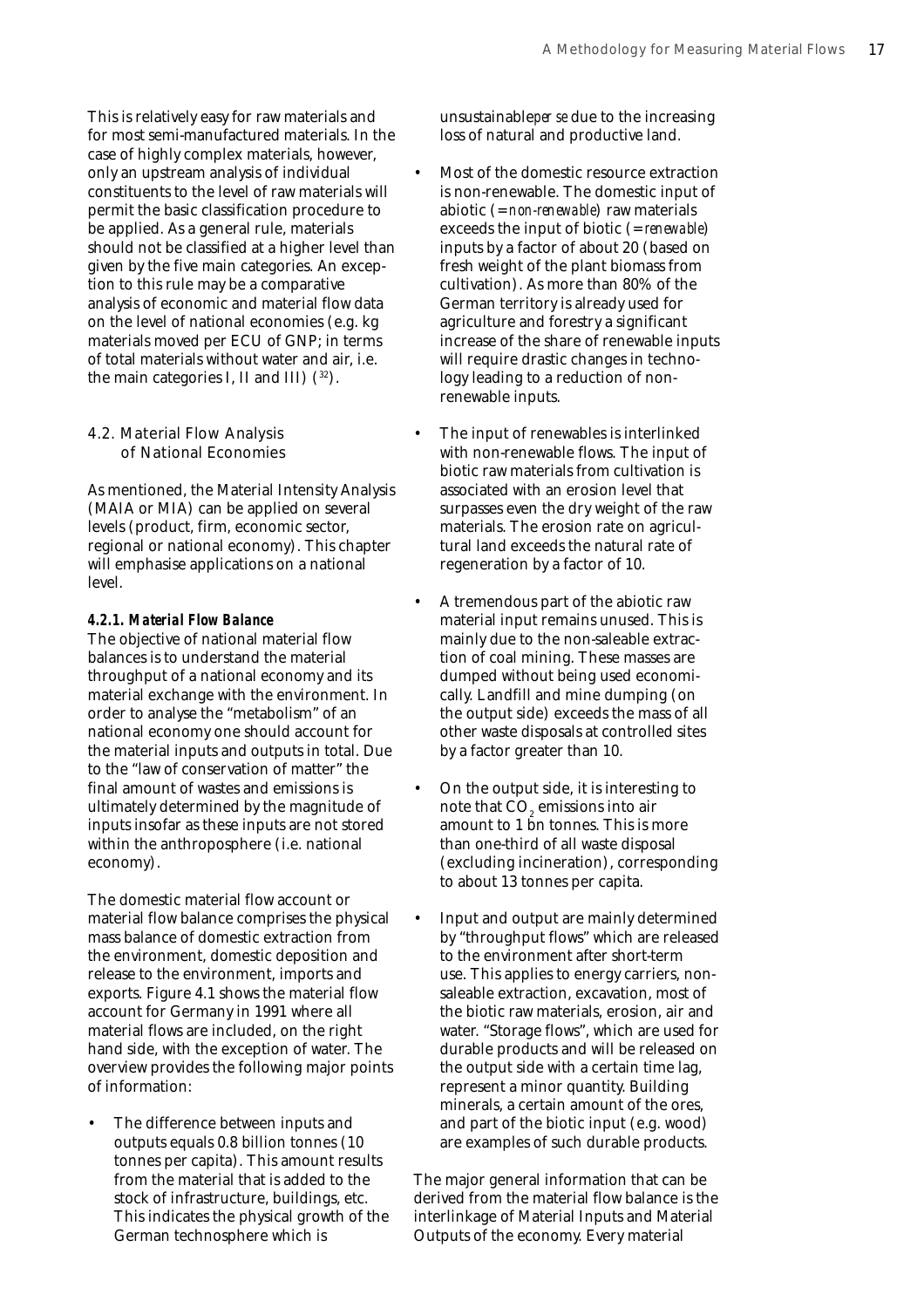

Figure 4.1. Overall material flow account of the German economy (1991) including cradle-to-border flows (without water and air, conservative estimate) together with the production of the imports in the countries of origin.



Source: S. Bringezu / H. Schütz

extracted from the environment will also sooner or later burden the environment on the output side. Any non toxicity-based pressure related to the outputs (releases to the environment, wastes etc.) can only be diminished successfully, if the input of primary materials to the economy is reduced.

### *4.2.2. Total Material Input*

If the possible impacts of material flows induced by a national economy are to be

evaluated in a global context (and this seems indispensable with respect to sustainability), then global material flows interlinked with the national production and consumption must also be accounted for. (34) In this case, the service unit for which all Material Inputs are accounted for consists of all economic activities within a national economy. The transnational extension of the domestic flow account is a necessary prerequisite in evaluating real progress towards sustainability.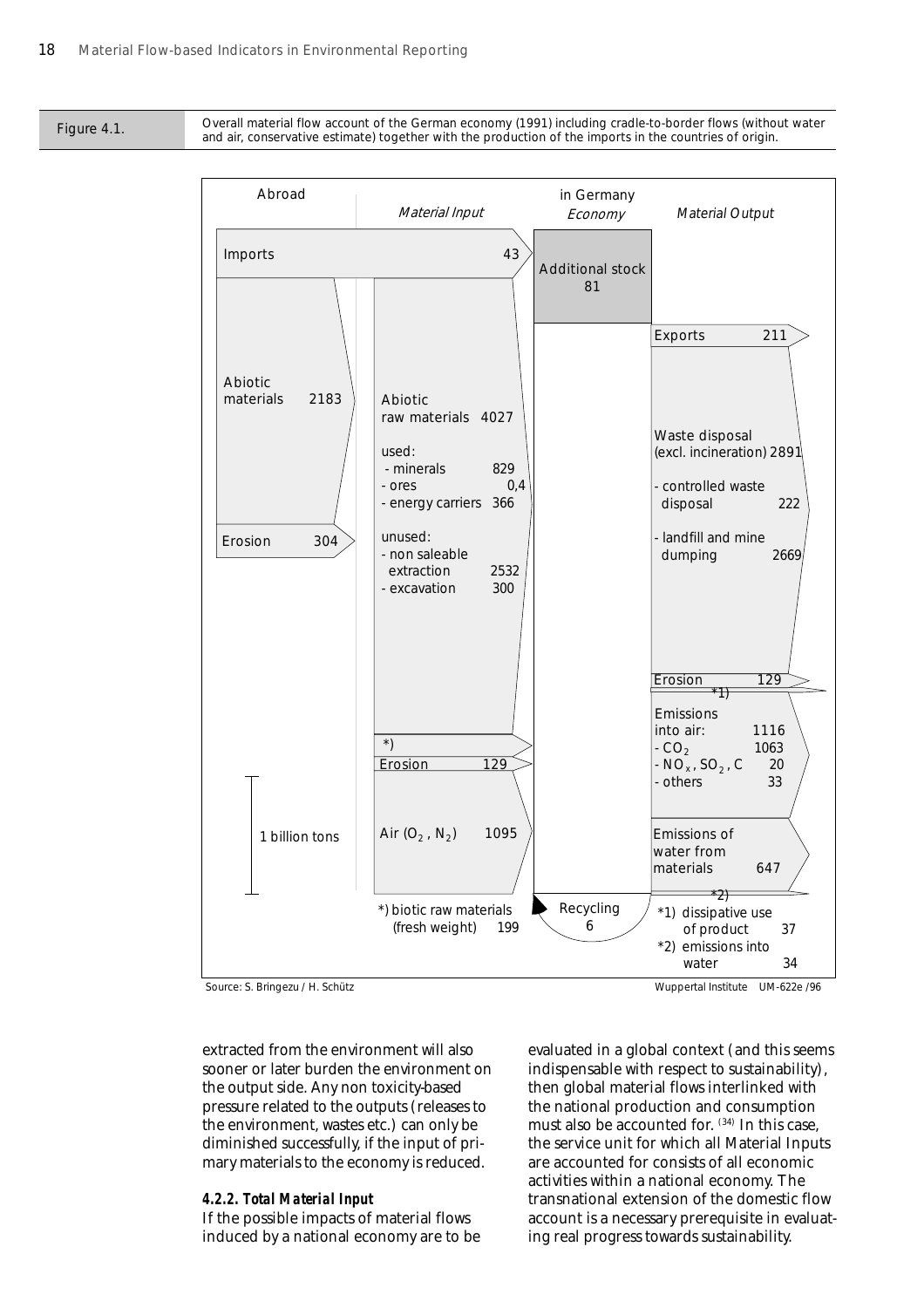



Source: S. Bringezu, Material Flow Indicators, In: B. Moldan, S. Billharz, R. Matravers (eds.): Sustainability Indicators. Report of the Project on Indicators of Sustainability. Series: SCOPE, No. 58, John Wiley & Sons Ltd., Chichester, pp. 170-180.

Indeed, the activities of the German economy are associated with a huge resource extraction in foreign countries. In Figure 4.1, the left side shows those material flows that are interlinked with the production of the imports on a cradle-to-border basis. This data is based on conservative calculations using available statistics. It represents minimum values comprising mainly non-saleable extraction of mining and soil erosion by agriculture that burden the environment in the countries of origin. For that purpose, Material Input coefficients were determined for imported raw materials, semi-manufactures and final products  $(35)$ . The coefficients for raw materials such as iron ore were calculated based on specific studies of typical extraction conditions in the countries of origin. Coefficients of semi-manufactures are deduced from life-cycle-wide calculations for various base materials such as steel based on German production technology which was assumed to be representative or at least a conservative estimate for industrialised countries. Material Input of final products (e.g. cars) was approximated based on the content of major base materials (e.g. steel). Thus, the result has to be taken as preliminary, whereas sensitivity analysis indicates that the order of magnitude will not be influenced by further detailed accounting.

One result of the preliminary account is that transnational material flows have nearly the

same order of magnitude as domestic extraction from the environment (without water and air). Thus, the transnational material flows interlinked with the German economy cannot be neglected when monitoring the global burden of the national economy.

The **Total Material Input (TMI)** comprises national and transnational (i.e. global, induced by imports) material extraction from the environment. The TMI may be regarded as an integrated indicator that relates to the global environmental pressure associated with the physical basis of an economy (36 37). No economy would work without yearly input of materials, either from domestic or foreign origin. Thus, TMI can be interpreted as an indicator of the environmental pressure associated particularly with an economy's production and consumption patterns. For practical reasons, TMI is confined to materials other than water and air.

TMI may be used as a basis to indicate the overall material productivity of an economy. The relation of GDP and TMI provides the material productivity of GDP. This indicator can be interpreted as a measure for ecoefficiency (38). However, increasing numbers of that indicator do not necessarily reflect a reduction of the absolute environmental pressure. Preliminary data indicate that the order of magnitude of TMI per capita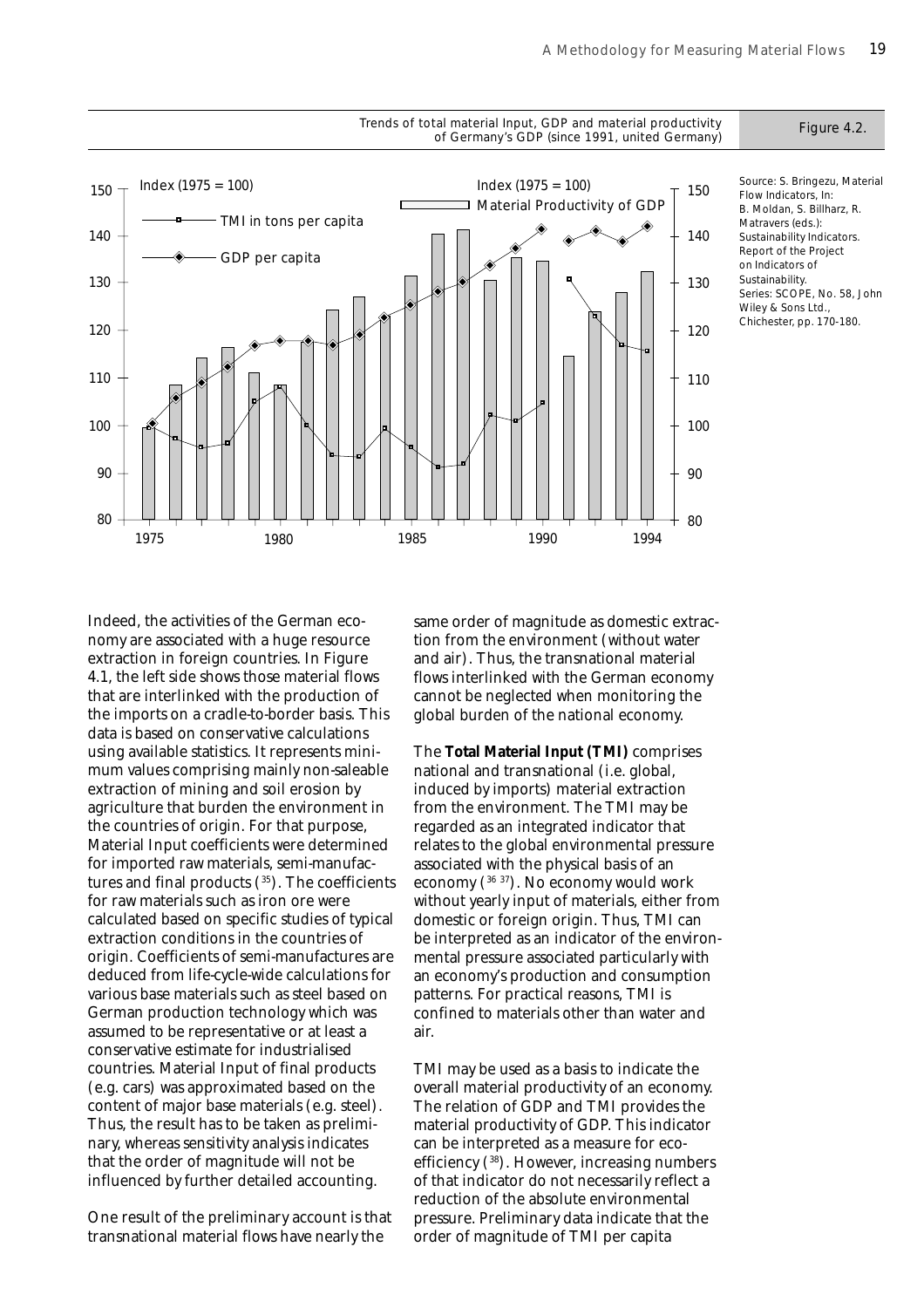remained nearly constant from 1975 to 1990, while GDP increased more or less steadily (Figure 4.2). This resulted in an increase of the material productivity of GDP. TMI increased with the re-unification of Germany (due to lignite production in the eastern part of the country) but was reduced afterwards due to a convergence of technology. In 1991 TMI was about 90 tonnes/capita (excluding water and air).

The approximation of TMI in the time series was conducted assuming constant ratios of Material Input per product imported to the Federal Republic of Germany (based on 1991 values). In this case, final products have only been accounted using their own mass. Whereas the accounts have to be taken as preliminary, the data quality seems to be sufficient to indicate, at least initially, some main trends. The results indicate a possible decoupling of the global Material Input and economic performance. But the development of absolute environmental pressure due to the material flow basis of the economy is far from declining, a tendency necessary for sustainability.

Recently, the method of accounting TMI developed in Wuppertal has proved useful for international comparisons. In cooperation with colleagues from the World Resources Institute, the Dutch Environmental Ministry and the Japanese National Institute for Environmental Studies, TMI accounts for the USA, Netherlands, Japan and Germany were developed (39). The TMI of each of the four economies was rather similar, despite the fact that its composition varied considerably.

One may argue that any country is responsible for the environmental burden of its exports and that material flows should not be assigned to the importing country. Indeed, material-flow accounting allows the calculation of the global **Total Material Consumption (TMC)** of a national or regional economy also by considering those cradle-toborder flows that are associated with exports (40 41). The preliminary accounts indicate an order of magnitude for the German TMC of 70 tonnes per capita in 1991 (materials other than water and air).

### *4.2.3. Allocation of Material Flows to Economic Sectors*

In order to specify priorities for dematerialisation measures the overall account for a national economy may be allocated to the different economic sectors. Several rules

exist to attribute TMI to the economic sectors relative to their economic outputs. First, the TMI of the whole economy can be attributed directly to several sectors (incl. private households) according to their domestic resource extractions and imports. As for these direct MI, the bulk of the inputs is usually concentrated on a few sectors, in Germany mainly coal (incl. lignite) and construction materials, with non-iron metals dominating the imports.

Another possibility stems from using inputoutput techniques that allow a re-attribution of the MI to the final product. The MI of the end product is much more even and complex, with no single sector's output dominating. In other words, the "points" of entry are much less diffused than the points of exit – a good precondition for effective policy regulation, as mentioned earlier.

The introduction of an input-output framework is an important step towards reaching the following goals:

- generating information about the "embodied material flows" of final demand;
- providing a linkage of material flows to economic activities, i.e. to analyse the economic determinants of material use and to assess the effectiveness of policies targeting their reduction;
- in a subsequent step, calculating the "embodied labour" of final demand in order to be able to maximise the labour market effect of any chosen (sustainability) policy. (42)

And on a more technical level:

- combining information from different statistics (e.g. production and environmental statistics) into a coherent framework;
- establishing a structured information base that can be used to derive indicators for progress towards sustainability;
- distinguishing technological factors and demand factors, as clearly separate intermediate causes of materials' uses – and therefore as intermediate objectives of policy.

#### *4.2.4. Possibilities for further applications*

Limits to the current applicability of this kind of study are linked to the availability of appropriate statistical data. As already mentioned, the method can be applied, in principle, to any well-defined economic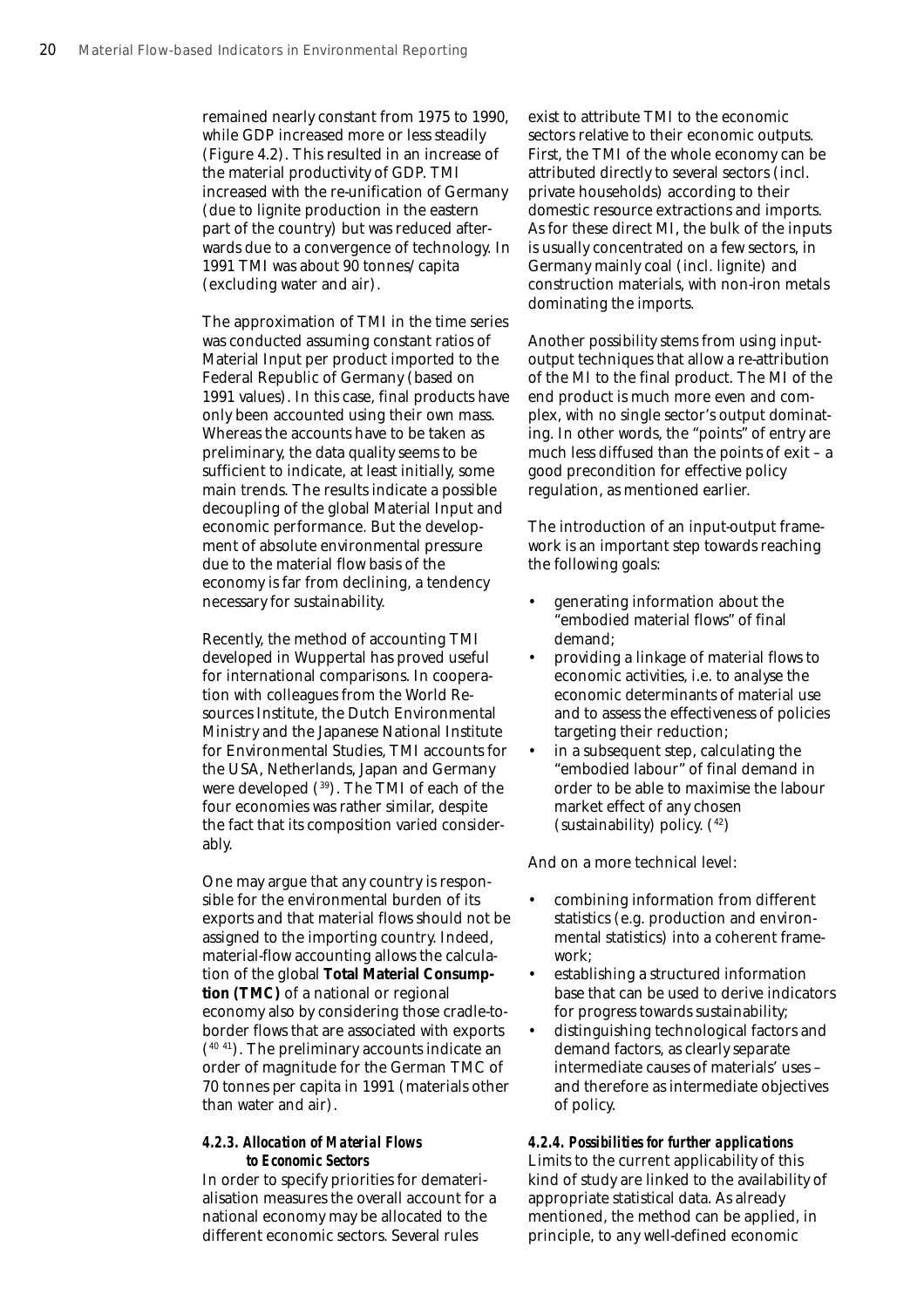system, be it a region, a state or a community of states. For instance, once the input-output statistics currently being developed for the whole European Union by Eurostat are available, it will be possible to perform similar applications at the European level. Provided the sectoral split is narrow enough, the accuracy of the method would surely benefit from the "internalisation" of flows among member countries, which are of course not "explained" in single-country applications. Direct *MI* figures will also be necessary, of course, in order to perform such applications; these also need to be systematically collected.

The application of input-output techniques to primary material inputs does not differ much from any other application of this

methodology to the reattribution of primary inputs (including labour), to the final goods and categories of use which are directly and indirectly responsible for them. This allows comparison of the total material requirement (or job creation rate) of any given sector with its total requirement of other inputs, as well as with the total valueadded "activated" by the final purchases of that sector's production. From these measures, interlinkage indicators for the vertically integrated sectors can be derived very simply, such as "resource efficiency" in terms of value production, or "labour intensity per unit of material use", expressing the trade-offs between economic and social objectives and the protection of the environment. (43)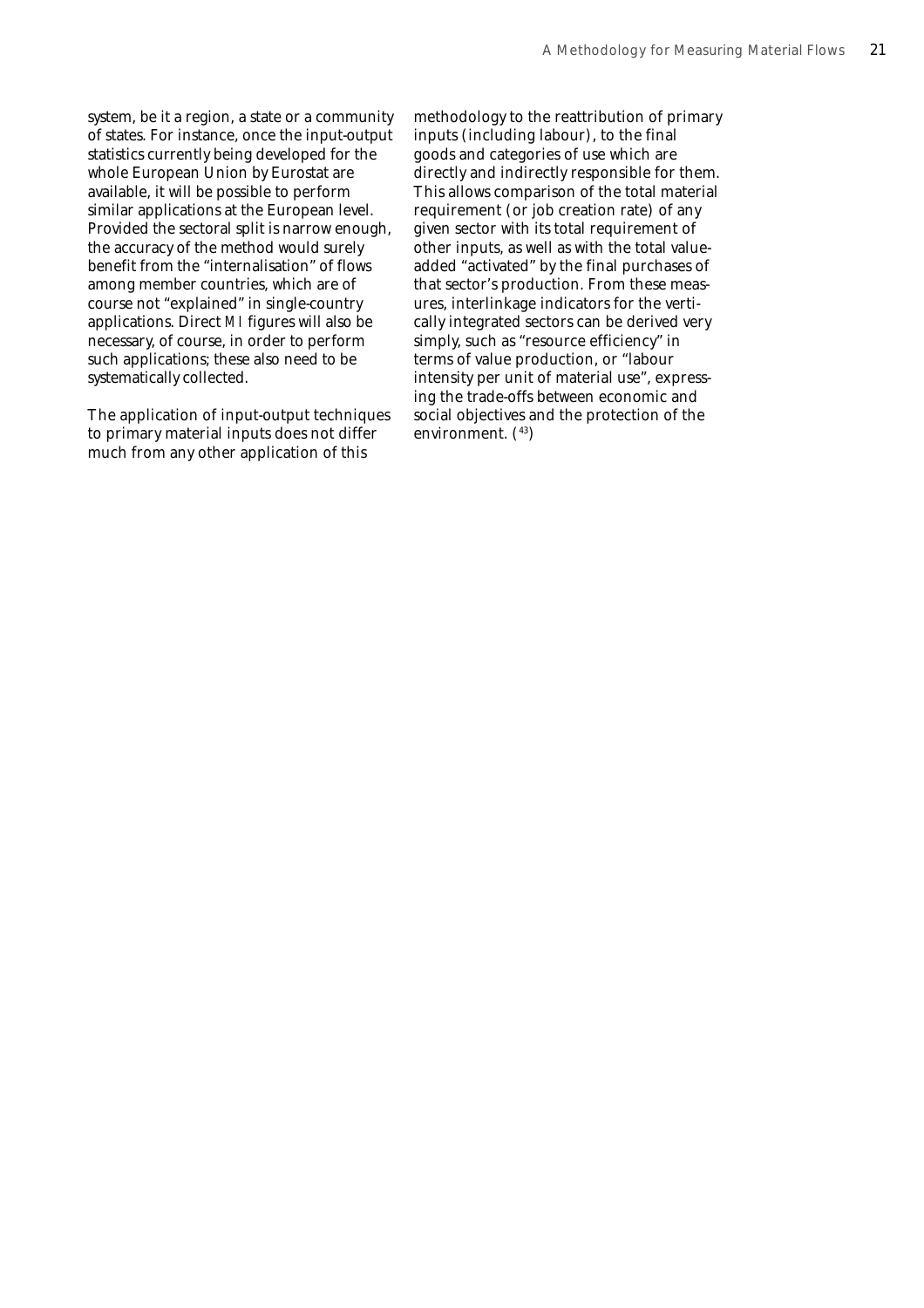## 5. Eco-efficient Services: A New Concept of Service (44)

Economic goods comprise goods and services. The concept of "service" is frequently understood to mean "non-material goods", whereas goods are seen to represent the reverse: they are "material services." While this concept of service is widespread throughout official statistics and manuals, it nevertheless obscures an understanding of the meaning of service in a sustainable economy, which presupposes an ecologically oriented goods production. In this way, goods can be seen as the medium through which certain services are performed. Through services they provide utility to consumers and serve as a means of production. Above all, a sustainable economy mandates a reorientation in the use of goods. The material value, the physical existence of a good is not what determines its economic worth, but rather its "use-value," the recognition that products as well as infrastructure perform services in both objective and subjective ways.

Goods therefore provide people with both a functional purpose and a set of services. Drawing on this new interpretation of services, one can conclude the following: the depletion of the environment can be largely reduced if goods which perform equivalent services, but with less material intensity, are used. This does not really entail relinquishing use-value and functional possibilities. Rather, those services that are supplied through the carrying media (products) are optimised, from an ecological viewpoint. Better still, customer services are demanded without an accompanying increase in the purchase of material-intensive goods.

To determine whether the purchase of a good should be substituted through an eco-efficient service, the material intensity as presented above can be related to the number of services units provided by the products. Here, a service unit is certainly an arbitrary setting. It attempts to relate the material input to a concept more objective than "utility" (the economists' favourite conception) but more general than the products themselves. Services can always be performed with various (sets of) products  $(45)$ .

5.1. Types of Ecological Service Concepts

The purchase of goods can be understood as

a change in the property rights of a product (property rights of disposal, use rights, right of profit acquisition, right of third-party exclusion). Obviously, these rights can be divided between the supplier and the user/ demander of a service in various ways. For example, all rights of disposal can lie with the user, as in the case of the purchase of a good, or almost all rights of disposal (except for a restricted use right) can remain with the supplier, as in the case of a "pure" service. Between these two ends of the spectrum, a wealth of other variations exist. Rather than depicting all of these possibilities, we will summarise three ideal types known in the literature as "concepts of ecological service."

1. *Product-oriented ecological services*: These services are additional deliverables offered by producers as supplements to goods – either as a self-standing offer or as an instrument to promote sales. *Advice given by suppliers* (e.g. on labels) concerning the use of the product can, for instance, optimise the use by the consumer, and *maintenance and disposal services* (guarantees for returns, recycling services, etc.) can facilitate the return of carrying media.

2. *Use-oriented ecological services*: These services do not have the performance as sales objects, but rather serve as mediators. "Leasing" enables the user to use the products as a carrying medium of the desired service for a restricted time, "sharing" refers to the joint use of a single carrying medium, and "pooling" entails (joint) access to the use of a greater number of objects.

3. *Need-oriented ecological services*: These services mediate between certain types of needs (e.g. mobility) and various alternatives to the satisfaction of these needs. For certain consumer goods (such as energy, water, fertiliser), *least-cost planning* concepts have been developed. In this way, suppliers finance the profitable savings investments of demanders, and the resulting profits are divided between the demander and the supplier. For demanded goods (and in the frame of outsourcing), *facility management* concepts have been developed. Here, the demander will take no part in the exploitation of the carrying medium, but rather the supplier does this himself and the demander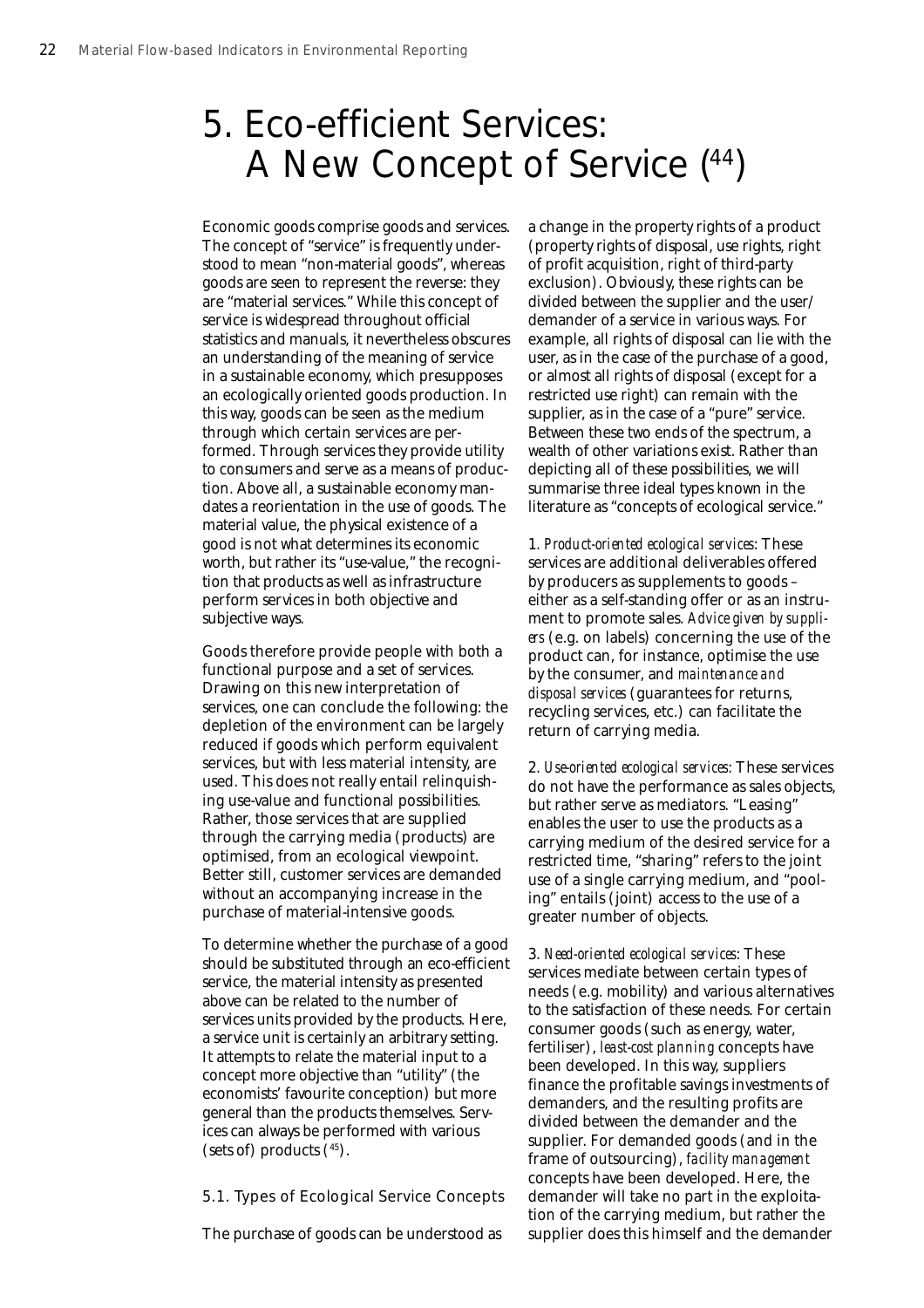only sells the result of this activity (i.e. copying services, document development, etc.). In these operational models, the incentive for the supplier lies not in the optimisation of the carrying medium itself, but in the optimisation of the framework in which the user/demander invests.

These three examples of ecological services suggest that it is indeed possible, with both product and service specificity, to investigate the optimal structure of property rights in order to reduce material intensities and at the same time to maintain and possibly even improve the level of service. The structure of property rights as a "pure" service, we can see, does not translate to both product and function in the same way.

Individual use is therefore efficient whenever the actual degree of use corresponds to a product's use potential. It is well known that the level of care given to service equipment depends in large part on the ownership situation: the condition of many railroads throughout Germany or the condition of houses and factories in the former East Germany clearly illustrates this. Nevertheless, community goods or leased equipment certainly must not be intentionally damaged or destroyed. Consider rental cars or leased construction equipment. The care taken when dealing with goods is undoubtedly primarily a question of group self-understanding and above all depends on the proper safeguarding of use-rights as well as the timeframe suggested above. We can now come back to one overall topic: to combine ecological and economic sustainability (see Chapter 1).

## 5.2. Service Units

As to the extent of this dematerialisation, we propose an intensification of resource productivity by a factor of 10. This means that in industrialised nations, materials (or material flows) that are mobilised for economic purposes need to be reduced by 90% over a period of 50 years, in order to realise a 50% reduction in materials (material flow). To achieve this aim, the factor 10 relates to the life-cycle of economic performance and is not related to specific types of industries or materials. Such an approach, together with ecological structural change in the direction of eco-efficient services, leads to a new orientation of processes, goods and infrastructures that is capable of performing the necessary service requirements with reduced expenditures of

energy, area and materials.

The realisation of this solution can only be achieved by combining a variety of strategies:

- *Efficiency strategies,* "more services from less resources", seeking less resource intensive technical and organisational solutions for the satisfaction of needs, promoting the increase in resource productivity. Organisational efficiency measures providing constant levels of services from less resources include leasing, sharing and pooling.
- *Sufficiency strategies,* "more well-being from less services", refer to cultural innovations more than to technical ones. They necessitate the elaboration of alternative models of prosperity including new concepts for the use of products, infrastructures and services.
- *Environmentally sound product development*: Product development that is geared towards the creation of long-lived and easily maintained goods would contribute positively to the reduction of material intensity. Products could also be developed and used in a way that leaves little contradiction between their actual and technical/economic lifespans, thereby reducing the goods, sensitivity to rapidly changing trends. With environmentally sound product development, technical arming and conversion should also be linked with less energy and material expenditure.

### 5.3. Mips as a Business Tool

Besides being an analytical tool, *mips* can also be applied as an instrument to establish a system of resource management. On the company level, any such system, based on the *mips* concept or at least including it, should help companies to make pro-environmental decisions faster, more reliably, more comprehensively and cheaply, i.e. in an environmentally as well as economically sound way. (46) Material input calculations can be performed in analogy to a company's system of cost accounts. (47) The first results of the life-cycle of consumption of material inputs are available for certain products and materials such as steel, aluminium, paper, orange juice, textiles and transport infrastructure. (48) *Mips* has also been discussed as a way of implementing a system of environmental management according to the European Union's ecoauditing legislation, and practical suggestions have already been made for low *mips* products and eco-efficient services. (49)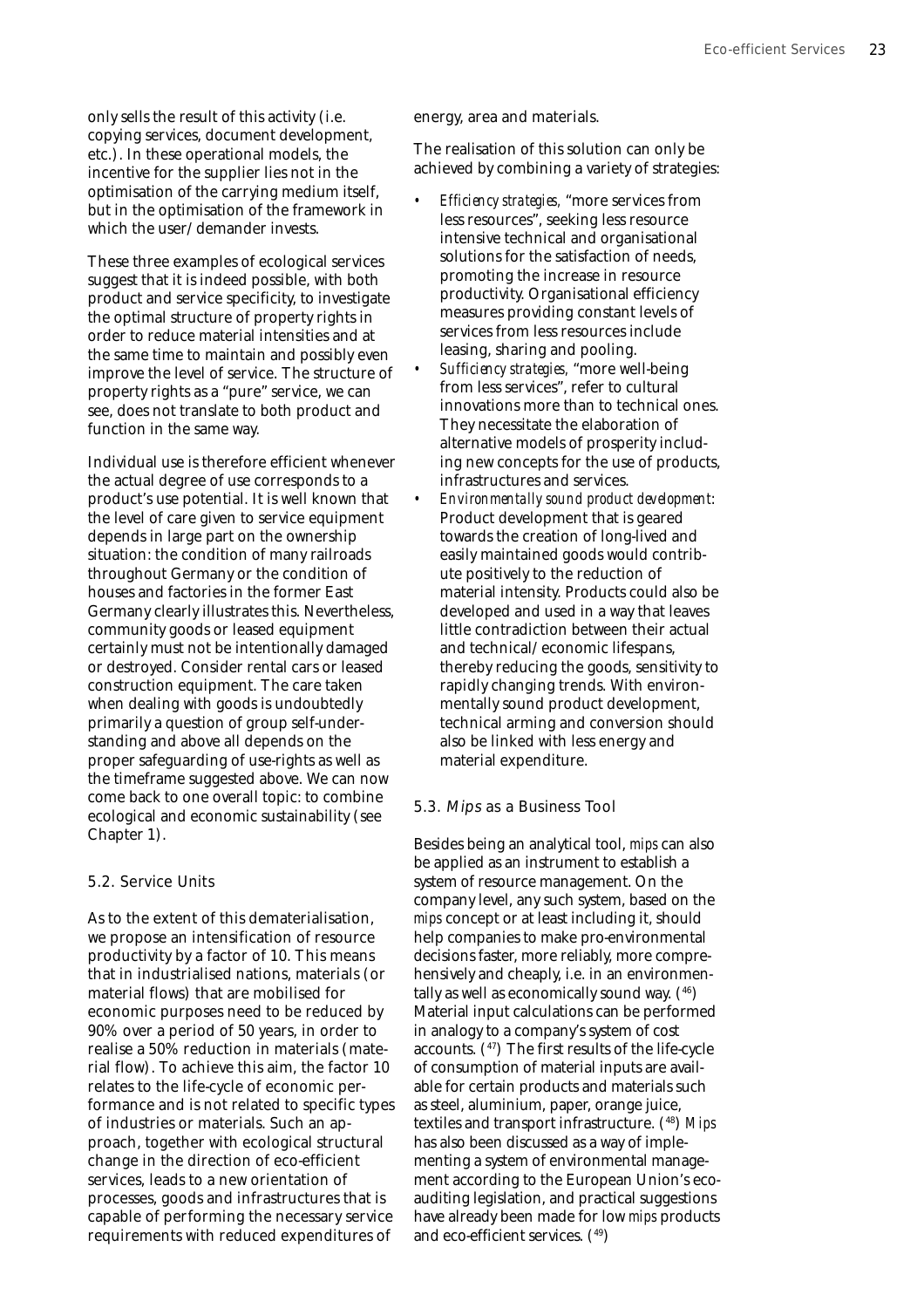## 6. Material Flows and Sustainability Indicators

Indicators help to measure changes and progress in an increasingly complex field of private, commercial, and political decision making: policies towards sustainability. Agenda 21, Chapter 40,  $(50)$  demands the development of indicators; EEA, Eurostat, UNStat, OECD and national governments are working on it. For the sake of transparency, the political decision-making process must be supported by the availability of a set of *simple and directionally safe indicators*, applicable to different policy scenarios and thus contributing to the comparison of their potential outcomes. So far, however, the development of reliable (i.e. directionally safe) performance indicators that permit operationalisation and help steer the ongoing structural change towards sustainability is still far from satisfactory.

"Environmental Indicators enable a clear information exchange regarding the issues they address. They serve to supply information on problems enabling policy makers to appreciate the seriousness of environmental problems, they support policy development and priority setting by identifying key factors that cause pressures on the environment. Finally they serve to monitor the effects of policy responses and allow the public to follow and participate in the process, making it more accountable."

*Domingo Jiménez-Beltrán, Executive Director, European Environment Agency*

A basic problem is the fact that all indicator development unavoidably includes value decisions (e.g. by choosing "relevant" phenomena or by setting target values),  $(51)$ which are not scientific, but which fall in the competence of the public and its representatives. This is just as true for *mediation between different values*, done by assigning differing weights to different elements to be integrated in the process of data aggregation, since this implies making decisions about the relative importance of several environmental factors. At the end of the day all these indicators have to be the result of the political process. (52) This implies taking extreme care in the construction of *mixed indices*,

which combine indicators derived from the analyses of different phenomena and integrate them into one simple indicator or index. Although improving communication, such indices all too often risk being meaningless or even misguiding. This refers in particular to methods of assigning an overall "total value" to all kinds of environmental impacts (or to defining the total economic cost of all the damage caused). All these practices substitute the complexity of reality with the complexity of the methodology without providing too much additional insight or transparency.

However, the linkages must still be taken into account: even dematerialisation as a key measure taken to reduce the pressure on our environment cannot stand alone but has to be linked to the state (e.g. reduction of waste and emissions), to the economy (e.g. impact on growth) and to social concerns (e.g. impact on employment), if its impact on sustainable development is to be assessed. For this reason we propose developing a limited set of linked indicators, instead of one overall index. The indicators will be derived by systemic reasoning instead of data aggregation.

### 6.1. Established Indicator Systems

Initially, it has to be said that with regard to the different functions of indicators (policy development, enforcement monitoring, state analysis), there is probably no single optimal system of indicators. Instead, different but mutually reinforcing systems may prove to be the more appropriate solution, each covering one (or several) functions in the most appropriate way.

The three main purposes of the use of indicators, as well their requested qualities, are as follows:

• Summarising analysis: all indicators must be based on world-wide recognised methodologies and valid data. The number of such indicators will usually turn out to be comparably high, in order to cover all relevant aspects in sufficient detail. A well-known example under development is Eurostat's Environ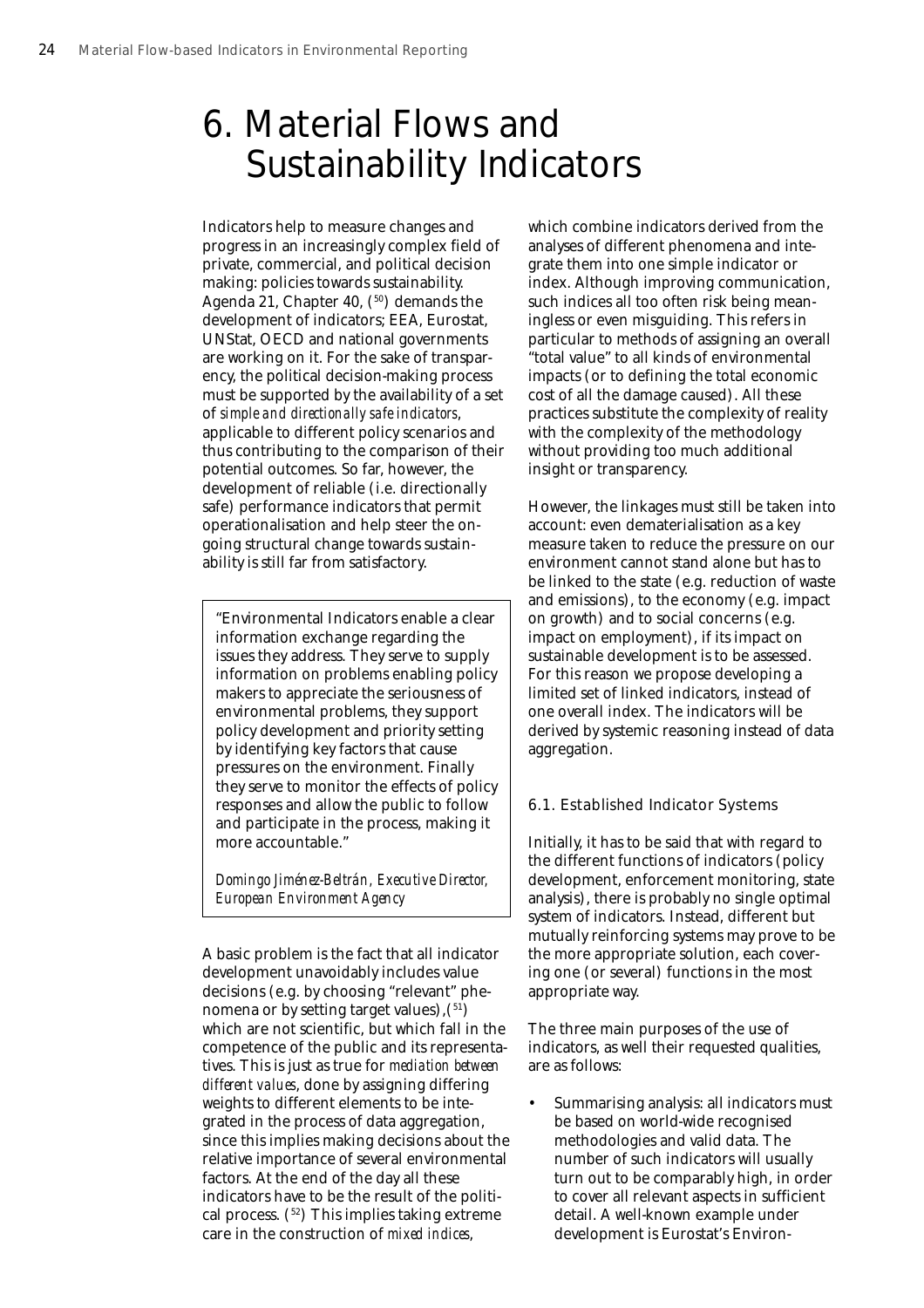mental Pressure Index project. (53)

- Political guidance: indicators should provide links with players, causes and instruments. A limited number is necessary in order to establish a proper link to policy decisions arguably; it should be less than 10.
- Communication: vivid, easily understandable indicators are needed. However, there should be as few as possible, and possibly only one as a central com munications tool. In economics, the GNP serves this purpose.

For these purposes, a number of indicator systems have been established at the macro level. However, we consider material flow analysis an important amendment to the existing systems.

## *The OECD's Pressure-State-Response (PSR) approach for Environmental Indicators*

The dominant indicator system in the international debate is the *Pressure-State-Response (PSR)* approach as proposed by the OECD (54) and shared (although partly modified) by other international agencies, like UNstat or Eurostat. Well-known modifications include the UNDPCSD's DSR (driving force-state-response) approach and the EEA's DPSIR methodology (driving forcepressure-state-impact-response). Regardless of the modifications, they share the basics of the PSR approach:

"The PSR framework for indicator development is based on the concept of causality:

- Human activities exert pressures on the environment.
- These pressure change the quality of the environment and the quality of natural resources (the 'state' of the environment).
- Society responds to these changes through environmental, general economic and sectoral policies (the societal 'response'). Thus societal responses form a feedback loop to pressures through human activities. Indicators may be developed for each phase in the framework." $(55)$

This approach, however, inherits some, rather serious structural problems: (56)

• The real world actually involves considerably more complex causal chains or webs than a linear P-S-R approach or its modifications can reflect. Consequently, neither a direct conclusion from pressures or impacts to states nor the deriva-





Source: J. Spangenberg Wuppertal Institute UM-574e / 96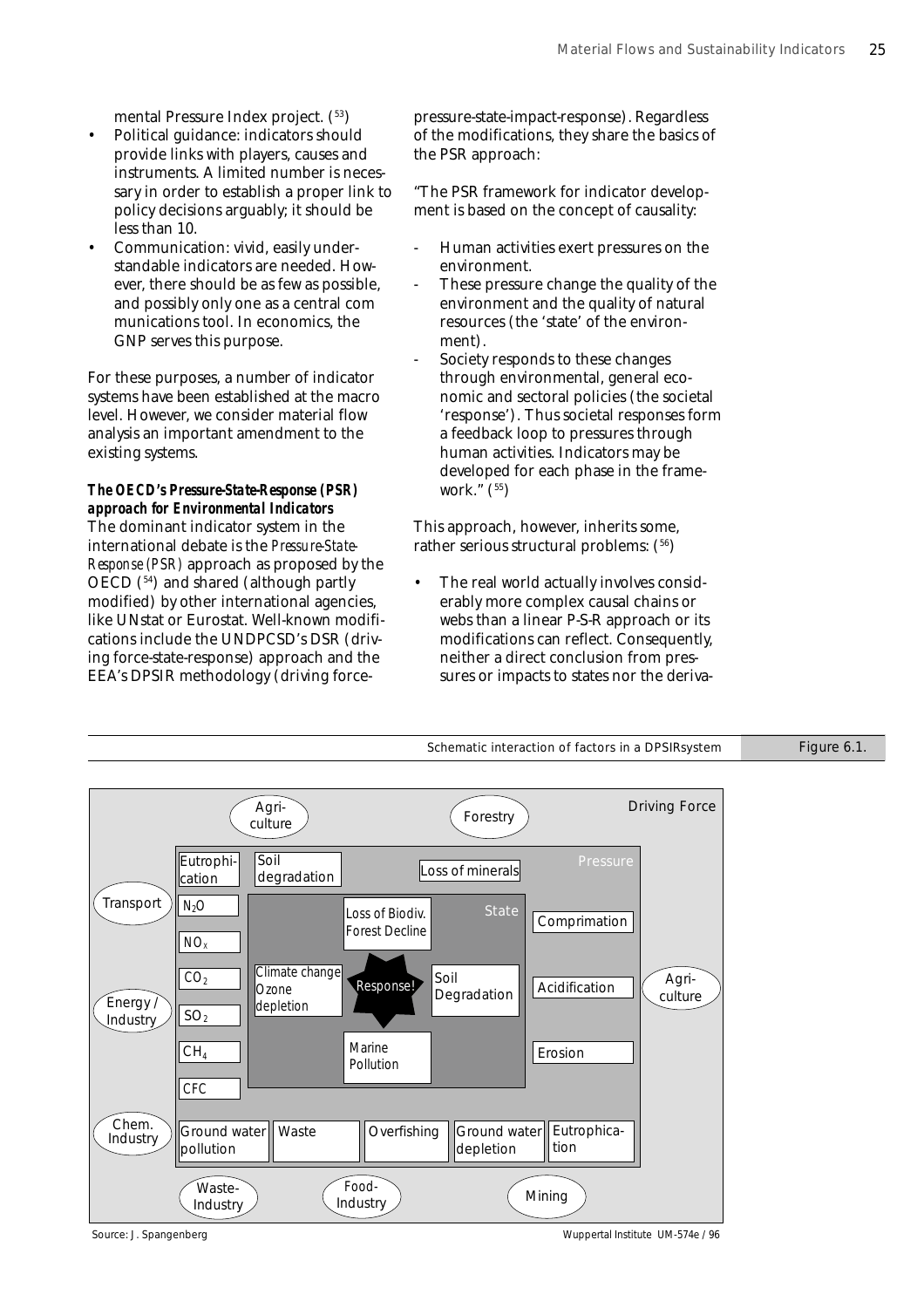tion of responses from states, its mechanisms and actors can be clearly defined.

- The structure of data available and the indicators based upon it is the result of questions asked in the past, so it only rarely sheds light on questions not based on past problems. Consequently, the focus is on predetermined environmental stresses which appear to be of major (political) concern at any given moment.
- In terms of resources, only the remaining, commercially exploitable physical stocks appear to be of interest, as opposed to the total activated material flows (a consequence of resource eco nomic thinking instead of environmental thinking, which focuses on physical flows).

Deriving responses from the selected states, i.e. the symptoms and episodic events, necessarily results in the development of (short-term) curative politics, preventing the development of cause-oriented approaches. In this respect the PSR approach and its modifications reflect a kind of political "endof-pipe thinking" and thus cannot fulfil the requirements of proactive environmental policies.

Figure 6.2. Environmental reporting with disturbance potential indicators

## A Proactive Input Based System of Environmental Sustainability Indicators

| Resource consumption                                                                                                           | Sustainability<br>gap | Progress in the<br>reporting period |
|--------------------------------------------------------------------------------------------------------------------------------|-----------------------|-------------------------------------|
| <b>Material</b><br>• Material extraction (mio t/yr)<br>• Share of renewables (%)                                               |                       |                                     |
| Energy<br>• Primary energy consumption (PJ/yr)<br>• Share of renewables (%)                                                    |                       |                                     |
| Water<br>• Water extraction (bio m <sup>3</sup> /yr)<br>• Share of groundwater (%)                                             |                       |                                     |
| Area<br>• Development of infrastructure area<br>$(\%/yr)$<br>• Development of undisturbed areas<br>above a minimum size (%/yr) |                       |                                     |
| Soil<br>• Erosion (t/ha/yr)<br>• Loss of micro nutrients (t/ha/yr)                                                             |                       |                                     |

In the EEA indicator system,  $(57)$  however, *driving forces* are recognised as distinct from *pressures.* Here, driving forces refer to economic and other societal developments, including some aspects of consumption as such, which may contribute to pressures like emissions, disturbance and so on, resulting in a *DPSIR system of indicators*. Since these latter categories fit particularly well with the approach proposed in this study (material flows as disturbance-potential indicators), we will follow the categorisation proposed by the EEA (58) when developing our proposal on how to amend the existing system of indicators.

However, some of the basic problems mentioned above are only partially solved with the DPSIR system introduced by the EEA: it gives only limited emphasis to input factors, although in addition to indicators of energy consumption, land use and water use, it includes one indicator on minerals consumption.

## 6.2. The Proposed Amendment

## *6.2.1. Proactive Indicators*

Since designed for a certain purpose, proactive indicators cannot focus on symptoms or damages, which would only permit an ex-post analysis, but concentrate on the underlying trends in order to deliver exante predictions of forseeable problems. Furthermore, they need not only meet scientific criteria, but also fulfil communicative and steering needs. While current approaches to the need of developing response indicators reflect (national) environmental protection policy priorities – which in themselves change over time – as well as administrative procedures already in place, it is our goal to develop indicators which:

- can be used to drive policies;
- are directionally safe and reliable in the long term;
- help to identify policy options and future administrative initiatives best suited to yield the desired results in a cost-effective manner.

Our main goal in this is to support the development of practical long term economic policies which minimise ecological impacts from mankind. In line with the considerations on environmental space, material flows and sustainability outlined above, we therefore propose to: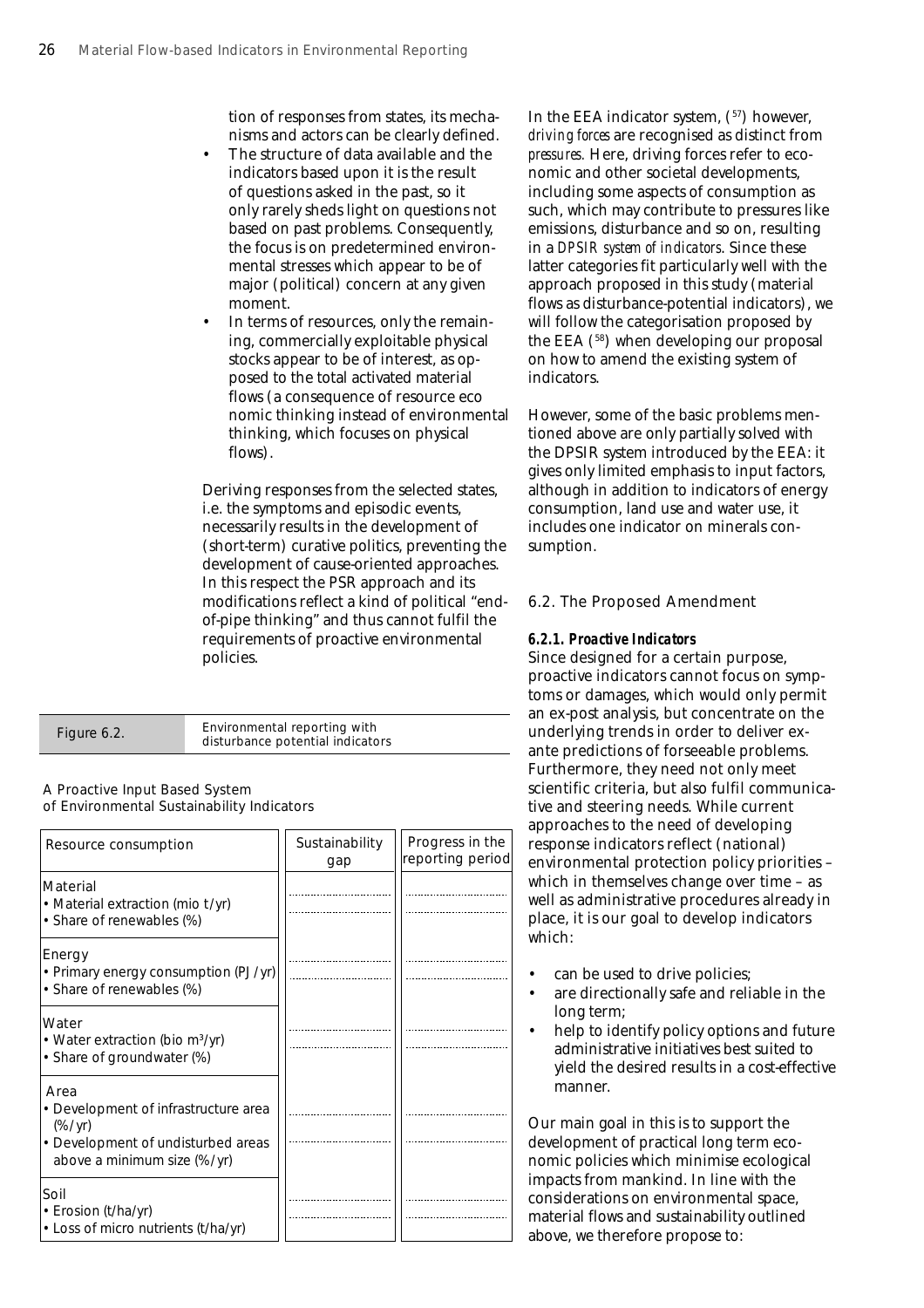Sectoral and interlinkage indicators Figure 6.3.



- Base the assessment of the "environmental space" available to every human being (59) on the maximum global flux of resource extraction possible without deteriorating the global environment;
- Set standards for nature protection and land use regarding the main pressures for biodiversity instead of developing quantitative indicators, since the loss of natural areas and biodiversity are important but hardly quantifiable environmental damages;
- *Reach international consensus on global resource input reduction targets which would also yield corresponding decreases of undesirable outputs (emissions, effluents, waste). Product dematerialisation will reduce waste generation as well.*

The respective reduction targets for physical throughput would have to be set according to best available information (BAI) / best available data (BAD). These would then form the backbone of a system of directionally safe normative environmental indicators.

"Material" is understood to comprise abiotic and biotic material, the latter here being labelled "renewable". Air consumption

should either be calculated separately or derived from fossil energy consumption.

Combining targets and indicators permits one both to measure distance to target, and to evaluate progress, making of the proposed indicators a set of environmental performance indicators as announced earlier. Based on a simple reporting sheet, this approach could be used to improve environmental reporting and communication on measures, as well as to provide a proactive assessment of plans and policies. Disclosing their impact on land use, energy and material consumption, before the decision is taken to the public at large, would allow for better informed decision making and consensus building using a shared set of information provided and comprehensible to all stakeholders. In addition, this obligation would enforce a major retraining, and (hopefully) a rethinking, for the staff members preparing such decisions, so that environmentally relevant policy impacts would have already been taken into account when alternatives for the final decision are selected.

The figures given so far for material input (MI), energy and land use relate only to the average resource use of a national economy

The indicators listed here are developed to characterise the dynamics of the development towards/ away from sustainability for an ecosystem, a region or a nation.

Indicators like GWP1, ODP2, acidification potential and eutrophication potential will be needed to additionally describe the state of the environment as well as some main pressures on environmental quality.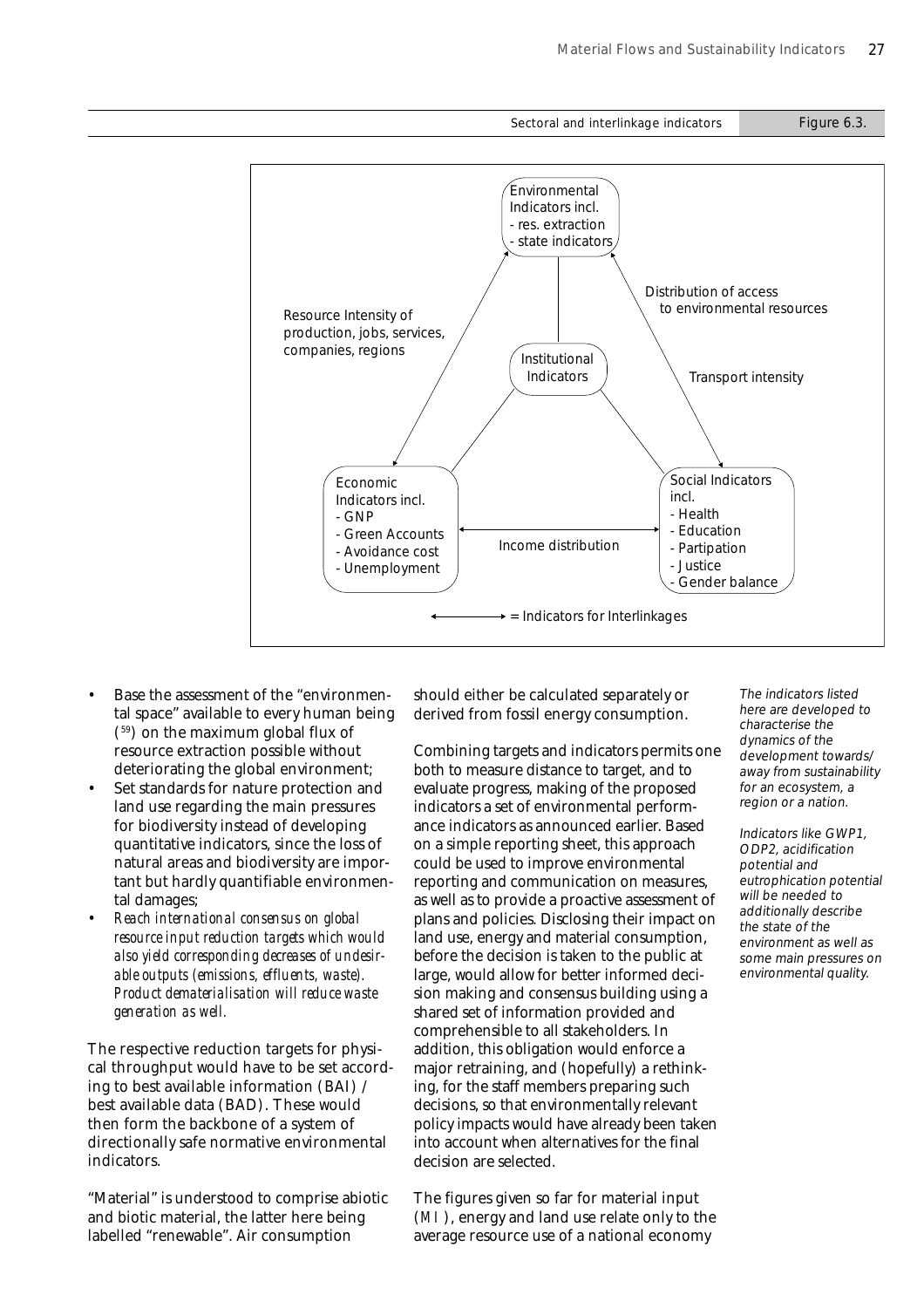and are not to be understood to apply evenly to each economic sector, to all companies or cities, or to each consumer.

#### *6.2.2. Interlinkage Indicators*

Obviously, environmental indicators need to be linked to economic and social factors, in order to be developed into a system of *interlinkage sustainability indicators*, i.e. in order to properly address the inherent dynamics of our societies and economies as well as the quality of life to its citizens. This next step is also a prerequisite to developing a set of indicators with an improved policysteering capacity. Broad societal consensus is required to provide implementation, sanction and thus, governance options, which is not necessarily implied by environmental target setting alone.

So far we have proposed limits to the extraction of resources from the environment, with the total material input *MI* (including energy) per unit of economic activity (e.g. GDP) for a given national economy as *environment-economy interlinkage* indicator. (<sup>60</sup>) Additional indicators fitting to the material flows and environmental space could then include:

- Distribution of access to resources, a *socio-environmental interlinkage indicator*, the target being equal access (on a per capita basis);
- Transport intensity as a *socio-environmental disturbance indicator* which not only reflects energy, material and land use by the transport system, but also social aspects like travelling distances and the

corresponding shortage of private time spent with friends or family;

• Income distribution could serve as the key characteristic (for poorer countries or regions, the income level will also be crucial) for the link of the economic and the social dimension.

Other important characteristics of a sustainable economy and society, like the innovative capacity of economies, and the future character and quantity of labour will have to be characterised by economic and social indicators, which are not considered here.

#### *6.2.3. Integration into the PSR/DSR System*

It is our understanding that the system of indicators proposed here is not an alternative to the dominating PSR/DSR/DPSIR system, but rather a possible amendment designed to overcome the existing weaknesses described earlier. Hence, the environmental indicators proposed so far have to be integrated into a DPSR system of environmental indicators:

|          |     | driving force = $resources used/extracted$ , |
|----------|-----|----------------------------------------------|
|          |     | removed from their natural                   |
|          |     | sites                                        |
| pressure |     | = increasing amounts of                      |
|          |     | waste and entropy                            |
| state    |     | = overload of sinks and                      |
|          |     | depletion of stocks                          |
| response | $=$ | target values, quantification                |
|          |     | of the sustainability gap                    |

Based on the above-mentioned reduction needs, and on some common sense cause analysis, an integration of material flows

Table 6.4. A proactive DPSR system (inpact left out, specific to substances)

|                        | <b>Driving Force</b>         | Pressure                           | State                                    | Response                                                      |
|------------------------|------------------------------|------------------------------------|------------------------------------------|---------------------------------------------------------------|
| Energy                 | energy intensive<br>growth   | increasing<br>$CO2$ -emissions     | climate change<br>ante portas            | - 80% consumption                                             |
| Material               | material intensive<br>growth | increasing<br>materials extraction | non-quantifiable<br>damages              | - 90% throughput                                              |
| Land use               | CAP.<br>Commodities trade    | erosion.<br>fertility losses       | % degraded,<br>% pasture,<br>% farmland  | -30% (sustainable<br>agriculture plus end<br>to land imports) |
| Transport              | globalisation,<br>growth     | urban sprawl,<br>congestion, noise | NQx<br>concentrations.<br>forest decline | ca. -50% (?)<br>transport                                     |
| Income level           | State of development         | poverty                            | % malnutrition                           | double for South                                              |
| Income<br>distribution | socio-economic<br>system     | dissatisfaction.<br>unrest         | access to schools.<br>health service     | redistribute fairly                                           |
|                        |                              |                                    |                                          |                                                               |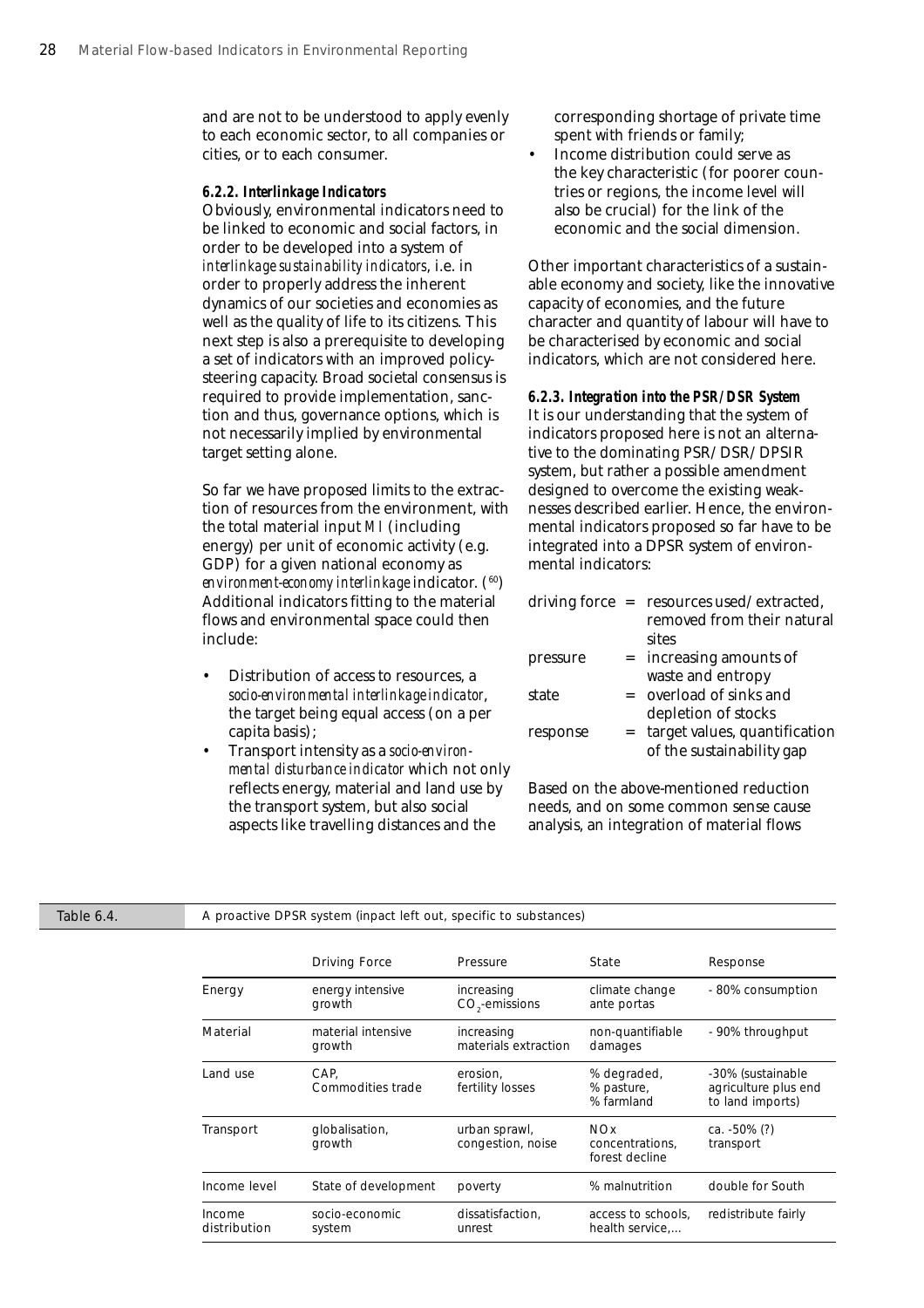measurement and sustainability targets into the DPSR system could look like Table 6.4 on page 28 (no impact assessment indicated).

Our set of response indicators is directly developed to reduce the main pressures identified (and the driving forces behind them) and thus is in a better position than usual systems as regards policy guidance. On the other hand, since our approach leaves out any analysis of the state, for environmental reporting purposes (i.e. for the efficiency control of measures proposed) it must be used together with a description of the environmental situation like the one provided by the DPSIR system. This analysis might lead to readjustments of the targets and tools chosen and is an instrument in its own right for monitoring the development towards sustainability. Both systems are mutually reinforcing and complementary.

Rather than competing, they should be integrated into a common system which then would have improved analytical as well as steering capacities.

Thus, the system of indicators we propose is mainly a PR system; the state is not decisive for the responses proposed. The limited number of indicators makes it a handsome tool for decision-makers in politics, administrations and business, and the simplicity of the basic principles as outlined here makes it a useful tool for communication purposes as well (in this sense, again a PR system). Admittedly, it is rough, but even the best computing powers and cost-benefit analyses never indicate a "true" or "objective" direction for decision-making. Finally, since it is based on best available data, it can be adapted and improved according to the newest results of empirical science.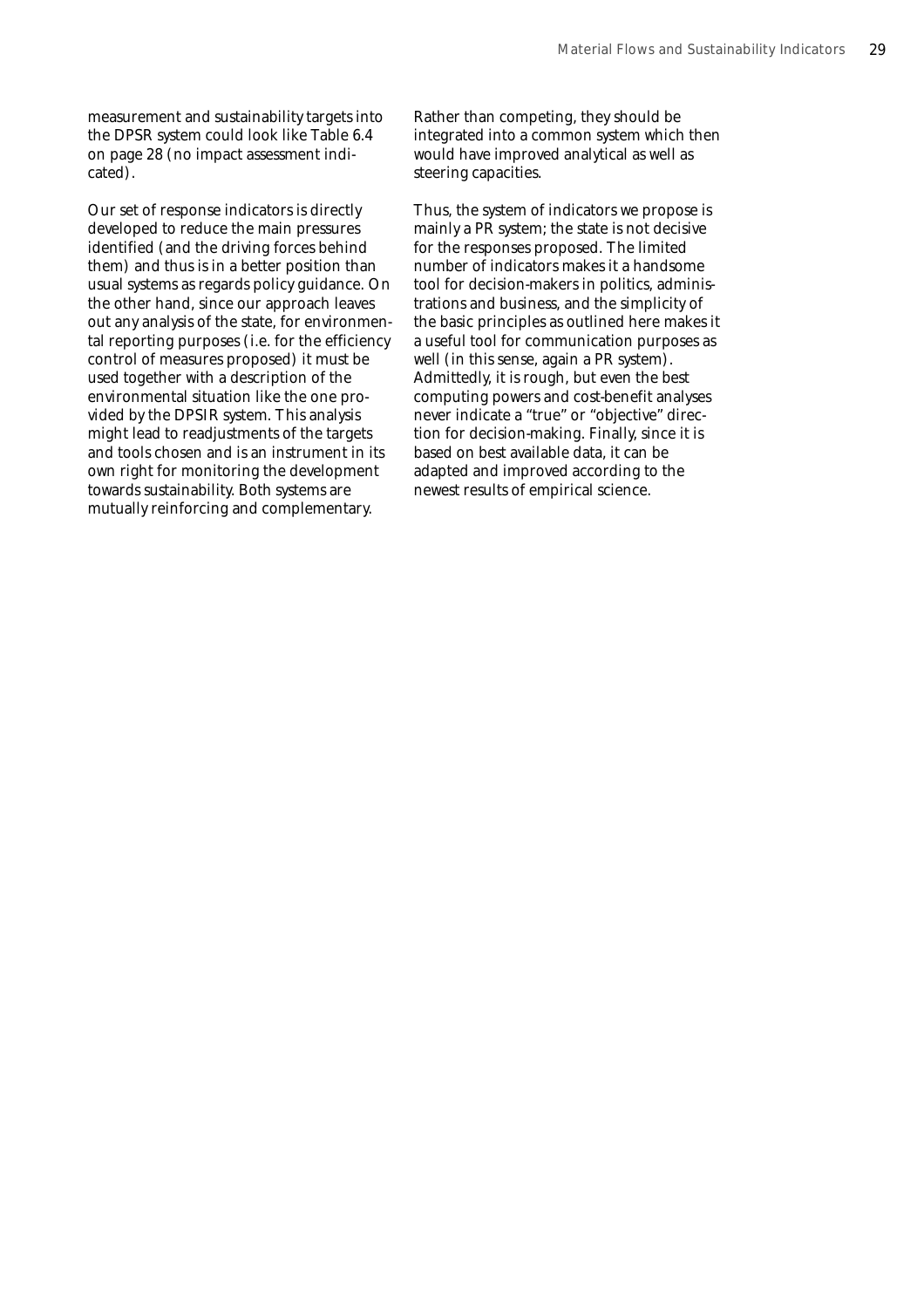## 7. Economic Aspects of Sustainability and Dematerialisation

In order to understand the reasons for the double failure of our economies with respect to environmental and social sustainability, a brief look at their underlying economics will be helpful. Mainstream economists today consider the economy as a system which

- has a circular flow of income and output,
- is self-renewing,
- and self-feeding.

However, the *circular flow of income* (business income, investment, production and salaries, sales and individual consumption, which are in turn income to business again) is maintained by *linear flows of resources* such as energy and materials. All recycling activities, besides causing significant material flows and energy consumption themselves, cannot overcome the laws of Thermodynamics, according to which degradation by use is unavoidable. Recycling is necessary, but is a limited approach to dealing with the problem of making the economy sustainable (for instance, CO $_{\tiny 2}$  cannot be recycled into energy, used pesticides and irrigation water cannot be regained). According to the same laws, each of these flows is inevitably linked by entropy, i.e. environmental disturbance potentials. Consequently, the level of dematerialisation needs to be set as a sciencebased policy target.

Once this has been done by giving a directionally safe, quantitative answer as we have done above, we can answer the questions about the corresponding social and economic costs of different alternatives (including the cost of inaction), and correspondingly, which policy strategies are acceptable from an economic point of view. Furthermore, the cost calculations will provide important background information for the citizen's decision as to which policy proposal he finds politically acceptable.

The *operationalisation* of the concept of sustainable development – i.e. the normative implications of the various approaches – which can be found in economic literature vary enormously: from the idea that not much has to be done, to the conviction that it is necessary to change our attitude towards the material comforts of the western way of life and to strive for sufficiency.

We are inclined to accept the latter, less optimistic but more science-based prescription, for analytical reasons. Also for a simple precautionary principle, according to which when the situation is complex and not all consequences of human action can be fully predicted – as is certainly the case with environmental problems – minimal risk should be accepted. As a neo-classical economist would put it, we are very much inclined to extreme risk-aversion in the matter.

## 7.1. Limits of Today's Environmental Policy and Economics

State-of-the-art policy has its theoretical background in "standard" environmental economics. This concentrates mainly on allocational aspects and tries to integrate the environment into the neo-classical framework, where environmental effects are seen just as side-effects (externalities) of the functioning of an economic system which is otherwise conceived as basically closed (the circular flows mentioned above); on the contrary, interactions with the environment should be recognised as a built-in characteristic of the economy, which is fundamentally an *open* system. (61)

Economists, particularly from the newly emerged school of ecological economics, are trying to integrate knowledge from natural science (especially environmental sciences) into economic thinking; they stress the dependence of economic activities on the natural environment as well as the irreversibility of the environmental effects of these activities.  $(^{62})$  The profound structural change necessary for sustainability also requires a theory of dynamic economic evolution, which, so far, is not being dealt with sufficiently by either environmental or ecological economics. This gap can be filled with the application and development of insights provided by socalled evolutionary economics and institutionalist economics.  $(63)$  In these approaches, the capacity to steer our complex and dynamic world, with respect to both ecological and economic systems, is seen as even more critical than in simple neo-classical textbook models.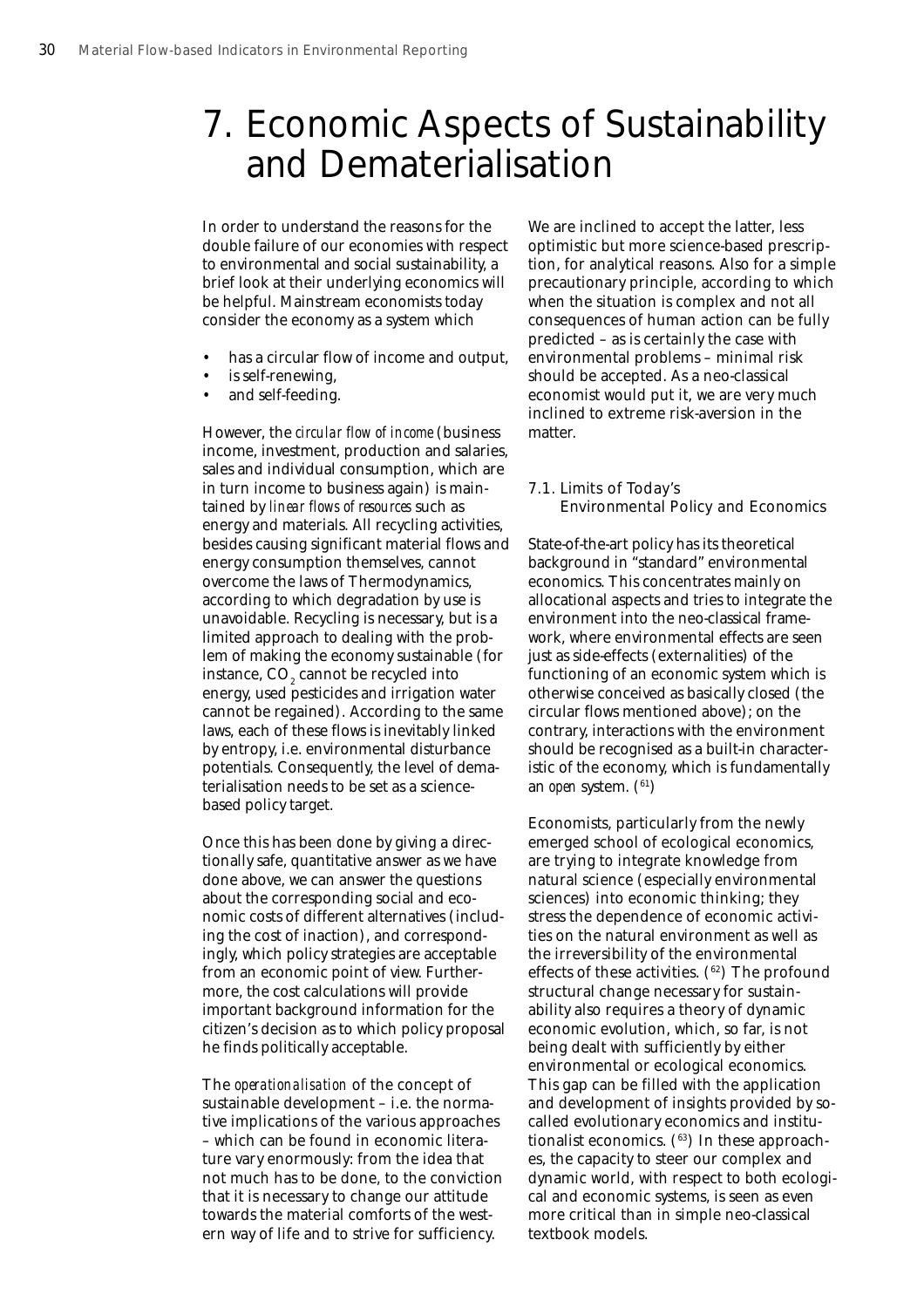In the theoretical and political debates on environmental policy, the necessity of a mix of different policy measures comes more and more to the fore. In other words, the promotion of appropriate property rights, marketincentive solutions such as the use of taxes, subsidies and certificates on the one hand and command and control measures on the other, are seen as complementary rather than substitutive. (64)

## 7.2. The Economics of Dematerialisation: An Evolutionary Path Towards **Sustainability**

The limits defined by the sustainability objective constitute general boundaries, within which the allocational and distributional issues remain the primary concern of economic policy. More importantly, within these limits as few restrictions as possible should be imposed on the self-organisation and innovation potential of firms in the market economy. The dematerialisation approach, in shifting the emphasis from particular activities and specific regulations to general objectives, is better suited to fulfil the latter requirements. The fact that the reductions mentioned above are to be achieved as the overall result of economywide structural and technological change indicates the great flexibility of the strategy; it also leaves the policy-maker free to pursue objectives other than sustainability. Some activities may even expand the use of natural resources, provided others reduce them sufficiently.

We do not think of dematerialisation as some optimal policy in the traditional economic sense; that is, one that maintains the economy on a narrow and precisely defined path on which the best possible outcome for society is realised. Rather we think it is necessary to keep economic development within the "guard-rails" of the environmental space. These guard-rails define an evolutionary corridor towards which the economy can be directed by "artificially" introducing economic scarcity into the market system, where ecological threats are not automatically transformed into market incentives and disincentives. These guard-rails should be as transparent as possible and fixed in advance for a considerably long run, to provide the economic actors with the certainty they need, especially important when adapting to changing conditions.

## 7.3. Some Instruments of Dematerialisation (65)

To implement any dematerialisation policy the inertia of society and its institutions has to be overcome (as opposed to the inertia of the ecological system, which is beyond our reach). One key element for this will be the price mechanism, which, as outlined earlier, is a perfect tool for dematerialisation politics.

All policies and activities which tend to change people's minds and attitudes have a tendency to go against freedom of choice and would not be effective. However, it is evident that public awareness campaigns, civic education and advertisements are widely used in real policies and economies, and are equally important in determining behaviour. The possibility exists of influencing the path of socio-economic evolution without restricting individual choice, but rather by promoting the introduction of more environmentally friendly alternatives, currently unavailable, and by spreading ecological consciousness and knowledge. *Mips* itself could serve as an (in)formative instrument, as a clear and simple measure, a single, unambiguous figure indicating nature's dissipation. It could be communicated to the end-user in the same way as the price is, so that a well-informed decision can be taken.

An ecologically inspired reduction of material flows requires a combination of market instruments and direct regulation. In this approach, regulation is not considered an alternative to market instruments; instead, both are regarded as complementary and *mutually supportive*. Also, changes in property rights would induce economic agents (households and firms) to use fewer natural resources.: for example, consumer durables and investment goods could remain the property of the producer or be bought mainly by firms that lease or rent them, instead of being sold to consumers (as is normally done these days, where property is often perceived as a *conditio sine qua non* of use). These firms would clearly have an incentive to increase the life-span of the product, to reuse it, and to enable recycling to a greater extent than is now possible.

An ecologically inspired tax reform would aim to shift the tax burden from wages to ecologically problematic materials and onto energy carriers (especially the latter). Ernst U. von Weizsäcker, for example, proposed to increase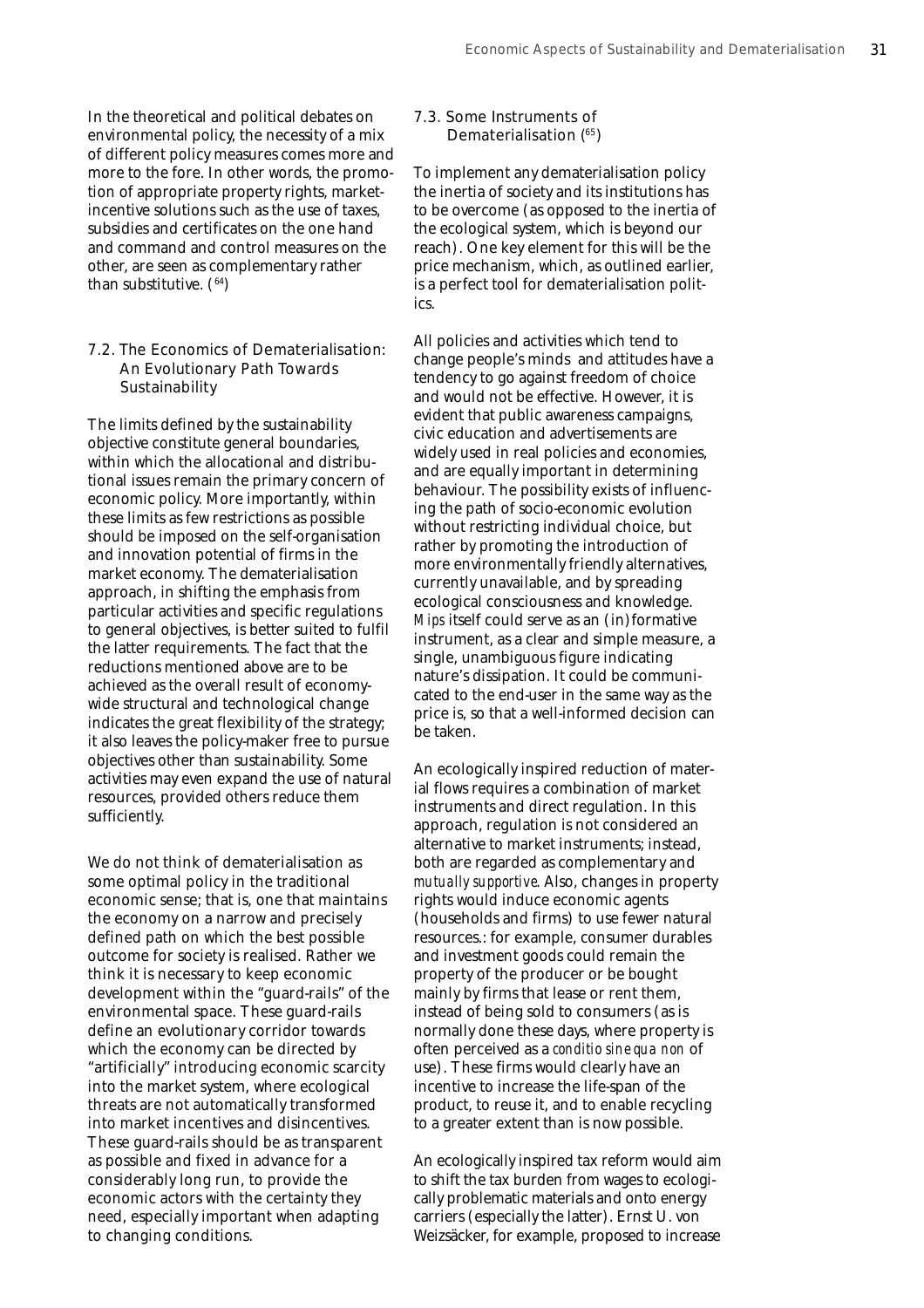prices for energy, material resources, waste and water by 5% per annum over the next 40 years. (66) The basic idea of such a long-term price increase is to influence both technical progress and the structure of consumer behaviour and other processes which generally change very slowly. Also material flows, as defined in the *mips* concept, could provide an appropriate tax base for ecological tax reform. (67) Financial incentives in the form of subsidies are also very important. Some subsidies are used for environmental goals but many others have negative side-effects for the environment, such as current subsidies for agriculture, coal mining, or gasoline. (68) There are various rationales behind these subsidies, such as low production costs abroad, securing employment or supplying the domestic population.  $(^{69})$  A restructuring of subsidy policy in which greater weight is given to environmental goals without overlooking other objectives, could be designed according to the need to reduce the use of materials.

Quantity-related instruments, such as tradable permits, could also be part of a dematerialisation strategy. They constitute a particularly interesting instrument because of their potential to reduce material flows leaving to the competition between producers the task of promoting new concepts of use, product life, and recyclability. Despite their many theoretical advantages, tradable permits are so far rarely used in Europe. (70) Material input certificates could be devel-

oped, with a national or international authority in charge of fixing the amount of extraction compatible with sustainability, while allocation and pricing of the various resources are left to the market process.  $(71)$ 

Whatever the mix of these instruments in pursuit of dematerialisation, regulations aimed at reducing specific emissions will in some cases be necessary as short-term policies. Their use should be restricted to the necessary minimum, however, since they do not allow for enough flexibility in reaction to dynamic economic processes. Although these measures have been effective in creating new markets in the past, economic measures may be better suited to promote competition, as a procedure to create and identify new opportunities, to induce long-term technical change, or to provide incentives towards ecologically sound structural change.

The problems of dematerialisation clearly have an international dimension. An energy tax, an ecological subsidy policy or other measures aimed at dematerialising economies, need a consensus at least at European level. The more effective international competition is, and the more mobile industries are, the fewer international incentives exist for national economic policies to induce an ecological structural change. National environmental policies will, therefore, need increasing international cooperation in order to secure national initiatives necessary for ecological reasons.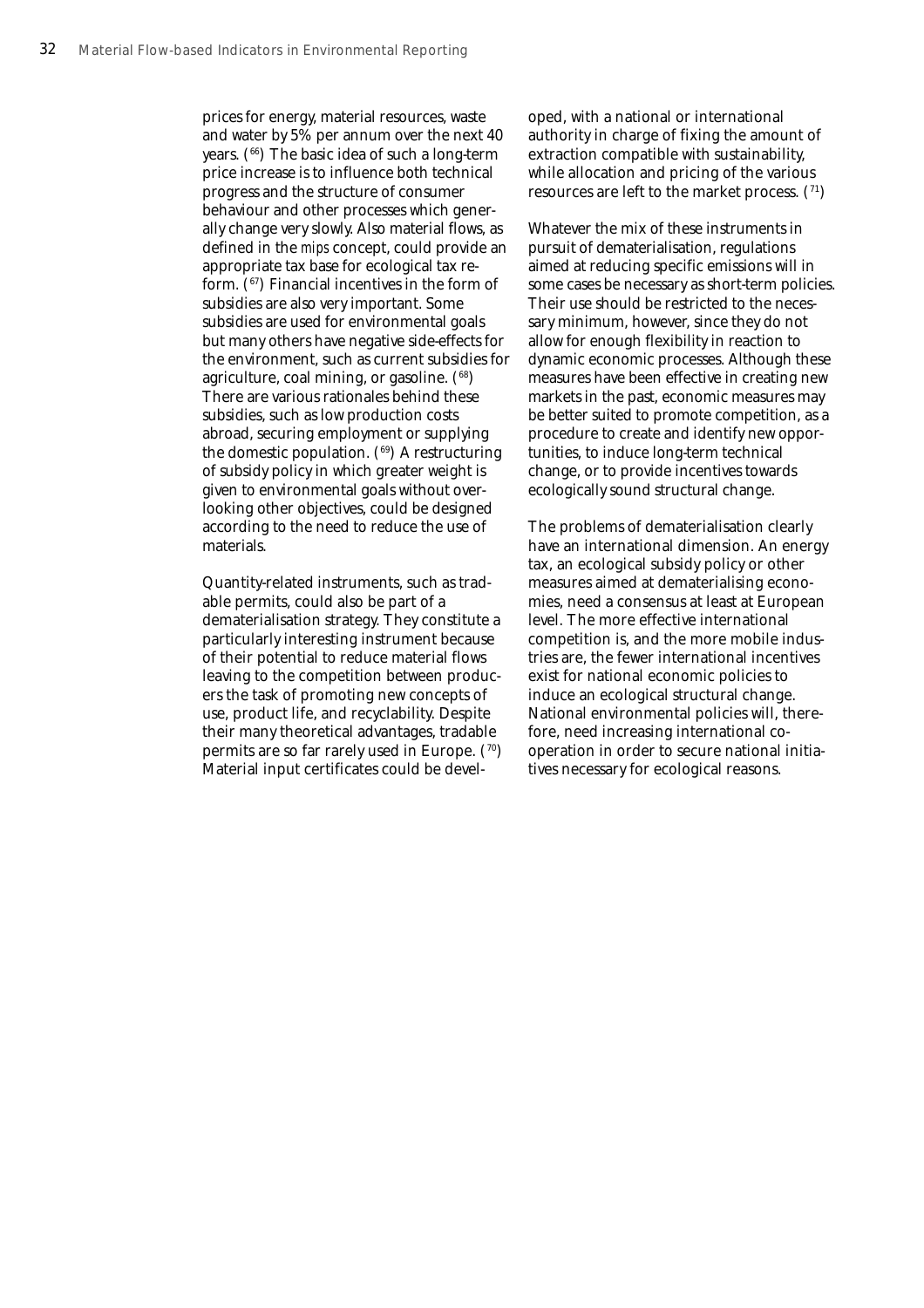## 8. The Scope of Application

In general, statistical data necessary to establish material flow accounts (MFA) are available in official statistics. They are, however, distributed widely among different publications. For example, data on nonrenewable raw material extraction may be found in production statistics, data on harvest of renewable materials in agricultural statistics, data on water consumption and waste generation in environmental statistics. The main task of establishing structured material flow accounting is thus to combine data from a number of different sources a coherent framework. In order to proceed to the latter, the system of environmental statistics will have to be modified. Generally, it should be structured according to the information requirement outlined under "scientific data and data basis" and presented in a single, comprehensive publication. Such a system can be well in line with the *mips* concept, as recent experience of the German Federal Statistical Office illustrates. (72) Its work resulted in the first Physical Input-Output Table PIOT for Germany, referred to earlier.

Basic data for the European Union are also available in EEA and Eurostat publications (e.g. "Europe's Environment: The Second Assessment" and "Europe's Environment: Statistical Compendium for the Second

Assessment"), as well as in individual publications. However, no information is available so far which allows inclusion of land use per sector in environmental reports. In this case, a number of basic difficulties have to be overcome. As for material flows, the integration of material flow analysis (MFA) into EEA reports would be an obvious, if ambitious next step, including the further development and application of material flow- based sustainability indicators.

The material flow research initiated by Eurostat does not focus on overall MFA of national economies, but on providing selected substance flow accounts for products and substances harmful to the environment. However, it does focus on the relation to activities of individual sectors of the economy. This focus results from an *a priori* setting of priorities for specific problems and corresponding substance-specific approaches. Alternatively, sector-specific case studies could illustrate the usefulness of material flow accounting for environmental reporting as well as for economic planning (as existing examples from product assessment to material flow-based environmental management schemes indicates). Some first examples of preliminary sector studies are presented in Chapter 9.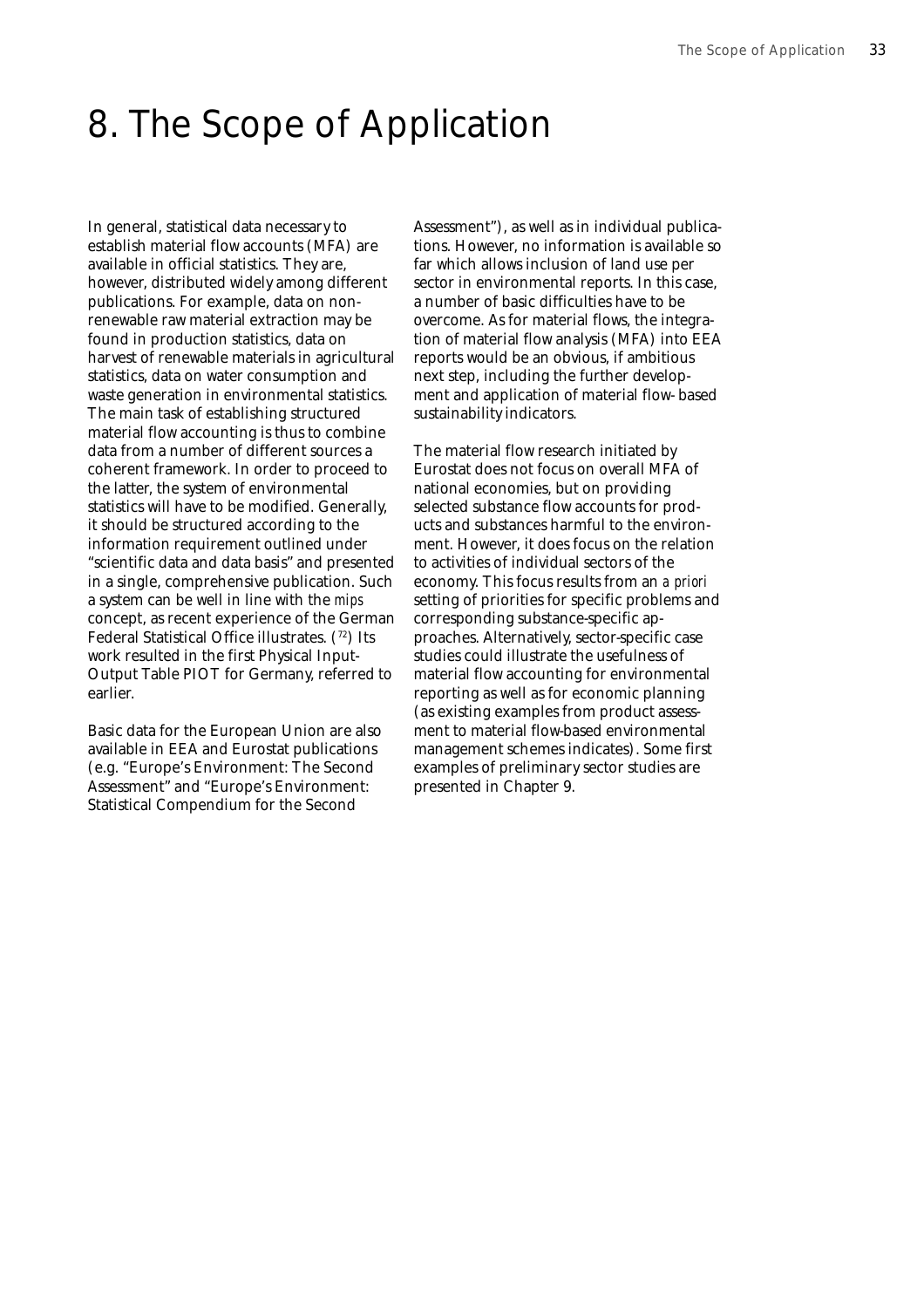## 9. Case Studies

In this chapter we illustrate the use of the methodology by applying it to three economic sectors: energy, transport and construction. Whereas energy is well known as a key sector for environmental concerns, the construction sector is not, although it is one of the most relevant in terms of induced material flows. Transport is one of the driving forces of material consumption in our societies; the study shows that its material flows are of high relevance as well.

| Table 9.1. | General overview of materials associated with the<br>generation, distribution and consumption of energy |
|------------|---------------------------------------------------------------------------------------------------------|
|            |                                                                                                         |

|                                                         | Generation, Distrubution and Consumption of Energy                                                                                                                                    |                                                                                                                                 |                                            |                                                                                                                    |
|---------------------------------------------------------|---------------------------------------------------------------------------------------------------------------------------------------------------------------------------------------|---------------------------------------------------------------------------------------------------------------------------------|--------------------------------------------|--------------------------------------------------------------------------------------------------------------------|
| <b>Processes</b>                                        |                                                                                                                                                                                       |                                                                                                                                 | <b>Energy sectors</b>                      |                                                                                                                    |
| Raw<br>materials<br>extraction                          | Fuelwood<br>(2/2)                                                                                                                                                                     | Hard coal<br>Lignite<br>Minegas<br>(6/10)<br>Peat (7/10)                                                                        | Uranium pres<br>(7/12)                     | Crude oil<br>Natural gas<br>(8/11)                                                                                 |
| physical<br>tran-<br>formation                          | Charcoal (?/?)                                                                                                                                                                        | Coke<br><b>Briquettes</b><br>Other coal<br>products<br>Coke-oven<br>gas<br>$(6/10 + 23)$<br><b>Blast furmace</b><br>gas (16/27) | Nuclear fuels<br>(9/23)                    | Refinery<br>products<br>(10/23)<br>Natural gas<br>provision/-<br>distribution<br>(4/40)<br>Refinery gas<br>(10/23) |
| energitic<br>transforma-<br>tion                        | (3/40)                                                                                                                                                                                |                                                                                                                                 | Generation and distrubution of electricity |                                                                                                                    |
| Provision<br>of energy<br>for final<br>consump-<br>tion | Final consumption of energy<br>* Consumption by the generating sectors<br>* Industry (manufacturing)<br>* Transports and other services<br>* Households (and other final consumption) |                                                                                                                                 |                                            |                                                                                                                    |

SIO = Systematic of production sectors in German Input-Output Tables

NACE Rev 1 = General industrial classification of economic activities within the European Communities

9.1. Measuring Progress Towards Sustainability in the Energy Sector (Case Study I)

### *Relevance of the sector*

Energy politics is probably among the most sophisticated of sectoral economic policies, and has been recognised as a key element of environmental policy-making since the early 1980s. The need to save energy, realised during the oil crises of the 1970s, constitutes the first politically dominant input reduction strategy. (73) Overall, it was successful: at least in some countries and for some time, even an absolute delinkage of energy consumption from economic growth has been reached, (74) although relinkage has been reported recently. (75)

However, the problem as such is far from solved: the IPCC recommendations referred to earlier imply a 75% reduction of energy consumption for Europe, but these estimates are based not on energy supply limitations, but on material flow reduction needs, in particular for greenhouse gases. (76) A material flow analysis of the energy sector can thus help identify priority areas for energy conservation as well as proposals for changes in the mix of sources by substitution processes.

### *Definition of the sector*

The energy sector as a single entity does not exist. A number of individual sectors of the economy are involved in the generation, distribution and use of energy (Table 9.1). On the process level, energy is generated from: (i) raw materials extracted from the environment (if not "gratis-inputs" like solar radiation, wind, water, geothermal etc.), either directly from (i) or after (ii) physical transformation (e.g. fuels from crude oil) or (iii) energy transformation (e.g. electricity generated in fossil-fuel power plants). Thus, the sectors providing energy (iv) for final use may be other than those providing the raw materials for generating energy.

In this study, energy sectors involved in processes (i) to (iii), i.e. providing energy for final use, are taken into account on the material level (e.g. coal, gas, oil etc.) according to the NACE Rev. 1 classification  $(77)$  and the German SIO classification (78) for comparison.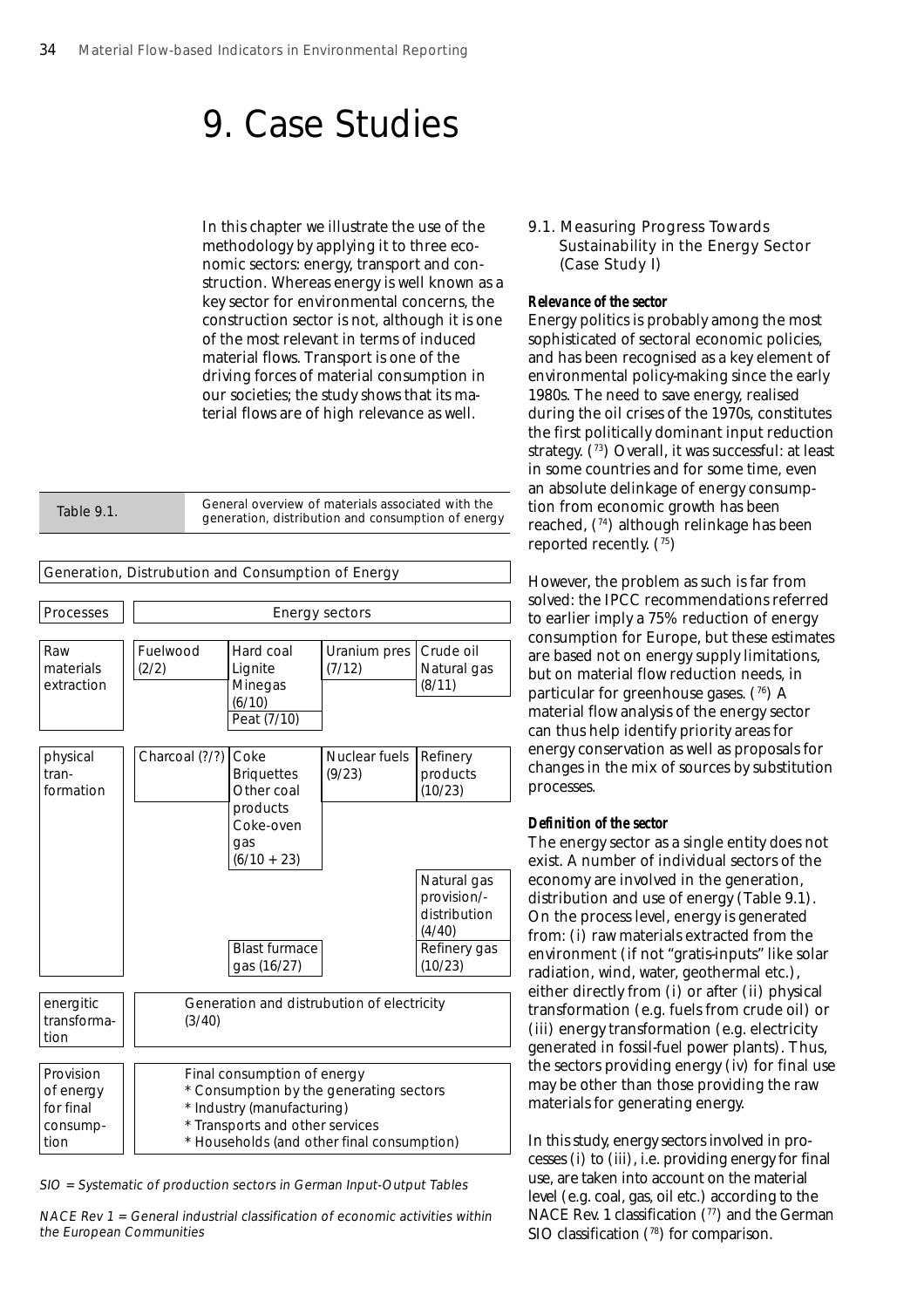#### *Sources of data*

In general, energy statistics published by Eurostat (79) were used to calculate material flows in the energy sector. Data relating to the 15 Member States of the European Union and the World total was obtained using supplementary information from United Nations Statistics. (80) In the case of Germany, data was validated by comparison with national energy statistics. Ecological "rucksacks" of energy materials were taken from the databases available in the Wuppertal Institute, Department of Material Flows and Structural Change. (81) The base year is 1990 as the reference year for common energy and emission scenarios and corresponding reduction targets.

### *Material flow analysis of different energy generation and supply systems*

As a first step, the material intensity of primary fossil energy carriers has to be evaluated. Based on individual data for nonsaleable production (overburden and extraction wastes) and water (ground water extraction by mining), considering both inland extraction and imports, this can be documented on a tonne (or  $m^3$ ) per tonne basis for the consumption of hard coal, lignite, crude oil and natural gas in the EU 15 (Table 9.2). Data points out the high specific ecological "rucksacks" of lignite and hard coal. This primary data is used to calculate corresponding "rucksacks" of processed energy carriers like coke, briquettes, gasoline etc. by using raw material conversion factors. Thus, the material intensity of energy carriers for final energy consumption is obtained.

Data obtained for material intensity of primary fossil energy carriers (Table 9.2) is taken as a basis for the calculation of material intensity of any product converted from them. In the case of conversion of energy carriers by electricity generation, material intensities are expressed in tonnes per 1 MWh gross electricity generated (Table 9.3). In terms of fossil energy carrier (fuel) consumed and nonsaleable production caused, lignite is by far the most material-intensive energy system, followed by hard coal. Water consumption is due primarily to the use of cooling water by power plants and, thus, does not show differences between the individual energy systems studied. (82)

To evaluate material flows relating to the generation and distribution of energy in the economy, a stepwise approach was chosen (see Table 9.4).

| Material intensity of primary fossil energy carriers, | Table 9.2.                        |                  |  |
|-------------------------------------------------------|-----------------------------------|------------------|--|
|                                                       | t/t<br>non-saleable<br>production | $m^3/t$<br>water |  |
| Hard Coal                                             | 2.67                              | 1.80             |  |
| Lignite                                               | 8.50                              | 6.00             |  |
| Crude Oil                                             | 0.30                              | 6.34             |  |
| Natural Gas                                           | 0.22                              | 0.03             |  |
|                                                       |                                   |                  |  |

|                | Material intensity of electricity generation systems,<br>Germany 1991 (public supply) (82) |                                            |                       |  |  |
|----------------|--------------------------------------------------------------------------------------------|--------------------------------------------|-----------------------|--|--|
|                | t/1MWh gross<br>fossil energy<br>carriers                                                  | t/1MWh gross<br>non-saleable<br>production | t/1MWh gross<br>Water |  |  |
| Hard Coal      | 0.309                                                                                      | 0.825                                      | 66.197                |  |  |
| Lignite        | 1.226                                                                                      | 10.420                                     | 66.197                |  |  |
| Oil            | 0.244                                                                                      | 0.073                                      | 66.197                |  |  |
| Natural Gas    | 0.202                                                                                      | 0.045                                      | 66.197                |  |  |
| Nuclear Energy | 0.014                                                                                      | 0.228                                      | 66.285                |  |  |

In general, material flows were accounted for on the basis of physical input-output calculations at several steps of energy generation and distribution. Thus, primary energy consumption (PEC) reflects the net amount of energy materials including "rucksacks" extracted from the environment within the European Union, plus the net-import and stock changes of processed energy materials. The final energy consumption (FEC) comprises all material flows related to either energetic or non-energetic use. From this, the emission-relevant energy consumption (ERC) is obtained by subtracting the nonenergetic use. The ERC reflects all materials combusted for energy generation either directly as raw materials or as products derived from them (physical transformation), or for the generation of electricity (energetic transformation), including their ecological "rucksacks". Material inputs comprise fossil energy carriers, non-saleable production (e.g. overburden by coal mining), water (e.g. ground water extraction by coal mining or cooling water by power plants), oxygen  $(O_{2})$  calculated by the emissions of  $\mathrm{CO}_2$  etc., and others (e.g. additives to gasoline). Material outputs are given by emissions to air  $(\mathrm{CO}_2^{\phantom i}$  etc.), wastes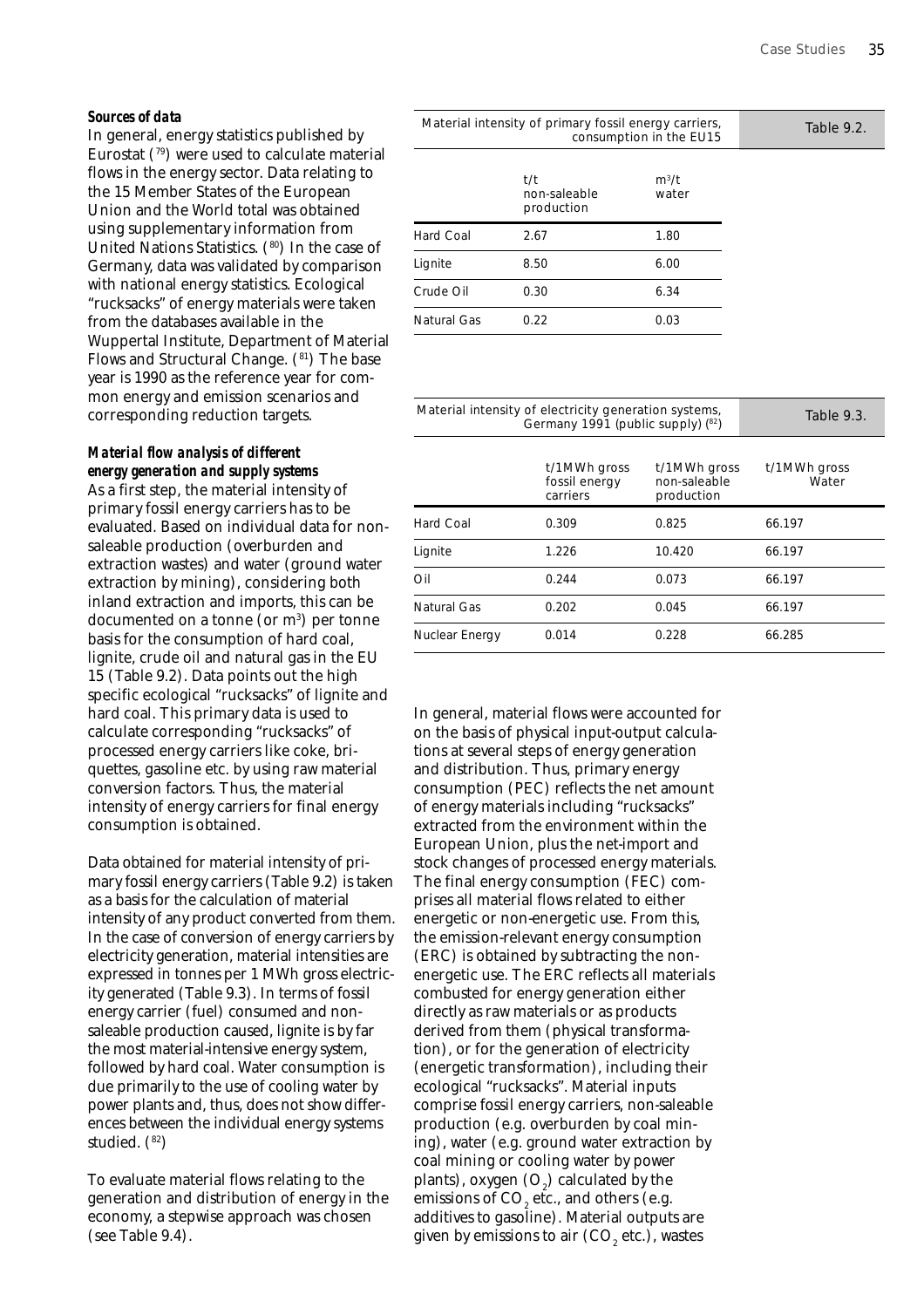Table 9.4. Overview of the procedure for the accounting of material flows related to the physical energy balance

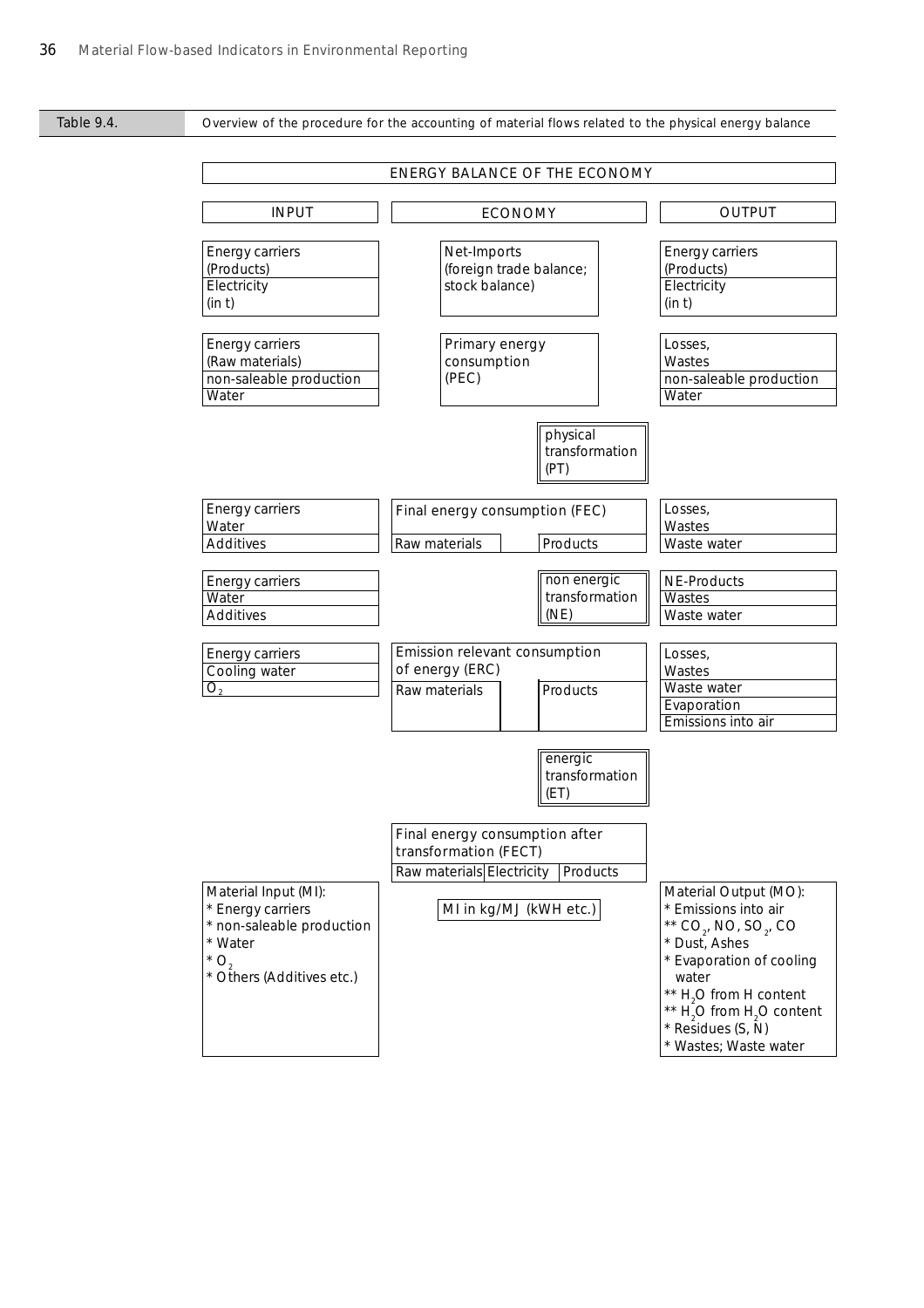(e.g. ashes and slags), evaporated cooling water, waste water, and non-saleable production which is both an input and output material flow. The material intensity at any step of generation and distribution is given by the amount of materials moved in relation to the energy service provided (e.g. in tonnes per Gigajoule).

The primary energy consumption of the EU15 is characterised by about 20 tonnes of fossil energy carriers used to generate 1 TJ (Figure 9.1). In addition, about 100 tonnes of non-saleable production and about 100 m3 of water refer to the generation of 1 TJ primary energy in the EU15. The latter is close to the global average whereas the former is even more favourable than the global average of about 30 tonnes energy carriers consumed per 1 TJ generated. Within the EU15, however, considerable differences exist. Greece and the former Eastern Germany exhibit significantly higher specific material inputs for primary energy consumption than the EU15 average. This is mainly due to their proportionally high share of lignite for electricity generation in PEC.

On the other hand, the picture does not reflect the role of nuclear energy with a relatively low specific material input, except for cooling water by power plants. Therefore, the proportional share of nuclear energy in PEC will be pointed out separately. Also, the corresponding share of lignite and hard coal as high material intensive energy sources will be documented separately. For the same reasons, high material intensity of emissionrelevant consumption is also found especially in Greece and the former Eastern Germany (Figure 9.2). This is furthermore underlined by high specific inputs of oxygen  $(O_2)$  for combustion and emissions into air. In the total, Figure 9.2 gives a complete aggregated picture of the balanced physical input-output of ERC (if non-saleable production and water are counted both on the input and output side of the balance). For validation of the data, documented emission numbers for  $\mathrm{CO}_2$  by Eurostat have been compared and found to be in good agreement with numbers calculated here by using specific emission coefficients for a total of 20 individual energy carriers.

### *The role of nuclear energy, lignite and hard coal*

If the target for nuclear energy in primary energy consumption, e.g. as proposed in the "Sustainable Europe" study, is a complete phase-out by the year 2010, the present

contribution of nuclear energy to PEC shows the specific needs for reduction on the national and EU level (Figure 9.3). Whereas the absolute contribution of nuclear energy to PEC (in TJ) clearly documents where structural changes will have to take place, the relative contribution of nuclear energy to PEC within individual countries gives an impression of how significantly these changes will affect internal structural changes.

Whereas the overall use of fossil energy carriers will have to be reduced dramatically in a sustainable Europe, material analysis as presented in this study reveals that especially lignite and hard coal are associated with dramatically high material flows relative to the amount of energy generated. This points out a priority of reduction needs within the group of fossil energy carriers (Figure 9.4). As in the case of nuclear energy, the geographical location of reduction priorities becomes obvious by the absolute amounts of lignite and hard coal consumed. However, this picture is much clearer in the case of lignite than in the case of hard coal, where nearly all Member States of the EU15 are more or less affected. The percentage share of lignite to PEC points out that especially Greece and Germany will have to undergo dramatic structural changes in their energy system. For the latter, structural changes are already underway since re-unification in 1990. Again, in the case of hard coal all Member States of the EU15 will be more or less affected by internal structural changes in their energy systems. This supply-side shift is in line with  $\mathrm{CO}_2$  reduction (as expressed here in  $\mathrm{O}_2$  consumption) for sustainability targets of the EU.

#### *Interpretation and policy applications*

Reduction targets for primary energy use, fossil energy use and  $\mathrm{CO}_2$  emissions have been calculated for the EU based on the IPCC recommendations as quoted. Results presented in this study focus on the demonstration of interlinked material flows of energy generation and distribution systems. These material flows are expressed in tonnes per capita compared with final energy consumption in GJ per capita (Table 9.5). Thus environmental pressure caused by material flows due to energy consumption can be looked at in a comprehensive way. However, energy reduction scenarios may be validated the same way by calculating the resulting effects on interlinked material flows as additional environmental pressures.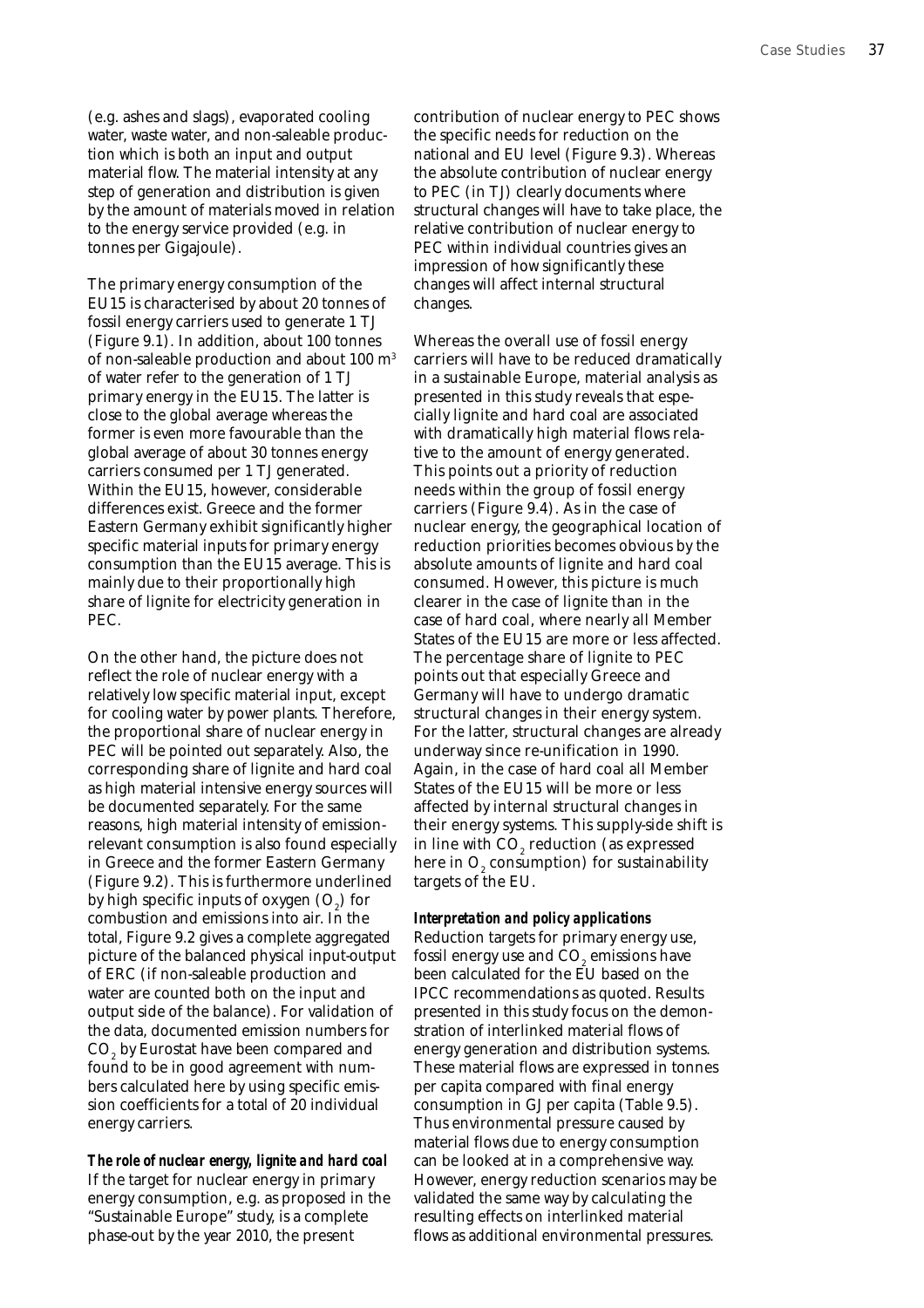Monitoring the relevant material flows interlinked with energy consumption, as presented here, can therefore represent a more powerful instrument for decisionmakers to help them formulate effective policies for energy conservation and emission reduction measures. Because data presented here (Table 9.5) result from a number of disaggregated categories of material flows, the focus on individual aspects of energy consumption is not limited. That is, by using a more detailed model of material flow analysis, the results of political measures for energy reduction can be as well documented for the emissions of CO<sub>2</sub>, NOx, SO $_{\textrm{\tiny{\it 2}}}$ , as for the withdrawal of groundwater by raw materials extraction from the environment.

9.2. Measuring Progress Towards Sustainability in the Transport Sector (Case Study II)

#### *Relevance of the sector*

Speed and mobility can be considered two of the key determinants of modern industrial societies, and transport is at the very heart of both. Although significant efficiency gains have been achieved over the last two decades, they have been overtaken by the overall growth of the transport sector. This growth has not been homogenous, but has been linked to significant structural changes: from rail to road, from public to private transport, from smaller to bigger (and faster) cars, from shorter to longer and faster trips (the number of trips per day and the daily commuting times have roughly been constant), from commuting to the dominance of leisure mobility.

| Table 9.5.         | Final energy consumption in the EU15 in GJ and tonnes energy carrier materiel per capita 1990 |                                             |                                            |                            |            |       |                       |
|--------------------|-----------------------------------------------------------------------------------------------|---------------------------------------------|--------------------------------------------|----------------------------|------------|-------|-----------------------|
|                    | Population<br>in 1000s                                                                        | Final energy<br>consumption<br>in GJ/capita | Final energy<br>consumption<br>in t/capita | Non-saleable<br>production | $O2$ Input | Water | Emissions<br>into air |
| <b>EU12</b>        | 326646                                                                                        | 92                                          | 3.7                                        | 9.2                        | 9.7        | 315   | 13.0                  |
| <b>EU15</b>        | 363837                                                                                        | 97                                          | 4.4                                        | 15.0                       | 10,1       | 332   | 13.8                  |
| Belgique/Belgie    | 9948                                                                                          | 129                                         | 4,0                                        | 10.1                       | 11.8       | 458   | 15.4                  |
| Danmark            | 5135                                                                                          | 104                                         | 3.8                                        | 10.0                       | 10.6       | 305   | 14.1                  |
| Deutschland (West) | 63254                                                                                         | 117                                         | 5.4                                        | 17.5                       | 12.5       | 430   | 17,4                  |
| Ellas              | 10057                                                                                         | 57                                          | 6.6                                        | 44,9                       | 8.6        | 199   | 14.6                  |
| Espana             | 38805                                                                                         | 57                                          | 2.4                                        | 9.5                        | 5,6        | 206   | 7.8                   |
| France             | 56577                                                                                         | 93                                          | 2.5                                        | 5.5                        | 7.3        | 422   | 9.6                   |
| Ireland            | 3507                                                                                          | 83                                          | 5.7                                        | 18.3                       | 11.4       | 241   | 16.6                  |
| Italia             | 56712                                                                                         | 79                                          | 2.7                                        | 2,9                        | 8.3        | 197   | 10.8                  |
| Luxembourg         | 379                                                                                           | 365                                         | 11.1                                       | 24.4                       | 29.7       | 100   | 40.0                  |
| Nederland          | 14893                                                                                         | 120                                         | 5.2                                        | 8.2                        | 16.3       | 310   | 21.0                  |
| Portugal           | 9920                                                                                          | 40                                          | 1.5                                        | 2.2                        | 4.2        | 122   | 5.6                   |
| United Kingdom     | 57459                                                                                         | 99                                          | 4.0                                        | 3.3                        | 11.5       | 349   | 15.1                  |
| Österreich         | 7690                                                                                          | 115                                         | 3.3                                        | 5.3                        | 8.8        | 291   | 11.9                  |
| Sverige            | 8527                                                                                          | 161                                         | 3.6                                        | 3,0                        | 8.9        | 607   | 12.3                  |
| Suomi/Finland      | 4974                                                                                          | 193                                         | 5.6                                        | 9.1                        | 14.0       | 593   | 19.2                  |
| <b>DDR</b>         | 16000                                                                                         | 126                                         | 20.7                                       | 147.2                      | 18.3       | 478   | 31.4                  |
| Deutschland        | 79254                                                                                         | 119                                         | 8.5                                        | 43.6                       | 15.0       | 440   | 22.9                  |
| World              | 5295176                                                                                       | 57                                          | 2.1                                        | 5.5                        | 5.2        | 117   | 7.1                   |
| EU15/World         | 0.07                                                                                          | 1.71                                        | 2.14                                       | 2.72                       | 1.95       | 2.83  | 1.96                  |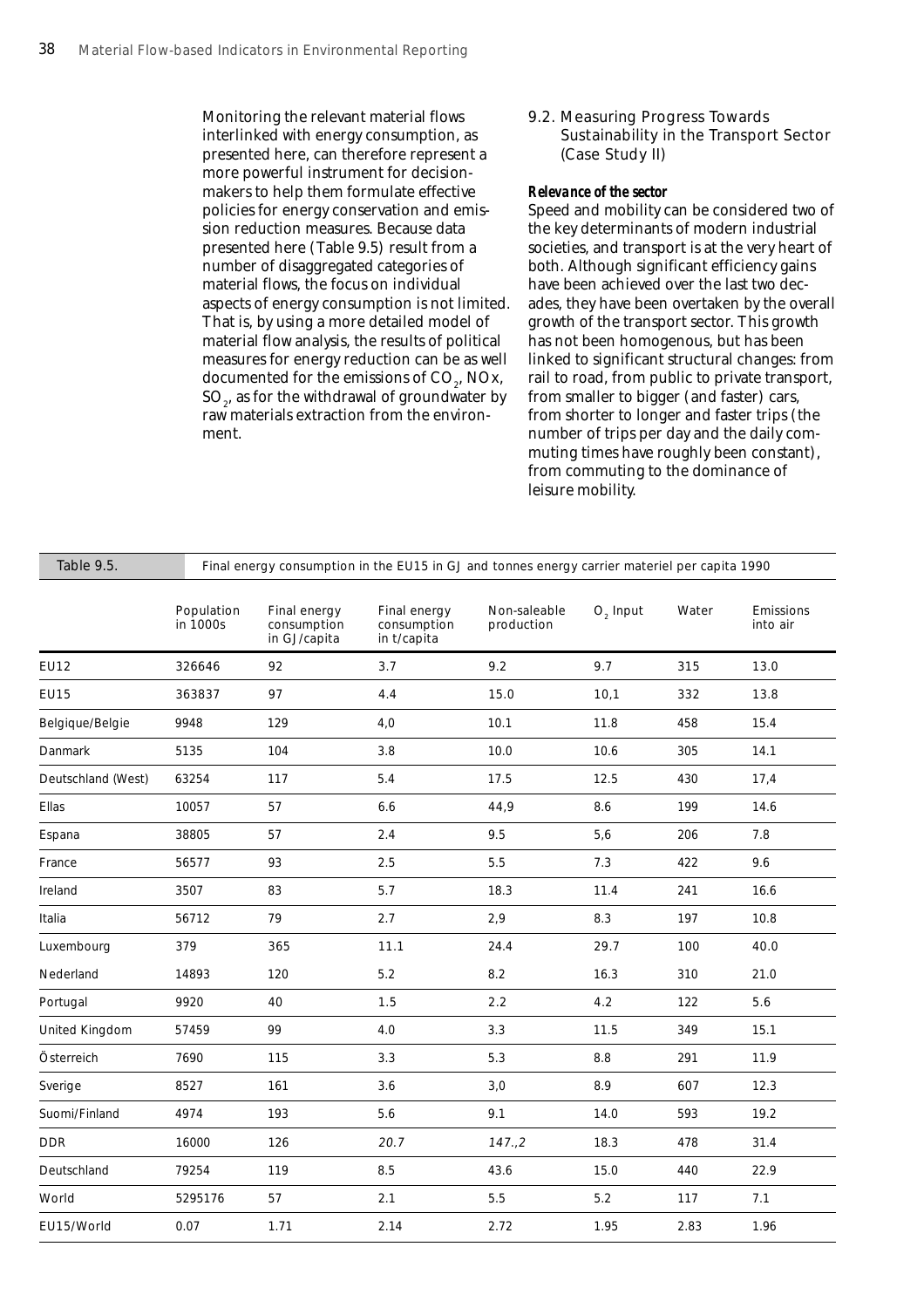Given this complex pattern, policies need to define cross-cutting quantitative targets in order to integrate efforts to achieve sustainable mobility. Sectoral material flow analysis can contribute to this and thus complement insights from life-cycle-wide energy consumption and land occupation analysis.

## **On the product level: Automobile or Auto***stand***ile?**

A middle class car is a means of transport, weighing about one tonne, made from about 20 tonnes of material (plus three for the catalytic converter), with a maximum speed of 190 km/h and an average range of 500km, in order to transport 100 kg of human being, 50% of the trips being less than one km, with 80% urban transport at an average speed less than 15 km/h, for an accumulated use time of three to six months (0.5 - 1 h/d). Is this efficiency?

#### *Definition of the sector*

The transport sector itself may be defined by activities according to the NACE (83) description on the EU level:

|           | Code 60: Land transport; Transport via pipelines |
|-----------|--------------------------------------------------|
| Code 60.1 | Transport via railways                           |
| Code 60.2 | Other land transport                             |
| Code 60.3 | Transport via pipelines                          |

#### *Code 61: Water transport*

| Code 61.1 | Sea and coastal water         |
|-----------|-------------------------------|
|           | transport                     |
| Code 61.2 | <b>Inland water transport</b> |

### *Code 62: Air transport*

| Code 62.1 | Scheduled air transport |
|-----------|-------------------------|
| Code 62.2 | Non-scheduled air       |
|           | transport               |
| Code 62.3 | Space transport         |

*Code 63: Supporting and auxiliary transport activities; activities of travel agencies*

| Cargo handling and            |
|-------------------------------|
| storage                       |
| Other supporting trans-       |
| port activities               |
| Activities of travel agen-    |
| cies and tour operators;      |
| tourist assistance activities |
| Activities of other trans-    |
| port agencies                 |
|                               |

However, a number of other sectors of the economy are directly or indirectly contributing to the material flows activated by transport. In general, there is a close link to the energy sector and to the building and construction sector. Thus, studying these two sectors will provide information about the transport sector (Case Studies I and III). On a broader level, economic sectors interacting directly with the transport sector will be considered as follows:

*Code 23: Manufacture of coke, refined petroleum products and nuclear fuel*

- *Code 34: Manufacture of motor vehicles, trailers and semi-trailers*
- *Code 35: Manufacture of other transport equipment*

*Code 45: Construction*

*Code 50: Sale, maintenance and repair of motor vehicles and motorcycles; retail sale of automotive fuel*

In this study, material flows in the transport sector were classified by a practical approach into three main categories according to average lifetime (Table 9.6). The first category comprises materials which are consumed within one year, i.e. especially energy, soil excavation (for construction) and water. The resulting outputs to the environment are mainly emissions to air, waste and waste water. The second category describes materials and goods which remain inside the technosphere for a period longer than one year and no longer than about 10 years. These are mainly all kinds of vehicles including associated spare parts and wearing parts. The resulting outputs to the environment arise either after the total-use phase (e.g. demolition of cars) or during the use phase (e.g. dissipative losses to the environment from tyres and brakes). The third category comprises material flows related to the stock of transport infrastructure such as roads, railways, waterways and pipelines. These long-lived materials comprise mainly construction minerals and ores/metals on the input side. Outputs to the environment for the third category are considered to result mainly from stock decreases such as demolition wastes and dissipative losses from infrastructures.

#### *Data sources*

Data for energy consumption of the transport sector was taken from the same sources as energy data in general (Case study I). It was, however, validated by comparison with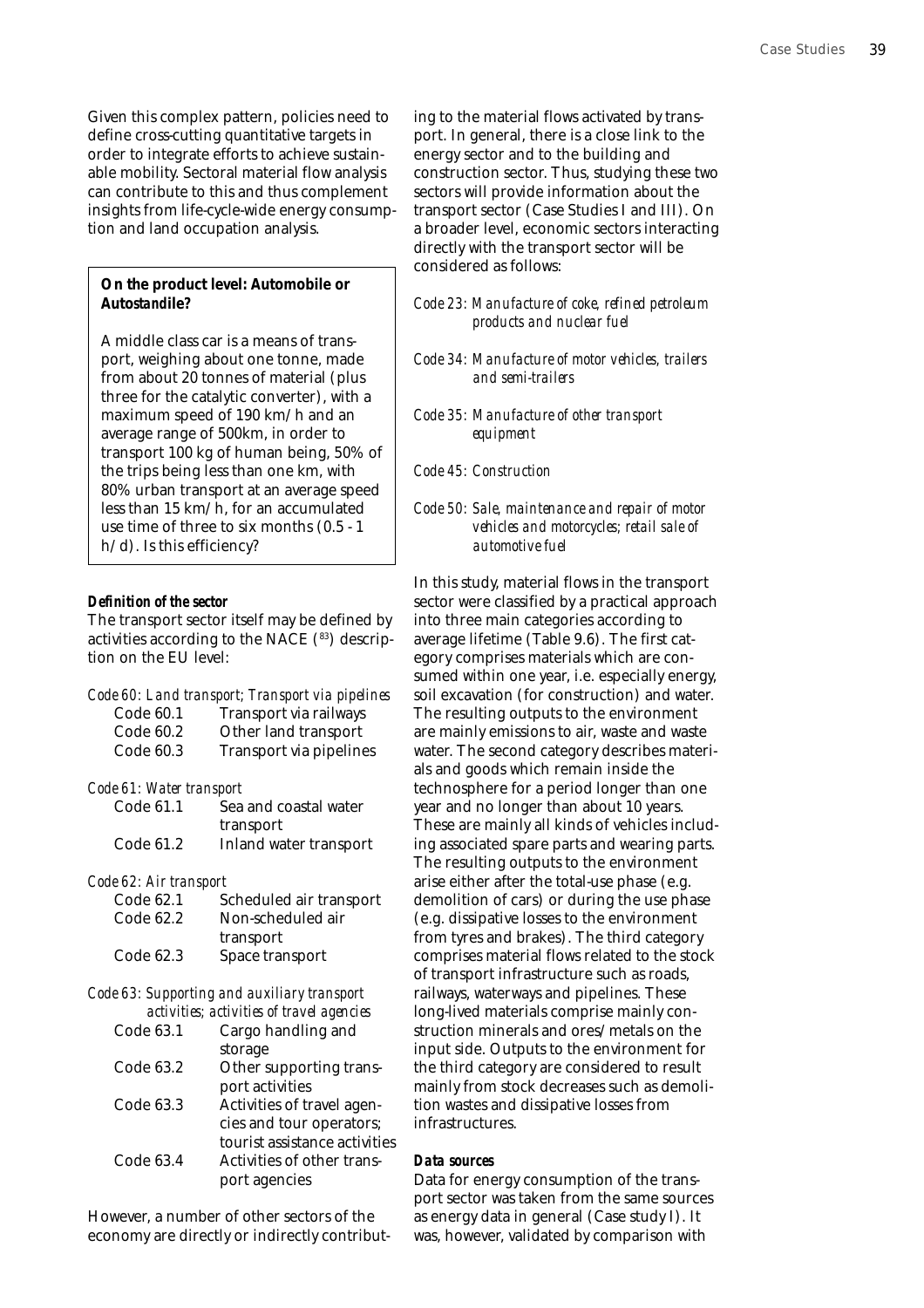

average fuel consumption values (84) relative to the magnitude of transport services reported for different transport means by official statistics. Data for the stocks and flows of transport vehicles was taken from the same sources. Data referring to the stock and flows of construction materials for transport infrastructure is not available from official statistics. In this case, an indirect approach was chosen to estimate the corresponding quantities. First, the stock of different transport infrastructure was documented in terms of lengths in km and average annual changes for the period from 1970 to 1990.  $(^{85})$  In the second step, material inputs and outputs relative to the stocks and annual flow of transport infrastructure in the European Union were deduced from data available for Germany in the Wuppertal Institute's database.

#### *Infrastructure and use phase*

The infrastructure for transport consists mainly of transport ways and associated buildings and installations. Under transport ways the following are considered in this study:

1. Roads: motorways, main or national roads, secondary or regional roads, other roads

- 2. Railway network
- 3. Navigable inland waterways.

The use phase of infrastructure has not been studied in detail up to now. There is some empirical data on lifetimes of infrastructure for navigation. However, further research is needed to establish a similar data basis for common transport infrastructure.

## *Definition of service units for individual*

*and public transport of persons and goods* Physical transport service units provided by official statistics are in general passenger-km for persons and tonnes-km for goods. The former can be roughly converted into tonnes-km to get a total of transport service units in tonnes-km for persons and goods traffic. This results in a total of about 1,600 billion t-km transport performed in the EU15 in 1990 (Figure 9.5). By far the largest share of this is due to road transport, followed by rail, inland waterways, pipelines and air transport. In order to derive from these numbers indicators for environmental pressure, the specific material intensities of the transport systems were examined.

## *Material flow analysis of road, rail, ship and air transport*

Based on energy consumption and interlinked material flows, the material intensity of different transport systems in the European Union was obtained in grams per tonne-km (Table 9.6). The picture clearly shows that air transport is by far the most material-intensive system, followed by road and, with a large gap, by rail and inland waterways. Total traffic reflects the individual contributions of the different transport systems and is close to material intensity of road transport.

A comparison of material intensity for all means of transport shows that the average of EU15 is close to the global average (Figure 9.7). However, material intensities vary considerably between the individual Member States of the European Union. Especially Greece and Luxembourg are characterised by material intensities of total transport which are far above the EU15 average. In the first case, a proportionally high share of road transport in Greece (about 85 to 90% of the total) is an explanation for this result (compared with about 70% road transport in EU15). In Luxembourg, however, rail transport holds the largest individual share of all transport of about 50%. In this case, numbers for transport service units may be underestimated in official statistics leading to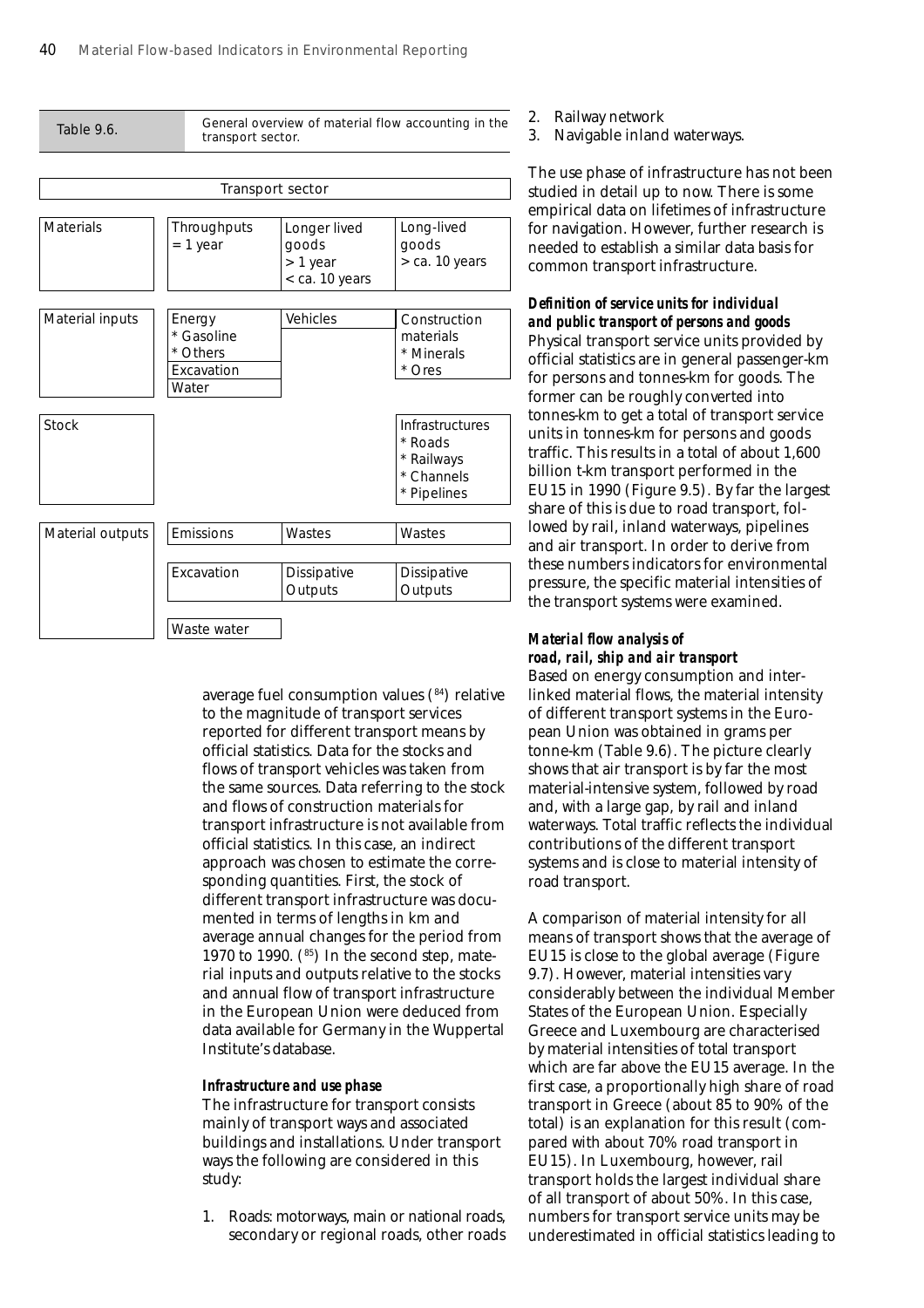unusually high figures for material intensity of all transports. Clearly, the database for transport services needs to be harmonised on the European level for a reliable comparison of material intensities of individual transport systems.

An overview of material flows and stocks in the transport sector of the European Union (EU15) in 1990 is presented in Table 9.7. The largest share of material flows into the transport sector (input) is energy-related. Fuels and energy carriers for electricity generation by railway account together for about 2.4 billion tonnes of material inputs which are actually outputs to the environment as well in the same period. The second largest material flow of about 0.75 billion tonnes is the contribution of building materials to the increase in the stock of transport infrastructure. The latter was estimated to be in the range of about 140 billion tonnes, mainly stocked in roads. On the other hand, outputs from the stock of infrastructure in terms of demolition waste amount to only about 63 million tonnes. The stock of transport infrastructure is therefore growing with the consequence of increasing occupation and sealing of land, a contradiction to sustainable development. A total of about 230 million tonnes of materials in EU15 is stocked in transport vehicles. Due to lack of data, only passenger cars, commercial cars and merchant ships could be accounted

for; therefore this number is a conservative estimate, probably lower than the real, unavailable figure. The annual input of about 13 million tonnes could be documented only for passenger cars. Therefore, a calculation of net stock increase by taking into account the material outputs as wastes (demolition of cars) and dissipative losses with a total of about 13 million tonnes does not make sense in the case of transport vehicles. Furthermore, transport vehicles carry an enormous ecological rucksack which has not been accounted for in this study.

#### *Interpretation and policy applications*

Material flow analysis of the transport sector reveals different aspects of environmental pressure. First, energy consumption renders the information about the magnitude of annual material throughputs causing environmental pressure both on the input and on the output side as described in Case Study I. These material flows were discussed in light of specific transport systems' material intensities, pointing out fields of priorities for structural changes in the transport sector. Second, the annual net stock increase of transport infrastructure gives an impression of the growth of the technosphere in this sector related to land occupation and land sealing along with a number of other environmental pressures. In addition, demolition waste arising from transport infrastructure

Material flow and stock accounts in the transport sector, European Union 1990 Table 9.7. Energy Fuels 2144 Fossil Energy Carriers 185 non-saleable production 90 O<sub>2</sub> for combustion 639 Water 1229 Electricity: railway 219 Fossil Energy Carriers 3<br>non-saleable production 5 non-saleable production 5  $O<sub>2</sub>$  for combustion  $8<sub>8</sub>$ Water 202 Fuels 2153 Emissions into air 833 Wastes 91<br>Waste water 1229 Waste water Electricity: railway 218 Emissions into air <sup>11</sup><br>Wastes 5 Wastes Waste water 196 Water evaporation 6 Vehicles Passenger cars 13 Total 228 Passenger cars 145 Commercial cars 18 Merchant ships 65 Total 13 Wastes 12 Dissipative losses 1  $\text{Traffic ways}$   $\boxed{\text{Total}}$  752 Roads 734 Railway 17 Navigable inland waterways Total 138636 Roads 137105<br>Railway 1307 Railway Navigable inland waterways 225 Total 63 Demolition wastes 63 Dissipative losses MODULES |INPUT Mn t |STOCKS Mn t |OUTPUTS Mn t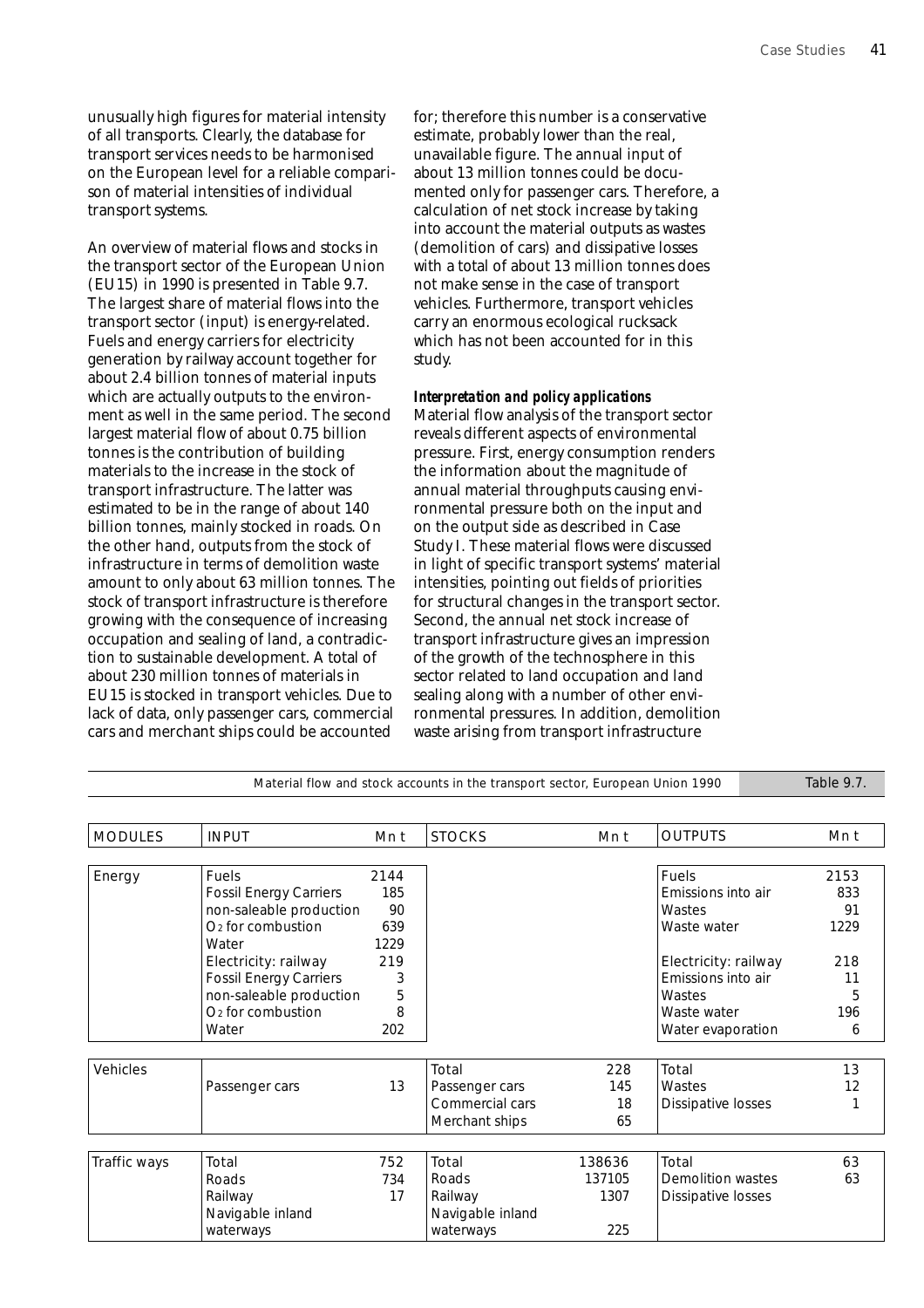demonstrates pressures on the environment by waste disposal, especially in view of the enormous quantities stocked in the technosphere. Third, counting the material stock and flows of transport vehicles results in the basis for estimating associated materials' movements and, as in the case of transport infrastructure, gives information about environmental pressures to come by future waste generation.

The global share of EU12 and EU15 in the different transport services may serve as a first indicator in the frame of the environmental space concept for pointing out reduction priorities in policy planning (Table 9.8). Compared with a global share of 6.2 and 6.9 % of the world population, the share of EU12 and EU15, respectively, in transport services is significantly higher in nearly all cases. Most obvious, however, is the proportionally high share in both road and air transport for passengers as well as for goods. Regarding material intensity, those two transport systems are obvious priorities for reduction. Besides the need for a total reduction of transport in a sustainable Europe, a shift from high material intensive to lower material intensive transport systems is an important option for European policy planning. The data presented here gives first indications for such strategic priority choices.

9.3. Measuring Progress Towards Sustain ability in the Construction Sector (Case Study III)

#### *Relevance of the sector*

Although not dominant in any environmental debates of the past, the construction sector accounts for a significant share of the total material flows of our economies, and generates a comparably high share of their waste. Here, material flow analysis helps to identify one of the less obvious causes of environmental stress.

#### *Definition of the sector*

The construction sector itself is clearly defined by its activity according to the NACE (87) classification on the European level:

| <b>Code 45.1</b> | Site preparation             |
|------------------|------------------------------|
| Code 45.2        | <b>Building of complete</b>  |
|                  | constructions or parts       |
|                  | thereof; civil engineering   |
| Code 45.3        | <b>Building installation</b> |
| <b>Code 45.4</b> | <b>Building completion</b>   |
| <b>Code 45.5</b> | Renting of construction      |
|                  | or demolition equipment      |
|                  | with operator                |

Naturally, there is a close connection of the construction sector to the energy sector (Case Study I) and to the transport sector

## Table 9.8. **Global share of transport services by EU12 and EU15 in 1989**

|                                                     | 1989    | 1989   | 1989        |                    |                           |
|-----------------------------------------------------|---------|--------|-------------|--------------------|---------------------------|
|                                                     | World   | EU12   | <b>EU15</b> | EU12<br>% of World | <b>EU15</b><br>% of World |
| Population in 1000s                                 | 5295176 | 326646 | 363837      | 6.2                | 6.9                       |
| Passenger-km (Bn.): Rail                            | 2014    | 235    | 277         | 11,7               | 13.8                      |
| Passenger-km (Bn.): Air                             | 809     | 341    | 367         | 42,1               | 45.4                      |
| Passenger-km (Bn.): Road                            | 10783   | 3129   | 3462        | 29,0               | 32.1                      |
| Passenger-km (Bio.): Total                          | 13606   | 3705   | 4106        | 27.2               | 30.2                      |
| Goods-transports: Tonnes-km (Bn.): Road             | 3106    | 833    | 905         | 26,8               | 29.1                      |
| Goods-transports: Tonnes-km (Bn.): Rail             | 5600    | 178    | 260         | 3.2                | 4.6                       |
| Goods-transports: Tonnes-km (Bn.): Inland waterways | 1436    | 106    | 120         | 7.4                | 8.4                       |
| Goods-transports: Tonnes-km (Bn.): Pipelines        | 2789    | 64     | 73          | 2.3                | 2.6                       |
| Goods-transports: Tonnes-km (Bn.): Air              | 47      | 15     | 16          | 33.1               | 34.0                      |
| Goods-transports: Tonnes-km (Bn.): Total            | 12978   | 1196   | 1374        | 9.2                | 10.6                      |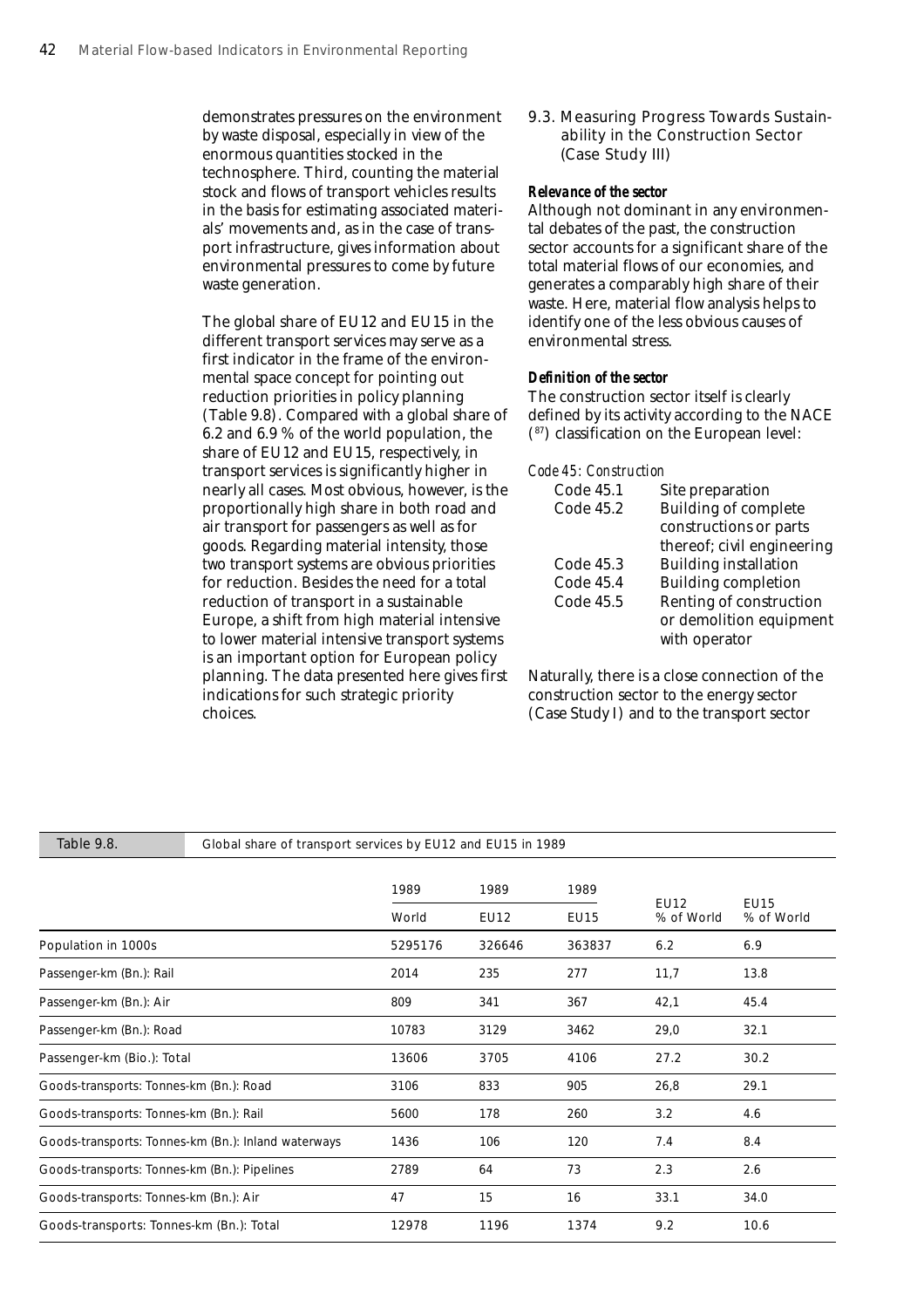(Case Study II). However, material flows entering the construction sector for final consumption actually stem from a wide variety of other sectors of primary (e.g. forestry) and secondary (e.g. extraction of minerals, processing of construction materials) origin. However, materials extracted directly from the environment by construction activities are mainly excavated soil and water used for drainage purposes. Outputs to the environment from constructions are strongly determined by demolition waste. Another material flow closely related to construction activities in the long-term is the diversion of water by sealed surfaces, which has only recently attracted considerable attention in the context of unusually intensive floods in western Europe.

#### *Sources of data*

Data for construction materials is not available as such in official statistics. Using empirically derived information about materials used for construction (88), a wide range of these becomes apparent. In a first step, corresponding raw materials extraction from the environment could be quantified. (89) Using the same data source, the inland production of final construction materials (e.g. cement, bricks etc.) was obtained, which in turn may lead to an estimate of raw material inputs by using average coefficients. In general, however, it may be assumed that bulk materials for construction purposes at final consumption are provided by inland production rather than by imports. The magnitude of construction material trade by Germany has been examined in this study as an example. (90)

A first and rough estimate of material flows used for construction may be further derived from physical data on the volume of buildings or from economic data on the valueadded in the construction sector. By definition, the construction sector is likely to exhibit a high correlation between valueadded and material inputs and outputs. This has been shown for Germany between 1960 and 1990 (91). On the European level, this method of estimation may be further validated by comparison with given numbers of demolition waste.

However, this monetary-based, comparative method cannot take into account different construction styles and systems. Searching for a more detailed picture of the materials used for construction in different European countries is, therefore, rather like assembling a puzzle. Quantitative information

about the specific use of metals (steel and aluminium) in construction is partly available. (92) As described above, the domestic production of bulk mineral construction materials may be taken as a reference for real national consumption. This can be specified by estimating the material quantities used for the construction of transport routes by using physically based information (see Case Study II). However, it appears much more difficult to estimate the amount of materials used for the construction of residential and non-residential buildings to complete the picture for main infrastructure (buildings and transport ways). In this study, a first estimate of material flows for residential buildings was performed by taking into account the different availability of private houses vs. private apartments per capita in the individual Member States of the EU. From this, material flows were calculated by applying average material input coefficients as available for German representative building types. However, this still leaves the problem of estimating materials for nonresidential buildings, which could only be overcome by assuming that the per capita availability in the EU15 is the same as in Germany. Also, the quantity of construction waste could only be estimated by assuming (and verifying for the German construction sector 1977 to 1990  $(93)$  a constant ratio of waste generated to value-added.

Clearly, estimates conducted in this study cannot replace expert data acquisition and analysis in individual countries. Therefore, this report will primarily focus on data provided universally in international statistics (i.e. production of construction materials for final use etc.), verified by comparison with highly specified data on construction materials for Germany, elaborated in the Wuppertal Institute, department of material flows and structural change. Thus, the goal of this report is rather to present an exemplified overview of the different material flows to be considered in studying the environmental impact of the construction sector, and to point out fields of priority for sustainable material management in the context of policy.

### *Material flow analysis of different construction styles and systems*

Material flow analysis related to the construction of individual types of buildings/infrastructure is still a matter of ongoing work in many European countries. For Germany, the topic has been implicitly taken up by the Federal Statistical Office in the context of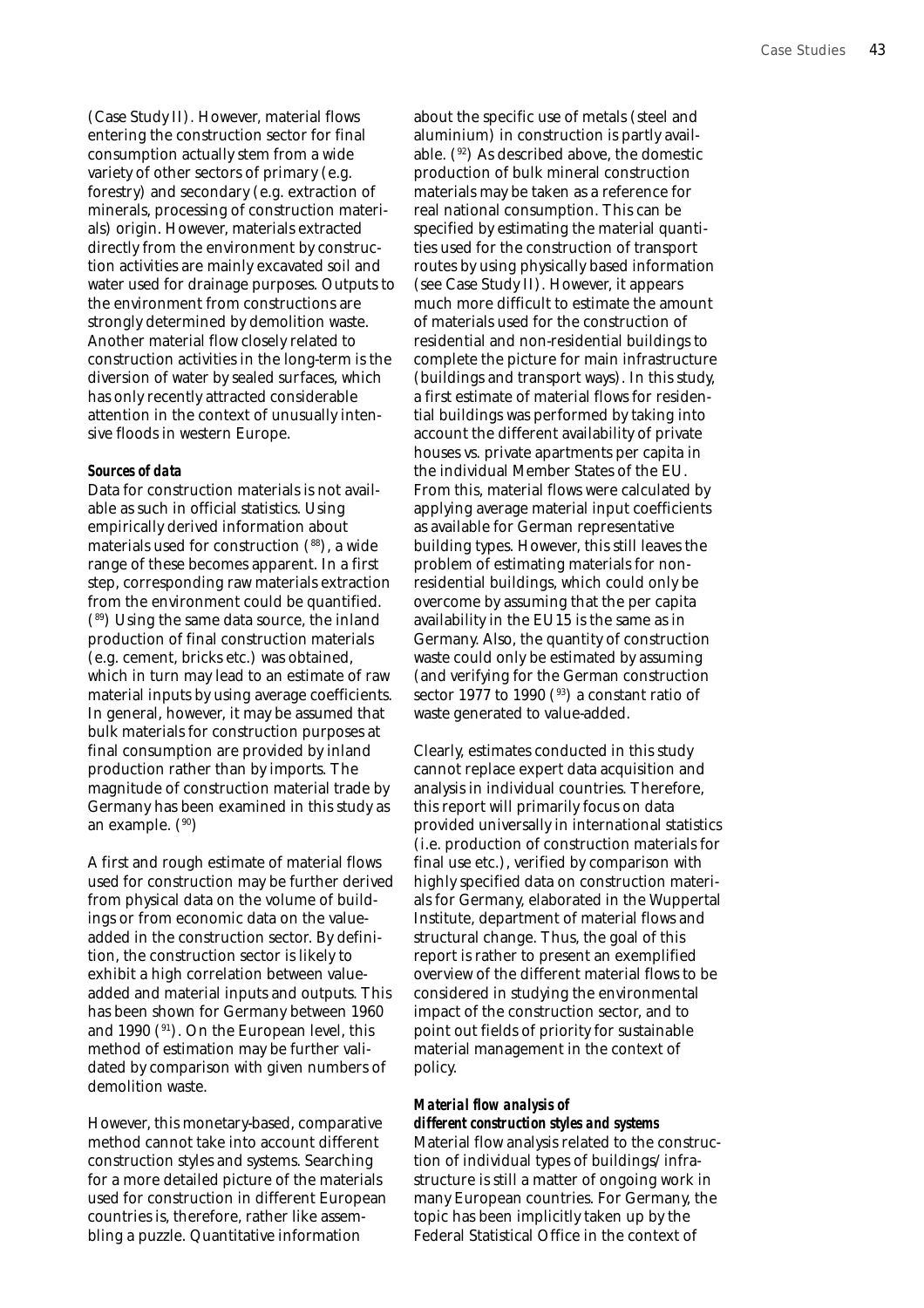| Table 9.9.                                                                                       |              |            | Material flows (in kg) per m <sup>3</sup> of building type M 77                      |                                |                                                   |
|--------------------------------------------------------------------------------------------------|--------------|------------|--------------------------------------------------------------------------------------|--------------------------------|---------------------------------------------------|
| Source: Harry Lehmann,<br>Wuppertal Institute.                                                   |              |            | <b>Construction materials</b>                                                        |                                | kg/m <sup>3</sup><br>M 77                         |
|                                                                                                  |              | Concrete   |                                                                                      |                                | 146                                               |
|                                                                                                  |              |            | Plaster and Composition floor                                                        |                                | 55                                                |
|                                                                                                  |              |            | <b>Bricks and various Stones</b>                                                     |                                | 139                                               |
|                                                                                                  |              | Ceramics   |                                                                                      |                                | 4.8                                               |
|                                                                                                  |              |            | Other mineral products                                                               |                                | 1.1                                               |
|                                                                                                  |              | Wood       |                                                                                      |                                | 5                                                 |
|                                                                                                  |              | Iron       |                                                                                      |                                | 8                                                 |
|                                                                                                  |              | <b>PVC</b> |                                                                                      |                                | 0.7                                               |
|                                                                                                  |              | Other      |                                                                                      |                                | 1.7                                               |
|                                                                                                  |              | Total      |                                                                                      |                                | 360                                               |
|                                                                                                  |              |            |                                                                                      |                                |                                                   |
| Table 9.10.                                                                                      |              |            | Material flows (in kg) per m <sup>3</sup> of different<br>residential building types |                                |                                                   |
|                                                                                                  |              |            |                                                                                      |                                |                                                   |
| Multiple<br><b>Type</b><br>dwelling-                                                             |              |            | Terrace house                                                                        | One-family<br>house            | One-family<br>house                               |
|                                                                                                  | house<br>(1) |            | (2)                                                                                  | (3)                            | (4)                                               |
| Period of<br>construction                                                                        | 1969-1977    |            | 1969-1977                                                                            | 1969-1977                      | 1960s and<br>1970s                                |
| Total materials<br>(kg/m3)                                                                       | 360          |            | 390                                                                                  | 480                            | 497                                               |
| Sources: (1) to (3): Harry<br>Lehmann, Wuppertal<br>Institute; (4): Baccini and<br>Brunner 1991. |              |            |                                                                                      |                                |                                                   |
|                                                                                                  |              |            |                                                                                      |                                |                                                   |
| Table 9.11.                                                                                      |              |            | Material flows (in t) per m of transport ways                                        |                                |                                                   |
|                                                                                                  |              |            | <b>Transport Routes</b>                                                              | Material input<br>tonnes per m |                                                   |
|                                                                                                  |              | Roads      |                                                                                      | 12                             |                                                   |
|                                                                                                  |              |            | Inland waterways (canals)                                                            |                                | e.g.: 26 (asphalt sealing)<br>or 5.6 (embankment) |

physical input-output tables. The Wuppertal Institute is working explicitly on material flow analyses of construction materials and construction styles and systems, both on the whole field of economy and on specific subjects. As an example, material inputs per  ${\rm m}^{\rm 3}$  are presented for a residential building type (M 77, i.e. a multiple dwelling house built in Western Germany in the period from 1969 to 1977) in Table 9.9.

To provide an overview of the range of specific material intensities (in kg materials used per m3 building constructed) of buildings, material flows related to the construction of four typical residential building types in Western Germany are set out in Table 9.10.

Another dominant subject in the study of material flows for construction is transport routes (see Case Study II). Material flows for the construction of transport routes in western Germany have been examined. (94) So far, only very preliminary results can be presented in an aggregated manner (Table 9.11). The material content of roads refers to the west German average and does not even take into account moved earth which would add another 23 tonnes per metre of road. High material contents of canals result mainly from the huge amount of materials needed for sealing and paving.

Studies on material flows of individual construction types in general, provide necessary tools for material-based comparative evaluations of eco-efficiency. However, it is unlikely that the evaluation of material flows of the whole construction sector of an economy might be achieved from this bottom-up approach. Nonetheless, the aim of this study is to evaluate the possibilities of measuring progress towards sustainability in the entire building and construction sector. On the national or supra-national level this aim can only be achieved by a top-down approach, looking at the bulk material flows used for the construction of systems on a highly aggregated level.

### *Overall material efficiency of the construction sector and the relevance of logistics and maintenance*

As the starting point of this study, the domestic availability of raw materials (minerals) potentially used for construction was quantified. Altogether, 16 individual, non-renewable raw materials were designated, accounting for a total of about 1.6 billion tonnes in the EU15 in 1988 (95) (Figure 9.8). Three base materials stand out: limestone and other calciumcontaining stone; sand, silica and quartz; and gravel and crushed stone. From this, the final domestic consumption of construction materials could be obtained by quantifying imports and exports of raw materials, their relative share for construction purposes and the consumption of final construction materials by adjustment for import/export flows. This is, however, a rather unrealistic approach, and may only be carried out by individual studies in each country.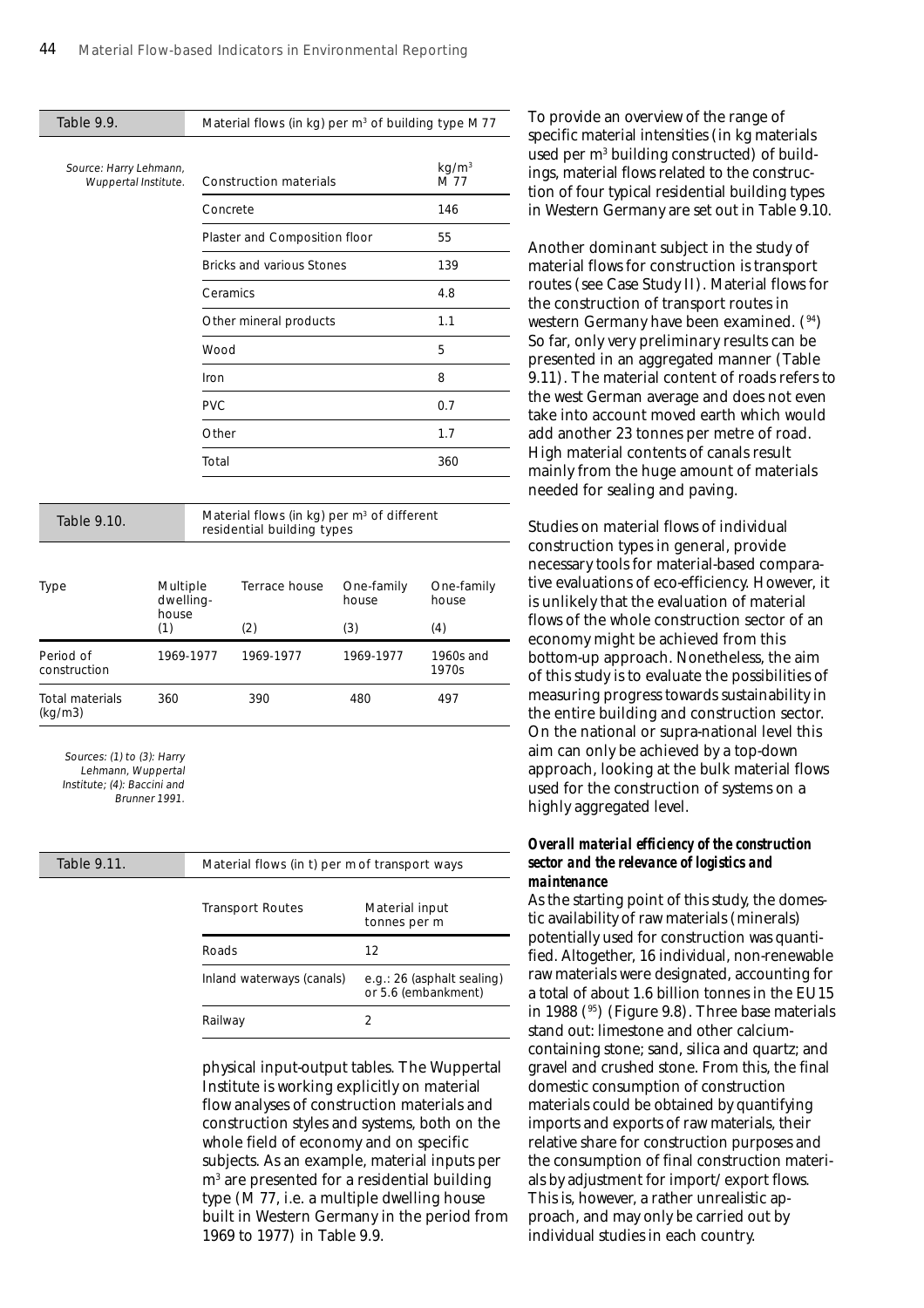To proceed in a more practical way, the domestic production of processed materials for construction was quantified (Figure 9.9). Not surprisingly, these amount to about the same 1.6 to 1.7 billion tonnes for the EU15 as for raw materials, because the bulk materials sand, gravel and crushed stone, limestone and cement dominate the picture. It was assumed now that domestic production largely represents domestic consumption for those bulk materials. In the case of Germany (re-united Germany in 1991), this was examined in greater detail. In 1991, about 758 million tonnes of mineral raw materials were extracted within the country. In the same period, less than 10% of that, about 63 million tonnes of construction materials, were imported and about 46 million tonnes were exported, leaving a balance which is

negligible in view of the masses extracted and processed within the country. This should, however, not lead to the conclusion that foreign trade of construction materials might be overlooked in regional material flow accounts. As construction materials represent primarily non-renewable materials used in large quantities, sooner or later their supply is likely to be depleted. This can be demonstrated on the German as well as on the European Union level. Concerning the role of Germany in the European Union in 1991, the country was a net exporter of construction materials (Figure 9.10). The majority of export and import trade was performed between adjacent countries primarily Belgium, the Netherlands and France. Recent trends, however, show that Germany itself is about to run short of bulk

|                    | Material flows in the construction sector of EU15 in 1988 |                                                      |                                                           |                                                             |  |
|--------------------|-----------------------------------------------------------|------------------------------------------------------|-----------------------------------------------------------|-------------------------------------------------------------|--|
|                    | Domestic<br>Production                                    | <b>Deliveries</b><br>for steel<br>constructions      | Consumption<br>by building and<br>construction            |                                                             |  |
|                    | 1988<br>1000 t<br><b>Minerals</b>                         | 1988<br>1000 t<br>Steel (basic<br>and quality steel) | 1988<br>1000 t<br>Aluminium<br>(primary and<br>secondary) | 1988<br>1000 t<br>Total<br>Construction<br><b>Materials</b> |  |
| <b>EUR 12</b>      | 1446511                                                   | 5883                                                 | 659                                                       | 1453053                                                     |  |
| <b>EUR 15</b>      | 1665392                                                   | 5883                                                 | 671                                                       | 1671947                                                     |  |
| Belgique/Belgie    | 59243                                                     | 113                                                  | 17                                                        | 59373                                                       |  |
| Danmark            | 15849                                                     | $\mathbf 0$                                          | $\mathsf{O}\xspace$                                       | 15849                                                       |  |
| Deutschland (West) | 385485                                                    | 587                                                  | 191                                                       | 386264                                                      |  |
| Ellas              | 17170                                                     | $\mathbf 0$                                          | $\boldsymbol{0}$                                          | 17170                                                       |  |
| Espana             | 126350                                                    | $\mathbf 0$                                          | 96                                                        | 126446                                                      |  |
| France             | 267377                                                    | 372                                                  | $\mathsf{O}\xspace$                                       | 267749                                                      |  |
| Ireland            | 19275                                                     | $\mathbf 0$                                          | $\mathbf 0$                                               | 19275                                                       |  |
| Italia             | 146001                                                    | 3457                                                 | 240                                                       | 149698                                                      |  |
| Luxembourg         | 1493                                                      | 0                                                    | 28                                                        | 1521                                                        |  |
| Nederland          | 50026                                                     | $\mathbf 0$                                          | $\mathbf 0$                                               | 50026                                                       |  |
| Portugal           | 34555                                                     | $\overline{0}$                                       | $\mathbf 0$                                               | 34555                                                       |  |
| United Kingdom     | 323686                                                    | 899                                                  | 87                                                        | 324672                                                      |  |
| Österreich         | 38856                                                     | $\mathbf 0$                                          | 12                                                        | 38868                                                       |  |
| Sverige            | 12919                                                     | $\mathbf 0$                                          | $\boldsymbol{0}$                                          | 12919                                                       |  |
| Suomi/Finland      | 40732                                                     | $\boldsymbol{0}$                                     | $\mathsf{O}\xspace$                                       | 40732                                                       |  |
| <b>DDR</b>         | 126374                                                    | $\boldsymbol{0}$                                     | $\mathsf{O}\xspace$                                       | 126374                                                      |  |
| Deutschland        | 511859                                                    | 587                                                  | 191                                                       | 512638                                                      |  |
| World              | 7170232                                                   | n.a.                                                 | n.a.                                                      | (7170232)                                                   |  |

Table 9.12.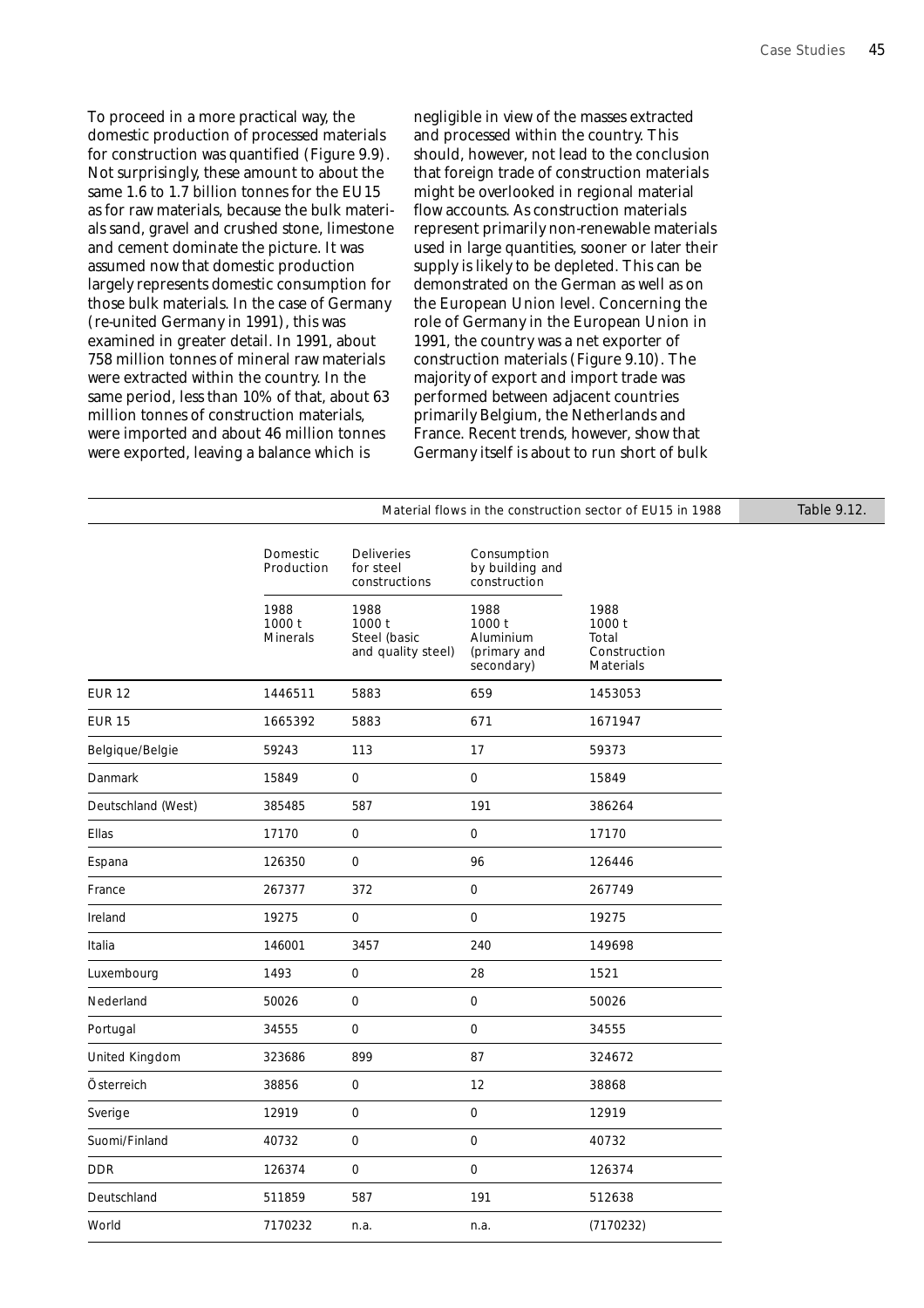| Table 9.13.                                | Material flows in the<br>German construction sector 1990 |                                           |  |  |
|--------------------------------------------|----------------------------------------------------------|-------------------------------------------|--|--|
|                                            | Construction sector<br>1000 t                            | Construction sector<br>% of total economy |  |  |
| Material Input<br>Raw materials extraction | 93189                                                    | 8.54                                      |  |  |
| Water consumption                          | 20900                                                    | 0.04                                      |  |  |
| Oxygen (for combustion)                    | 8011                                                     | 1.09                                      |  |  |
| Other materials                            | 543458                                                   | 1.01                                      |  |  |
| Material Output<br>Output of goods         | 364700                                                   | 4.65                                      |  |  |
| Emissions into air                         | 10420                                                    | 1.01                                      |  |  |
| Waste water                                | 19587                                                    | 0.05                                      |  |  |
| Wastes                                     | 107195                                                   | 54.85                                     |  |  |

construction materials (especially gravel). Imports from Eastern European countries are increasing drastically, causing additional environmental pressure by long-range bulk transports. This clearly underlines the necessity for an overall reduction of material flows for construction purposes.

One possibility would be to increase the use of demolition waste, but despite recent efforts in many European countries to increase the recycling rates of demolition wastes, it is most unlikely that this will be sufficient to substitute significantly the quantities of primary materials used for construction at present consumption rates. Another possibility of increasing the ecoefficiency of construction in general would be to substitute non-renewable materials largely by renewable materials (like wood). However, even renewable materials cannot be considered as gratis regarding their ecological rucksacks, and again, it seems impossible that they could replace the bulk of construction materials consumed at present.

This leads to the conclusion that there is no alternative than to increase the overall ecoefficiency of constructions themselves. This goal may be achieved by a combination of strategies, including in general the choice of appropriate materials, the use of recycling materials, the possibilities of refurbishment instead of new construction and the establishment of engineering for dematerialised and service-oriented constructions.

In contrast to minerals, hardly any direct information is available on the European level regarding the use of other materials for construction purposes. Data available for the consumption of steel and aluminium point out that these materials, disregarding their ecological rucksacks, do not play a major role in the construction sector (Table 9.12). However, data presented in Table 9.12 represents only a part of the wide variety of materials used in construction. In particular, it does not account for regional differences in construction types, e.g. preferential use of wood in Scandinavia, less material-intensive houses built in the Netherlands compared to Germany, etc. Clearly, only very specific studies in the individual Member States of the European Union can improve our understanding of the use of construction materials. In any case, it may be assumed that data presented here represents the bulk of material flows used for construction purposes and may serve as a guideline for verification by individual country studies.

From this, only a very incomplete picture of the total relevance of the construction sector for material flows of the economy can be obtained. To give an impression of the role of the construction sector in total material flows of an economy, the German example is presented, resulting from a comprehensive data set on material flows obtained by physical input-output tables (Table 9.13). About 8.5% of the German raw materials extracted in 1990 was due to construction activities (i.e. soil excavation, which is an output as well in the form of waste). The majority of material inputs of about 543 million tonnes is represented by deliveries from other sectors of the economy, representing mainly processed construction materials as outlined in Table 9.12. The dominant contribution of the construction sector was, however, its contribution to waste generation representing more than half of all waste generated. The greater part of this waste (mainly soil excavation, demolition waste, road resurfacing waste) was actually disposed of in landfills. Therefore, increased recycling activities in this field would not only help to reduce the input of primary construction materials, but also to substantially decrease the pressure on waste disposal sites. Attempts to increase the recycling of construction wastes are presently underway in many European countries (e.g. Denmark intends to recycle about 60% of all construction waste by the year 2000).

Based on the data collected in this study and on estimates derived from the analysis of German data in the context of the economic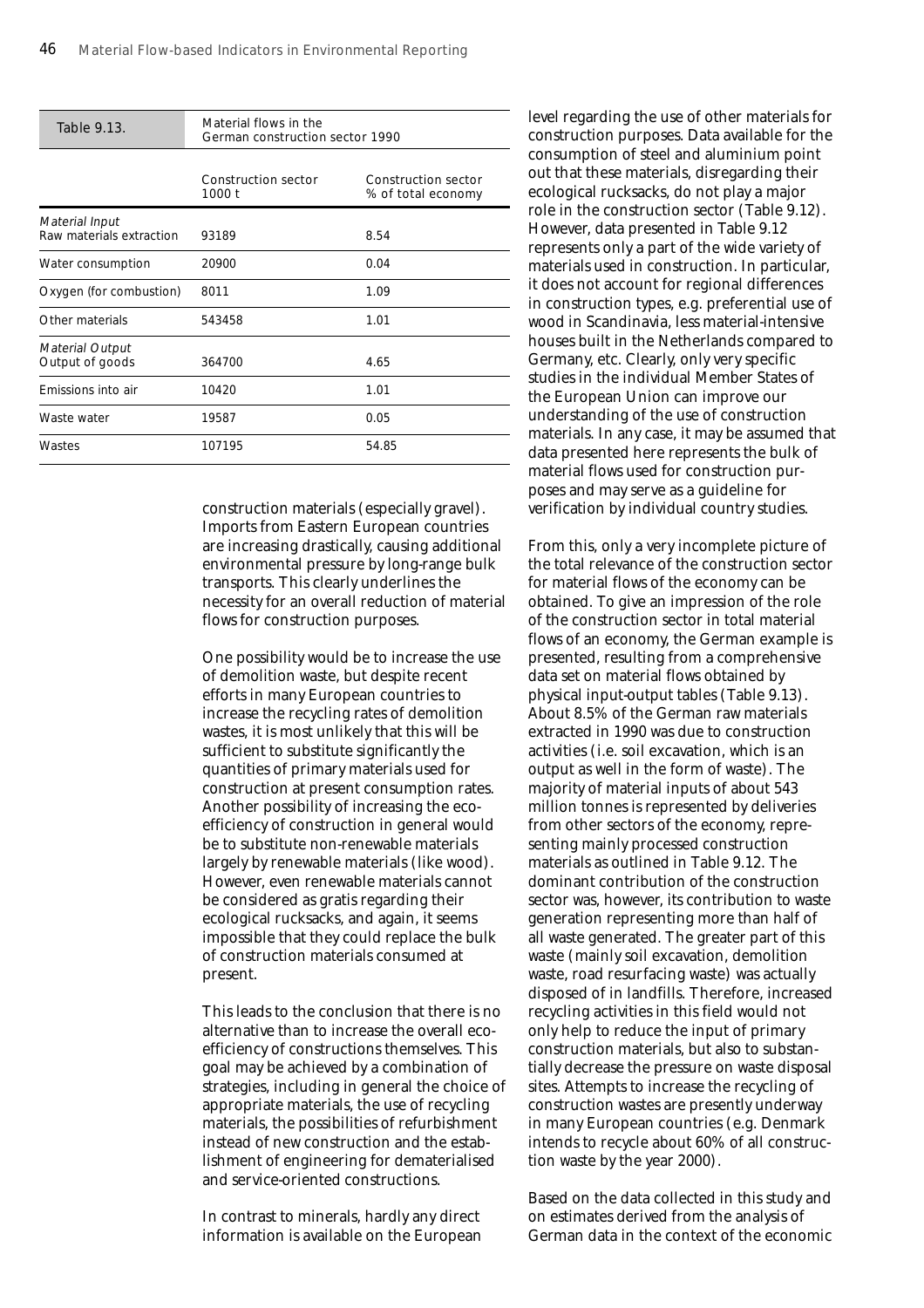activities of the construction sector, a preliminary and incomplete picture of material flows and stocks in the European Union 1988/90 was obtained (Table 9.14). As described above, domestic production of construction materials accounts for nearly 1.7 billion tonnes, which together with an input of about 439 million tonnes by soil excavation, results in a total material input of about 2.1 billion tonnes (rucksacks of construction material inputs are not yet considered in this study). Soil excavation and demolition waste amount to about 579 million tonnes material output which results in a net stock increase of about 1.5 billion tonnes. This represents about 0.7% of the total stock in 1990, which consists of ca. 221 billion tonnes, more than half of which is stocked in roads. The technosphere of the European Union is thus growing at a rate of about 0.7% per year by material flows and, most probably, also by increasing related land use. This finding can be considered to be a basic contradiction of sustainability targets.

## *The choice of appropriate materials*

In planning constructions, architects and others involved should be made aware of the material intensity of their projects by general material guidelines. By establishing comparative databases for individual construction materials, the choice of less material- and resource-intensive materials could be facilitated, in accordance with the specific material property or service desired. In this context, the following general guidelines should be considered:

- preference for the use of recycling materials in order to substitute for overall primary materials input and to reduce pressure on waste disposal;
- substitution of non-renewable by renewable materials, but only after consideration of their resource intensity and if the overall material intensity of the construction is reduced;
- substitution of high material-intensive materials (e.g. copper) by low materialintensive materials (e.g. plastics, but considering their individual ecotoxic potential etc.);

Material flow and stock accounts in the construction sector Table 9.14.

| <b>SECTOR</b>                    | <b>INPUT</b>                | Mn t | <b>PRODUCTI</b><br>ON                     | Mn t | <b>STOCKS</b>              | Mn t             | <b>OUTPUTS</b>      | Mn t |
|----------------------------------|-----------------------------|------|-------------------------------------------|------|----------------------------|------------------|---------------------|------|
| Construction<br><b>Materials</b> | Raw Materials<br>(Minerals) | 1643 | Final<br>Construction<br><b>Materials</b> | 1672 |                            |                  | Wastes              |      |
|                                  |                             |      | * minerals                                | 1665 |                            |                  |                     |      |
|                                  | Imports                     |      | * Steel                                   | 6    |                            |                  | Exports             |      |
|                                  |                             |      | * Aluminium                               | 1    |                            |                  |                     |      |
| Constructions<br>Total           |                             | 2111 |                                           |      | Constructions 221545       |                  | Total               | 579  |
|                                  | Construktion                | 1672 |                                           |      | * Buildings                | 82909            | Demolition          |      |
|                                  | <b>Materials</b>            |      |                                           |      | ** residential             | 42851            | Wastes              | 140  |
|                                  | * Minerals                  | 1665 |                                           |      | $**$ non-                  |                  | * Buildings         | 77   |
|                                  | * Steel                     | 6    |                                           |      | residential                | 40058            | * Roads             | 63   |
|                                  |                             |      |                                           |      | * Traffic                  |                  | * Others            |      |
|                                  | * Aluminium                 | 1    |                                           |      | Routes<br>** Roads         | 138636<br>137105 | Soil Excavation 439 |      |
|                                  | Soil                        | 439  |                                           |      | * Railway                  | 1307             | Dissipative         |      |
|                                  | Excavation                  |      |                                           |      | * Inland                   |                  | losses              |      |
|                                  |                             |      |                                           |      | waterways                  | 255              |                     |      |
|                                  | Energy                      |      |                                           |      | * Others                   |                  | <b>Emissions</b>    |      |
|                                  | Water                       |      |                                           |      |                            |                  | Waste water         |      |
|                                  |                             |      |                                           |      | Net Increase<br>% of Stock | 1532<br>0.69     |                     |      |

### CONSTRUCTION SECTOR EUROPEAN UNION (EU15) IN 1990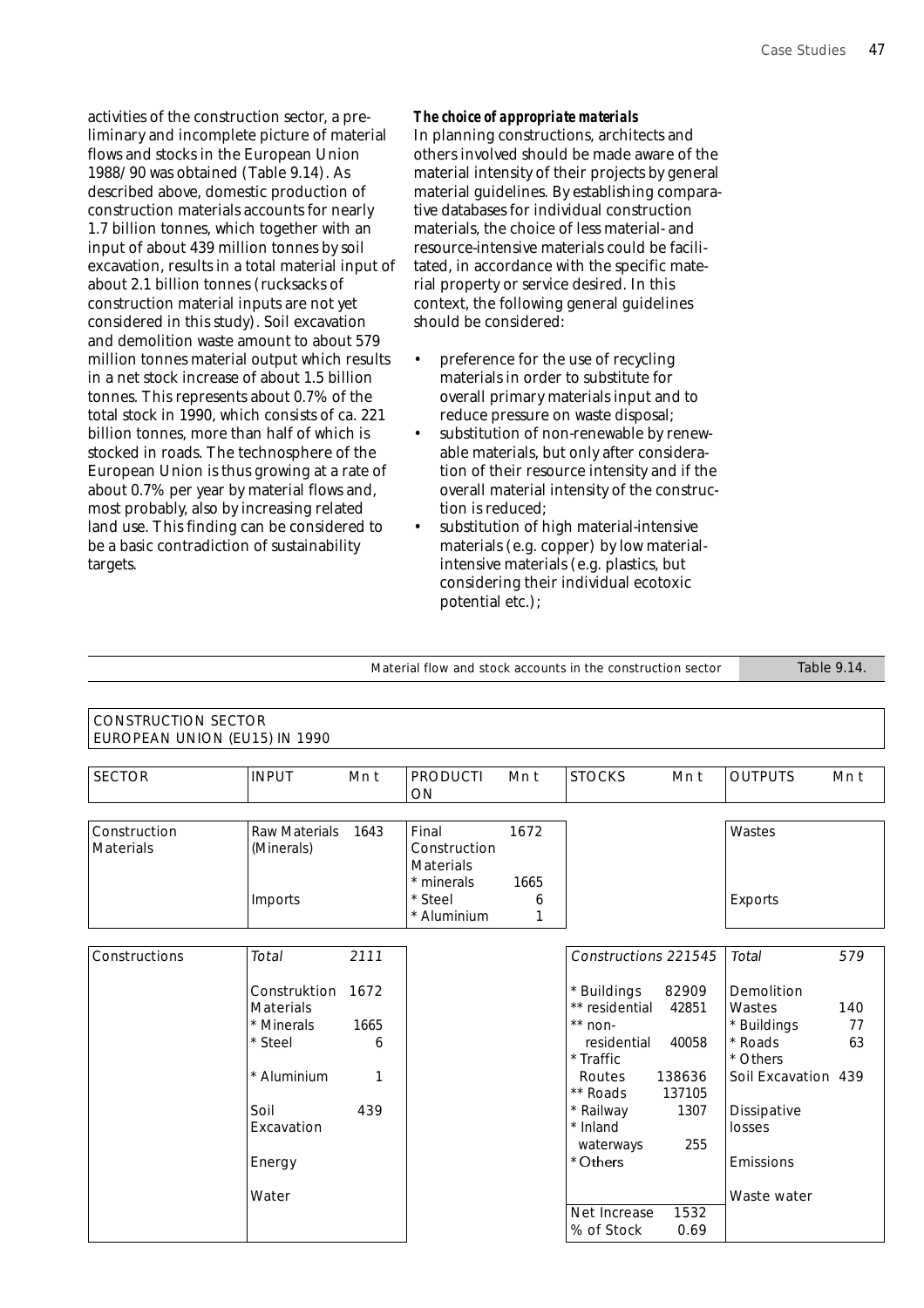- preference for refurbishing or adding on to existing constructions, thus saving material inputs and land use;
- preference for the lowest possible resource intensity for new constructions by an appropriate choice of materials, construction styles and intelligent landuse; such as multifunctionality (e.g. integrated solar energy generation, least possible sealed area, rain water use in domestic water consumption etc.).

### *Interpretation and policy applications*

Despite significant lack of specific data, it has been shown in this study that construction activities in the European Union are associated with huge material flows creating environmental pressure both by material extraction and processing and by waste generated. As a result, construction activities are mainly responsible for increasing the technosphere by material stocks and corresponding land use, especially in the form of sealed surfaces. Possibilities have been pointed out to reduce the overall environmental impact of the construction sector. Recycling demolition waste or refurbishing old buildings are possibilities which are already being promoted in some European countries. However, in view of the enormous quantities of primary materials presently

consumed for construction purposes in the European Union, it is very unlikely that this will be sufficient to significantly reduce the overall material input. In addition, the substitution of non-renewable by renewable materials cannot be considered as an alternative with respect to a quantitative substitution. In order to substantially increase the eco-efficiency of constructions, policy decisions will have to be based on wider considerations. As a general guideline, policy will have to encourage low resource-intensity constructions in terms of land use and material inputs, instead of the presently dominating practice of high material consumption and extended sealing of surfaces. This could include giving preference to the extension or re-construction of existing buildings instead of demolition and re-use of resulting waste materials. In addition, comparative and standardised information should be provided to support the choice of appropriate low resource-intensive construction materials and construction types. Altogether, these efforts could be combined in an intelligent low-resource planning of constructions, supported by policy with appropriate measures.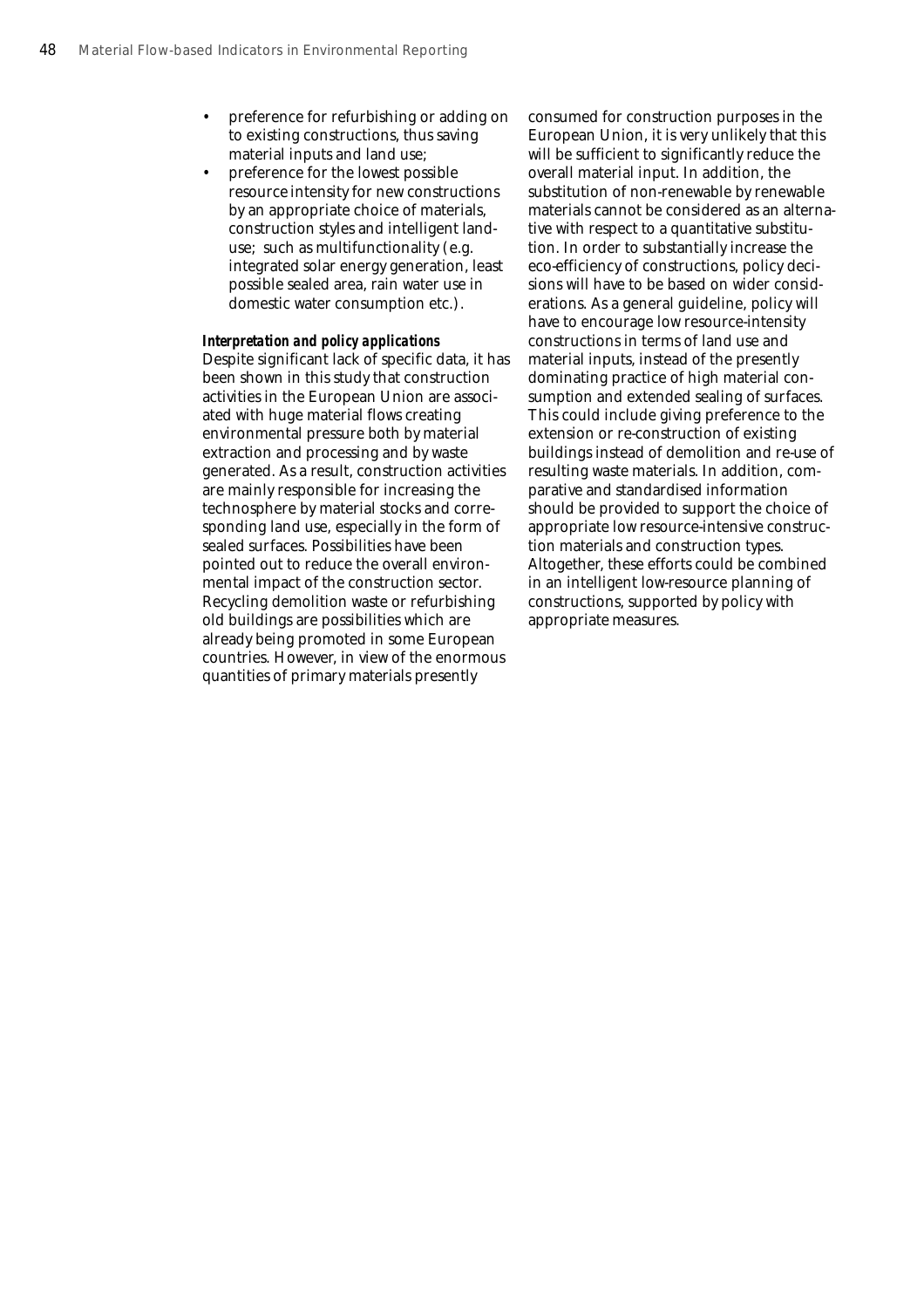## 10. What Needs to be Done – Possible Contributions of the EEA

With respect to the potential of material-flow accounting, and with regard to the cooperation EEA's with Eurostat, the agency may support and contribute to the further development of a comprehensive, limited system of indicators for ecological sustainability.

## 10.1. Scientific Data and Databases

To proceed towards a regular and structured database for European material-flow accounting, the following conditions should be met:

- The physical basis of the European economy should be monitored by regular reports.
- Material Input flows should be quantified to indicate relevant environmental pressures.
- Documentation of the physical input should be complementary to the existing statistics on physical outputs (emissions etc.).
- The new reporting scheme should be largely based on existing statistics, thus minimising additional effort.
- Accounting of material flows should be related to the associated actors and activities.
- The method of accounting should be applicable at all levels (from the individual firm to the European level).
- The information derived must be adequate to support decision-making.

## 10.2. Establishment of a Structured Database

Largely based on existing statistics, a new comprehensive data compendium could be established to support the use of indicators as a means of working towards sustainability. This database would cover:

- 1. Domestic extraction and harvesting of raw materials. Physical quantities for the European Union and its Member States.
- 2. Physical data on imports and exports representing the content of primary materials. Foreign trade data should be provided according to the country of origin for imports and the country of

destination for exports to quantify specific ecological rucksacks of imports (e.g. non-saleable production, erosion, energy consumption, materials consumed for transport, land area occupied for agricultural goods etc.).

- 3. Domestic output of materials to the environment in the form of waste, emissions into air and waste water. This would not only bridge the gap in traditional environmental statistics and policies, but would provide the most comprehensive waste data, complementing the European waste statistics.
- 4. Data on the ecological rucksacks of raw materials imported by the European Union. These material flows burdening the environment in foreign countries are part of the physical basis of the European Union and should be considered in decision-making towards sustainability.

Points 1, 2 and 3 summarise a consistent Material Flow Balance for the European Union, as it has already been performed for Austria ( $96$ ) and Germany ( $97$ ). The difference between physical inputs and outputs form the net accumulation of the physical stock of anthroposphere (e.g. buildings, infrastructures etc.).

The basic data as outlined above should be established in a time series in order to (i) study recent and current trends of individual material flows and (ii) permit informed prediction of future trends in the context of material flow-based indicators for sustainable development applying suitable economic models. Thus, the time series would be an important tool for priority setting in environmental policy.

The establishment of such databases would not need to start at zero. The Wuppertal Institute could provide detailed information and basic data on ecological rucksacks for the calculation of inter-regional material flow accounts.

10.3. Relation to Economic Activities

In general, material flows accounted for as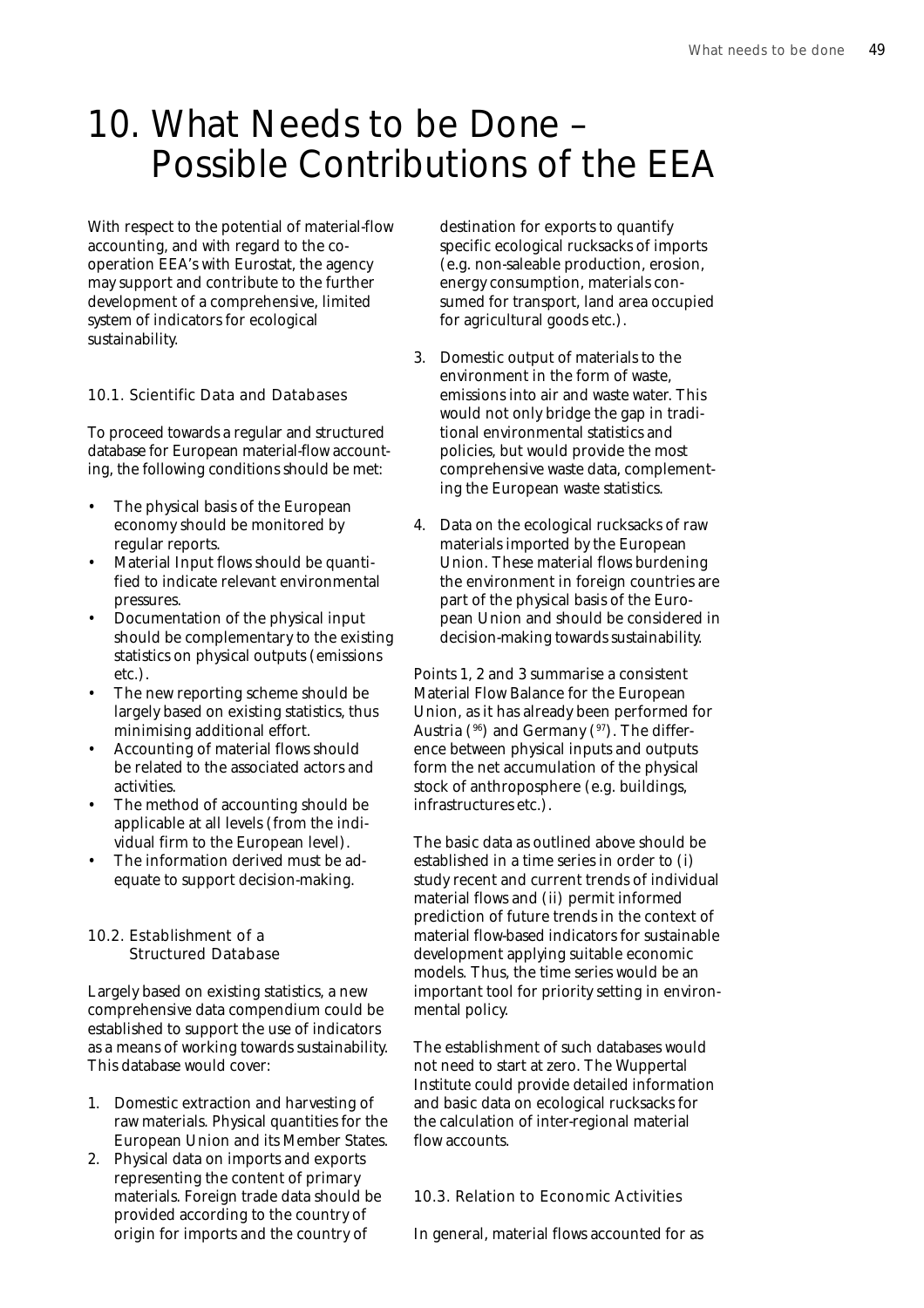described above should be related to the corresponding economic activities. This is indispensable to providing information that can be put into practice. For pragmatic reasons, the existing European NACE classification should be used. In order to proceed to physical input-output tables, a stepwise approach can be followed. In the first step, the domestic extraction or harvesting of raw materials should be related to economic sectors, as well as the domestic output of materials to the environment in forms of waste, emissions into air and waste water. In the second step, the domestic production of goods has to be quantified in tonnes per economic sector, in order to arrive at the physical output of goods by sectors. In the third step, imports and exports have to be attributed to the NACE classification in order to obtain (i) the total domestic input of goods and (ii) the total domestic consumption of goods. In the fourth step, the interlinkages between economic sectors in terms of material flows have to be evaluated. The basis for this assessment is derived from the three steps performed before, i.e. by obtaining a vector of commodities to be distributed among the individual sectors of the economy. The quality of the physical input-output table will therefore depend mainly on:

- (i) the number of individual commodities evaluated in physical terms;
- (ii) the information available on the distribution of the commodities among the individual sectors of the economy.

The latter could be obtained from statistics about the goods received by individual

sectors. Up to now, this information has been available in monetary terms. In the short run, this data can be used to calculate physical amounts. In the long run, primary statistical data will have to comprise physical records.

## 10.4. Establishment of a Computer-aided, Module-based Information System

In view of the huge amount of data collected and structured for material flow accounting, the use of a computer-based databank system is absolutely necessary. In general, such a databank system will have to provide the possibility to re-allocate material flow data to the main categories according to an agreed concept. In addition, it will have to include specific standardised processes, geographically defined, in order to account for the corresponding specific rucksacks (e.g. energy or transport). Thus, a number of individual modules will have to be introduced which provide general information required at any point of the account (e.g. material transport intensity per service unit, like tonne-km, for different modes of transport like air, water or road).

On the official national level, the German Federal Statistical Office, department of Environmental-Economic-Accounting (UGR), has developed a special material and energy flow information system (MEFIS). This system is also meant to bridge the gap between the "chaos" of basic data and the "order" of a structured material flow accounting framework. At present, no detailed information about MEFIS is obtainable.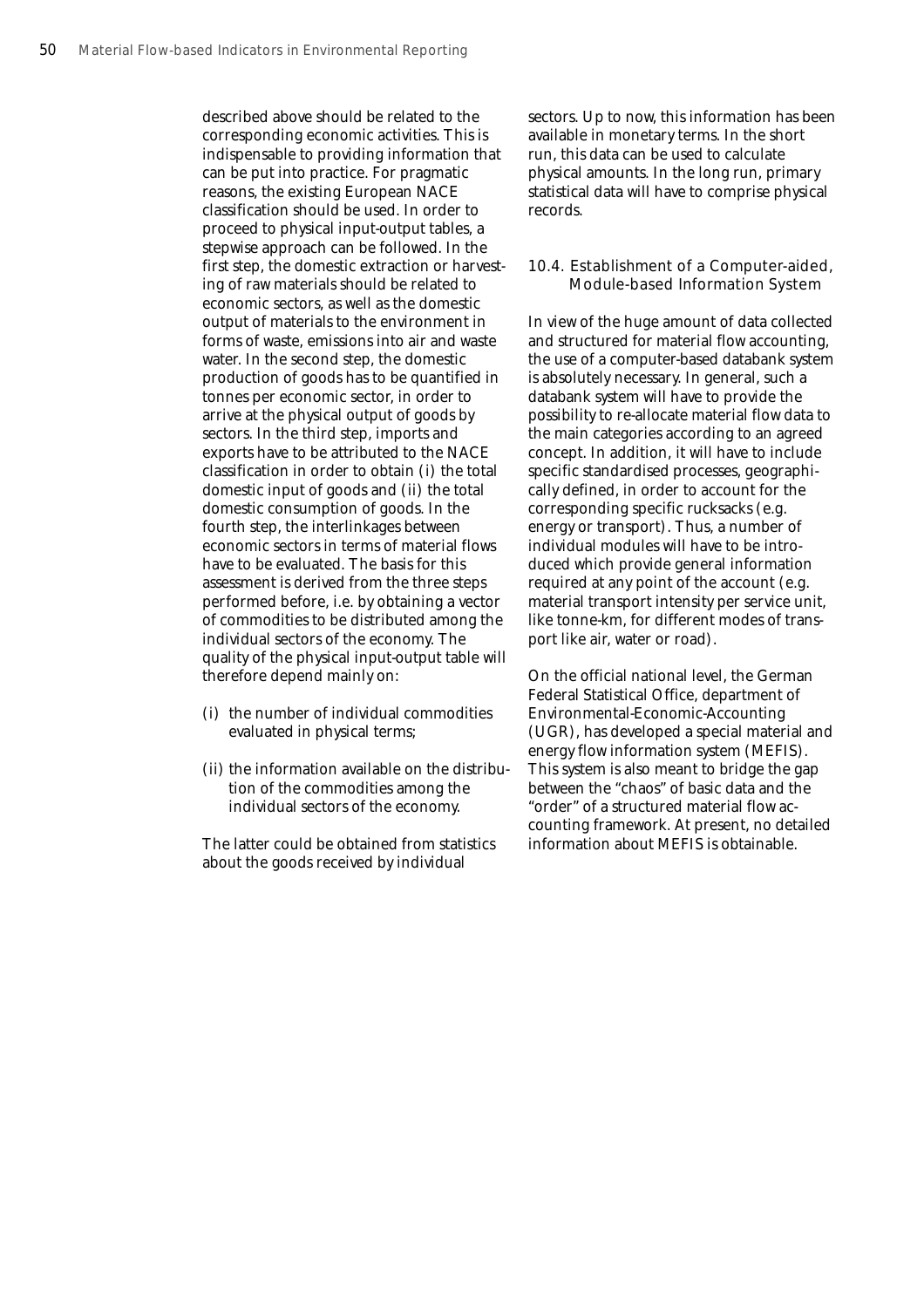## 11. Outlook

There can be no doubt that material flow accounting and the reduction factors linked to it are now on the international agenda. This has been recognised as a key element characterising economy-environment interlinkages, and as a tool for shaping proactive environmental policies. This holds true not only for the OECD, as confirmed by the environmental ministers' meeting in April 1998, but also – on initiative of the European Union – by the Rio+5 UNGASS Conference 1997.

In January, the UN DESA Expert group on Sustainable Consumption Indicators proposed to introduce the concept of material flow accounting  $(98)$  into the UN Sustainability Indicators used for the annual reporting to the CSD – a proposal picked up by the UN in the summer of 1998.  $(99)$ 

In March 1998, a first model of the EU15 economy based on embedded energy and material flow calculations was completed for the European Commission (DG XII), giving a direct insight into the interlinkage of material flows, economic growth and structural change. (100) Tools like this are also needed to properly assess the social and economic effects of sustainability policies before taking action.

Inside the EU, the Austrian Environmental Policy Plan (101) and recent Swedish legislation (102) refer to the concept. For the Netherlands and Germany, national material flow accounts have been published.  $(103)$ The German Ministery of the Environment's Draft National Environmental Strategy requests a material flow reduction by a factor of 2.5 by the year 2020  $(104)$  – a goal well in line with the long-term perspective of a factor 10 dematerialisation. Other countries will probably follow suit, not least since the CSD recommendations to come will be an incentive to set up proper statistical reporting systems. In particular, since a number of EU Member States are participating in the pilot phase of the UN Sustainability Indicators programme (Austria, Belgium, Finland, France, Germany, UK), in which the new indices on sustainable consumption are to be introduced (105), the concept will be dealt with in one way or the other.

Harmonisation on the European level therefore seems to be of some urgency, and since Europe is holding the lead in this field a common initiative could make this very European concept a global standard.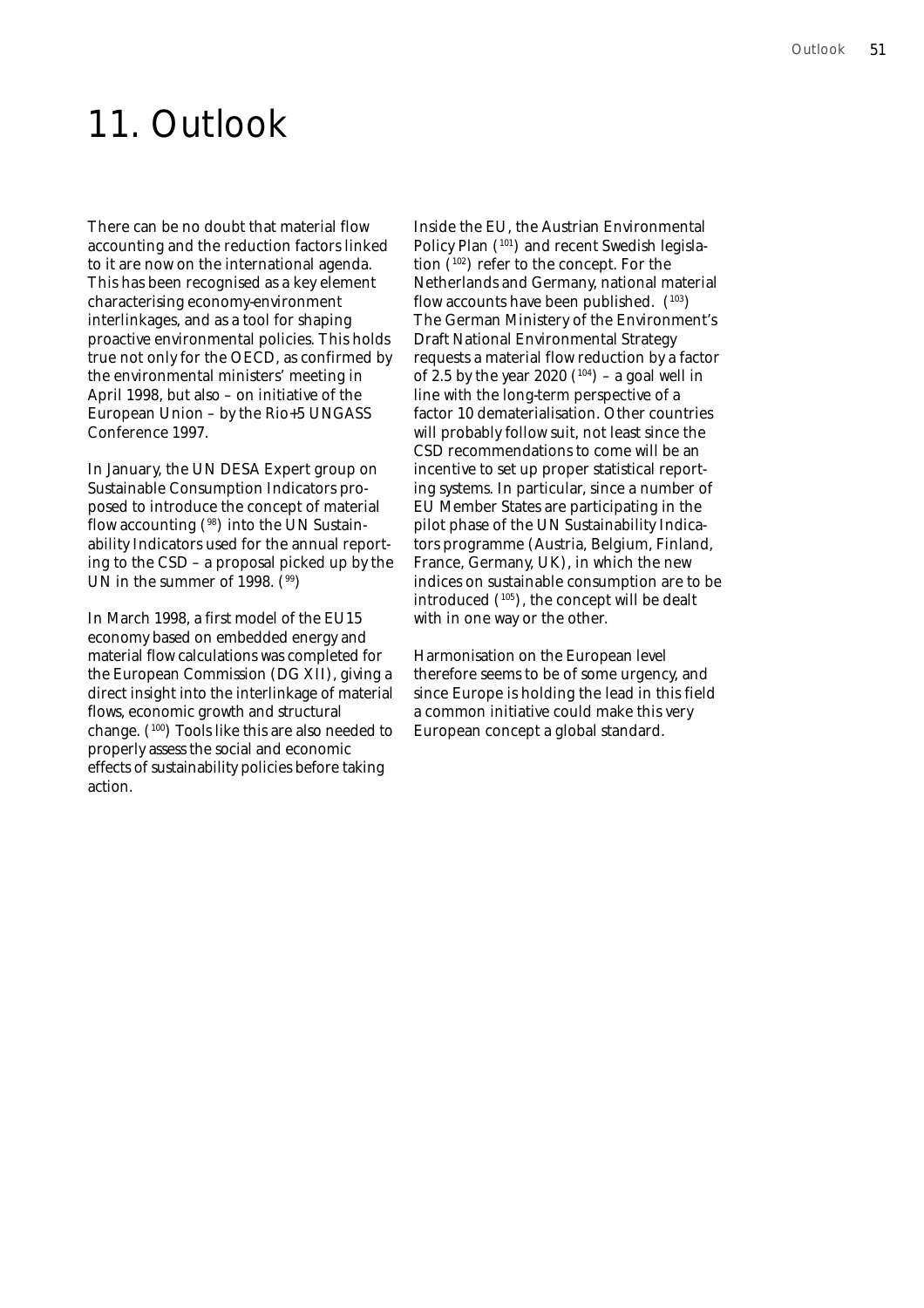## Acknowledgements

We are grateful to all those contributing to the sustainability debate in and with the Wuppertal Institute, in particular in the framework of the studies "Towards Sustainable Europe" and "Modelling A Sustainable Europe": M. Carley, Edinburgh University, UK; J. Hille, Norway; R. Loske, F. Luks, A. Scharnagl S. Klingert, Wuppertal Institute, Germany. Inspiring insights arose from discussions with Wouter van Dieren, Manfred Max-Neef, Hans Opschoor, David Gee, Domingo Jimenéz-Beltrán, Antonio Calafati, Bedrich Moldan, REC/SCOPE/Prague

University, Joke Waller Hunter UN-DPCSD/ OECD, B. Schäfer, UBA, the members of the Environmental Committee of the European Trade Union Council, the Advisory Boards of the "Modelling SuE" project, and many others. The content of this paper, including all weaknesses, is however exclusively the responsibility of the authors.

Although all parts of this study have been written and reviewed by several authors, Chapters 3.4, 4.2, and 7.1 can be largely attributed to Aldo Femia.

#### The Authors

Joachim H. Spangenberg studied Biology, Mathematics and Environmental Sciences in Cologne and Essen, FRG; Lecturer at the FHöV Cologne and the FH Dortmund;

Research fellow at the Institute for European Environmental Policy;

Senior research fellow at the Wuppertal Institute, Dept. of Material Flows and Structural Change, programme co-ordinator Sustainable Societies;

Board Member, INES (International Network of Engineers and Scientists for Global Responsibility);

Expert panel member for the development of sustainability indicators for the German Ministery of the Environment, EU DG XVI, the EUROSTAT EPI-project and the UNDPCSD CCPP project.

Current research issues include macroeconomic modelling of sustainable development, sustainability and labour, sustainable consumption, sustainability indicators.

Aldo Femia studied economics at Bacconi University in Milan and as a Ph.D. student in Ancona, Italy. He currently holds a post with the Italian Statistical Office; his ongoing research work includes Material Flow Accounting, Material Input analysis for Italy and the Input-Output analysis of material flows.

Friedrich Hinterberger received his diploma in economics from the University of Linz, Austria and his PhD from the University of Gießen, Germany. He is the officer in charge of the division for Material Flows and Structural Change of the Wuppertal Institute and a Member of the Administrative Board of the European Association for Ecological Economics. His academic work includes two books and a great number of articles in peer-reviewed books and journals. Main research interests include the economics of dematerialisation, socio-ecological economics and ecological economic policy.

Helmut Schütz studied Biology in Mainz, FRG. Diploma in Biology; Ph.D. in microbiology.

Research fellow at the Max-Planck-Institute for Chemistry in Mainz and the Fraunhofer Institute for Atmospheric Environmental Research in Garmisch-Partenkirchen;

Research fellow at the Wuppertal Institute, Department of Material Flows and Structural Change.

Friedrich Schmidt-Bleek studied Chemistry in Mainz/Germany. Founder/Director of the Appalachian Resources Project and the Environment Center, Univ. of Tennessee. Permanent Staff member of the Federal Environment Agency (UBA), Berlin. In the 1980s, head of OECD Chemicals Division, 1991 - 1997 Vice-President of the Wuppertal Institute. Since 1997: President of the Factor 10 Institute, Carnoules, France.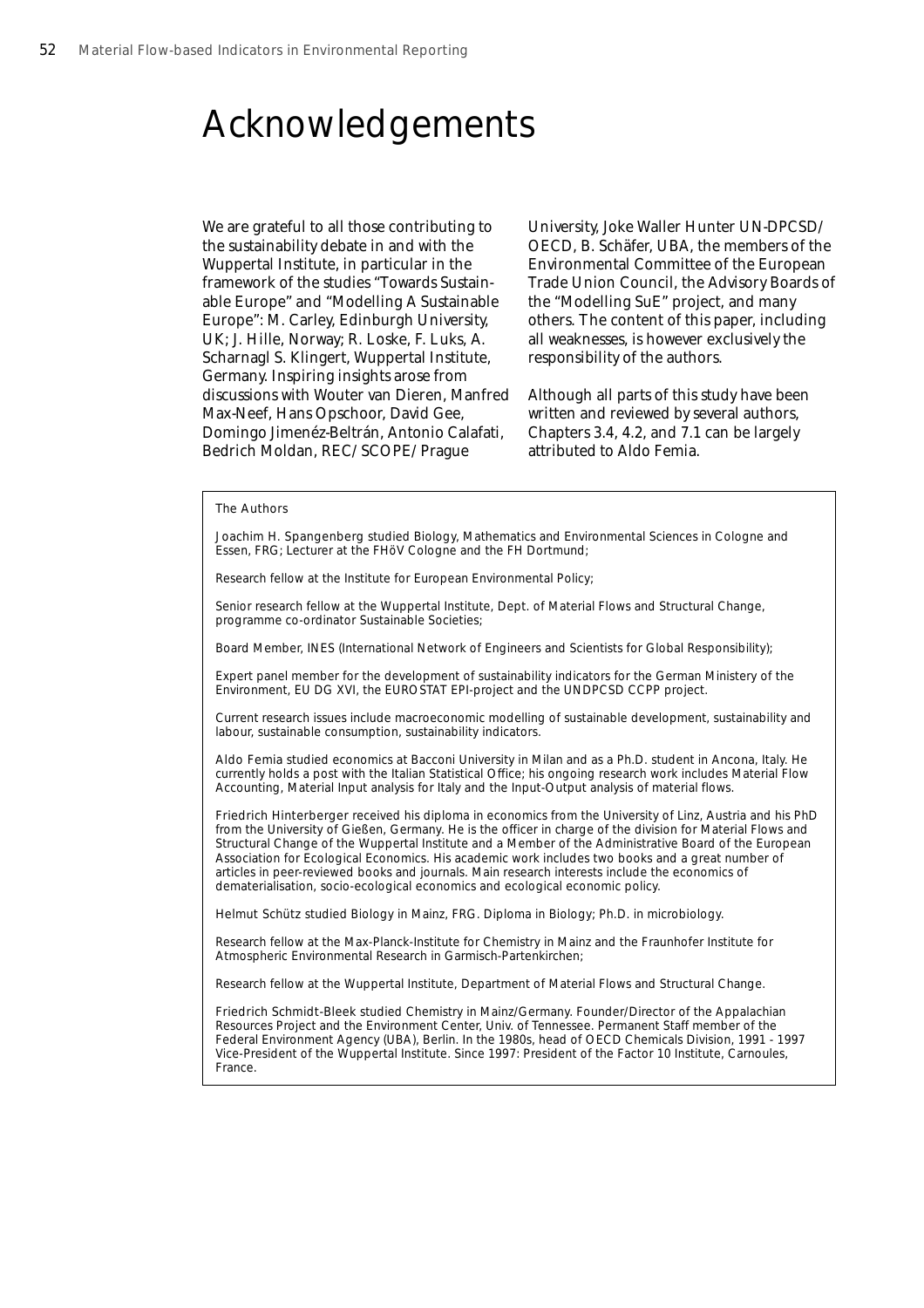## References

- 1 The World Commission for Environment and Development, Our Common Future, Oxford 1987
- 2 A non-decreasing level of economic activity could be sustained infinitely from a given stock of material and energy resources only if the resource productivity would grow at a sufficiently high rate and without any limit, as the formal models in the neo-classical tradition show - if not even predict; unfortunately, this is against both common sense and the laws of thermodynamics. See e.g. Georgescu-Roegen, The Entropy Law and the Economic Process, Cambidge/Mass., 1971, Schmidt-Bleek, F., The Fossil Makers, New York (forthcoming). First published in German, Wie viel Umwelt braucht der Mensch ?, Berlin/Basel 1994. On the economics of sustainability see Hinterberger, F., Luks, F., Stewen, M., Ökologische Wirtschaftspolitik, Berlin/Basel 1996, and Bievert, B., Held, M., Das Naturverständnis der Ökonomik, Frankfurt 1994
- Hinterberger, F., Biological, Cultural and Economic Evolution and the Ecology-Economy-Relationship, in: Van den Bergh et al. (Ed.), Towards Sustainable Development, Concepts, Methods and Policy, Washington 1994; Spangenberg, J.H., Evolution und Trägheit, in: Kaiser, G. (Ed), Kultur und Technik im 21. Jahrhundert, Frankfurt 1993
- 4 Schmidt-Bleek, F., The Fossil Makers, op. cit.
- 5 The concept is used here as defined in Spangenberg, J.H. (Ed), Towards Sustainable Europe, Luton et al. 1996. The definition, focussing on resource inputs into the technosphere, differs from Opschoors initial, more economic definition. He had proposed to consider those resource consumption levels as sustainable, which at current exploitation rate would not exhaust the known stocks within less than 50 years. However, the calculations of Opschoor indicate that a reduction of throughput as proposed here would also serve to meet his economic criteria for the scarcity-of-supply.

The concept as such is based on an early proposal in H. Siebert, Nature as a Life Support System, Journal of Economics Vo. 42, No. 2, 1982 and substantial basic work by H. Opschoor, e.g. in Weterings/Opschoor, The eco-capacity as a challenge to technological development, Publikatie RMNO nr. 74A, Rijswijk 1992; and Opschoor/Costanza, Towards environmental performance indicators based on preserving ecosystem health, manuscript, Wuppertal 1994, and further developed in Buitenkamp/ Venner/ Wams, Nederlands Duurzaam, Amsterdam 1992. Hille, J., The Concept of Environmental Space, EEA Expert Corner Report, Copenhagen 1997, give an overview of the current state of the debate and adds some useful thoughts to it.

- 6 See e.g. Spangenberg, J.H., Malley, J., Schmidt-Bleek, F. Towards a Set of Proactive Interlinkage Indicators as a Compass on the Road Towards Sustainability, Paper presented at the SCOPE Scientific Workshop on Indicators of Sustainable Development, Wuppertal, November 15th - 17th, 1995, excerpts published as Spangenberg, J.H., Interlinkage Indicators, in: Moldan, Billharz (Eds), Sustainability Indicators, London 1997
- 7 Here e.g. limestone, crude oil or hard coal are counted as one substance each. Substances without economic value are excluded.
- 8 Extraction points of minerals, energy carriers and water, where they enter the anthroposphere, but excluding air. A gas field e.g. is considered one entry point.
- 9 For a more general critique of this approach see Chapter 6 on indicators.
- 10 See e.g. Hille, J., The Concept of Environmental Space Implications for Policies, Environmental Reporting and Assessments, published in the European Environment Agency Expert's Corner Series, Copenhagen 1997; The World Bank, Monitoring Environmental Progress - A Report on Work in Progress, Washington 1995; World Resources Institute/A. Hammond et al., Environmental Indicators, Washington 1995, D. Jimenéz-Beltrán, A Possible Role of MFA within a European Environmental Reporting System, paper presented at the ConAccount workshop, Wuppertal, Sept. 11th, 1997
- 11 European Environment Agency, Environment in the European Union 1995, Copenhagen 1995
- 12 For more details see the publications from the Sustainable Europe project, in particular Lehmann, H., Reetz, T., Sustainable Land Use, Wuppertal Paper 26, 1994, or Liedtke, Ch., Effektivierung und Eingriffsregelung durch Umweltqualitätsziele und -standards - das FIPS-Konzept. Wuppertal: Mimeo.
- 13 Weterings, R, Opschoor, J.B., and Opschoor, H., Costanza, R., op. cit
- 14 Wackernagel, M., Rees, W., Our Ecological Footprint Reducing Human Impact on Earth, New Society Publishers, Gabriola Islands, B.C. Canada, 1995 Wackernagel, M., et al, How big is our ecological footprint ? A handbook for estimating a community's appropriated carrying capacity, Vancouver 1993
- 15 Folke, C., Jansson, A., Larsson, Costanza, R., Ecosystem appropriation by cities, Beijer Discussion Paper 86, Stockholm 1996. Hille, J., Sustainable Norway, Oslo 1995 Folke, C., Larsson, J., Sweitzer, J., Renewable Resource appropriation by cities, Beijer Discussion Paper 61, Stockholm 1995;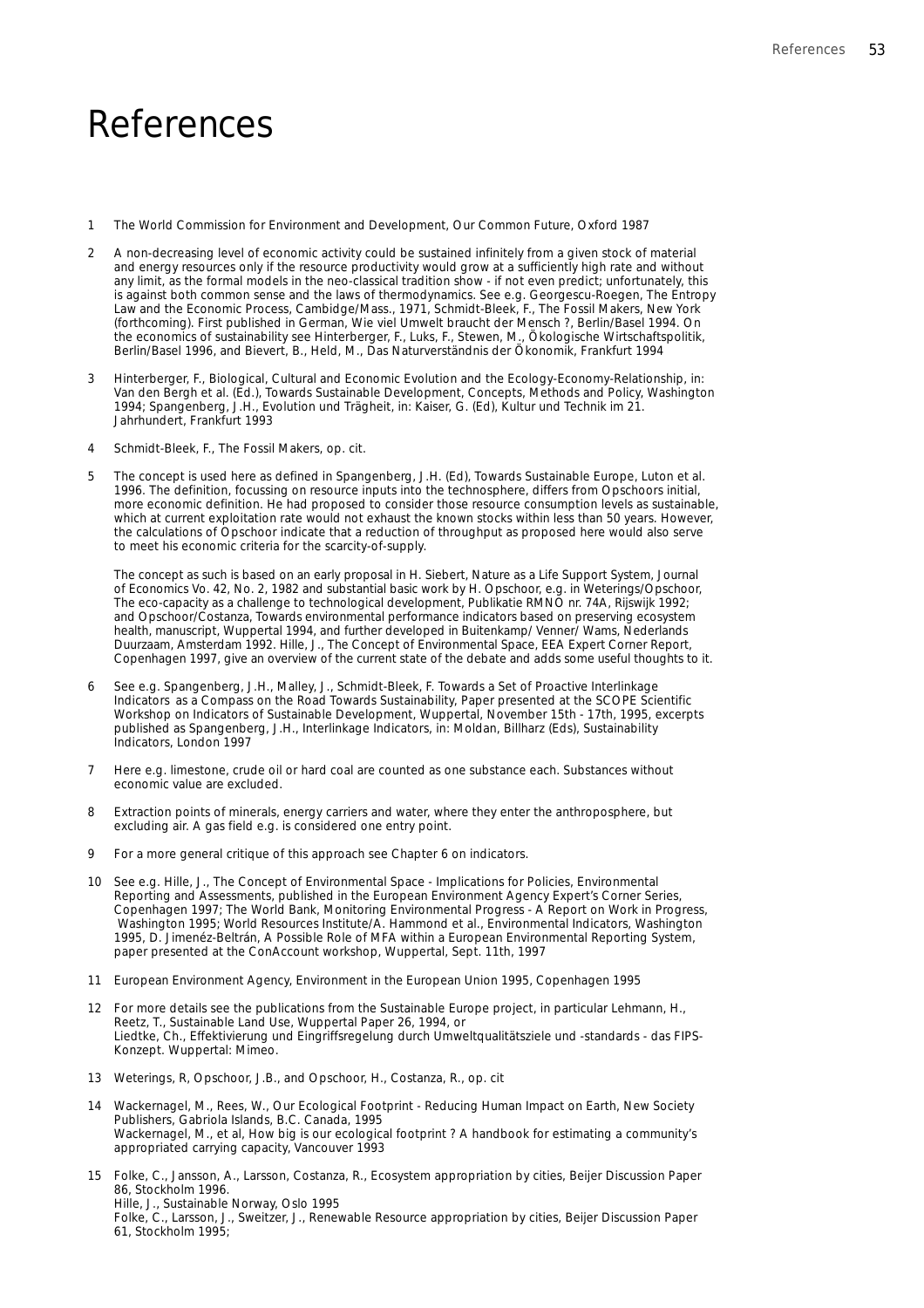Ayres, R.U., Statistical Measures of Unsustainability, INSEAD Working Paper 95/34, Fontainebleau 1995 Narodoslawski, M., et al., The Sustainable Process Index (SPI), Presentation at the afect Conference, Paris, March 16th to 18th, 1994

Jänicke, M., Ökologisch tragfähige Entwicklung, FFU Report 93 - 7

Maxson, P., The Netherlands Sustainable Technology Program: The International Dimension, Brussels 1992 Wackernagel, M., How big is our ecological footprint ?, Vancouver 1992

Jänicke, M. u. a. Umweltentlastung durch industriellen Strukturwandel?, Berlin 1992

Buitenkamp, M. et al., Actieplan Nederland Duurzaam, Amsterdam 1991

The first sources giving comparable reduction targets are already «classic»: Club of Rome, Limits to Growth, London 1972; The US DoE, Global 2000, Washington 1980; Club of Rome, New Limits to Growth, London 1992

- 16 Schmidt-Bleek, F., Eco-Restructuring Economies: Operationalising the Sustainability Concept, in: Fresenius Env. Bulletin, 3/1992, Basel, pp. 46 - 51, and more detailed in Schmidt-Bleek, F., The Fossil Makers, op. cit
- 17 Spangenberg, J.H. (Ed.), Towards Sustainable Europe, op. cit.
- 18 The 90% (a factor of 10) reduction also gave name to the international Factor 10 Club, See Factor 10 Club, The Carnoules Declaration, Wuppertal 1994 , and subsequent declarations, 1995, 1997
- 19 See Giarini, O., Stahel, W.R. (1993), The Limits of Certainty. Facing Risks in the New Service Economy, Dortrecht 1993 Hinterberger, F., et al., Increasing Resource Productivity Through Eco-Efficient Services, Wuppertal Paper 13, Wuppertal 1994
- 20 The National Environmental Plans of Austria and Sweden explicitly mention a factor 10 reduction target; The Dutch minister of the environment and other European representatives supported it publicly at the UNGASS Conference, New York 1997

The President's Council on Sustainable Development, Sustainable America, Washington 1996, calls for significant increases in resource productivity, but is vague on quantification. This, however, can be found in the national research strategy «Bridges to the future», which - although setting quite moderate targets at least mentions a factor 10 as one possible option, as does the OECD's Environmental Ministers' Declaration, Paris 1996, and the UNGASS final resolution.

The recycling targets set by the British national environmental plan, HMSO, London 1994, apply reduction targets similar to the ones mentioned.

In the business sector, the World Business Council for Sustainable Development (calling for an efficiency increase by a factor of 20), its former chairman S. Schmidtheiny and C. Fußler of DOW Chemical and Monsanto's CEO Shapiro are just a few names to mention.

In Germany, the Trade Unions are actively investigating the economic impacts and the job opportunities that might arise from any such strategy of dematerialisation. The EU is beginning to develop quantitative sustainability targets for their 6th Environmental Action Program, but concrete figures have not been published yet.

- 21 The programme «Bridges to the Future», Washington 1996, points out that improved resource efficiency is the basis for future competitiveness and environmentally responsible economic development. It does not, however, mention the need for social innovations, which are irreplaceable to make the technical ones to which the programme is committed work. The Dutch DTO programme has in its concept attributed high priority to this aspect, but has more or less failed in implementing the priorities set. For further details see TAB paper No. 50, Technology Assessment Office of the German Federal Parliament; Institute for Social Ecology ISOE, Forschungspolitik für eine nachhaltige Entwicklung, Frankfurt 1997; Spangenberg, J.H., Gutachten zur Studie Forschungspolitik für eine nachhaltige Entwicklung, Köln 1997.
- 22 See for example Jänicke, M., et al., Umweltentlastung durch industriellen Strukturwandel ?, Berlin 1993; Jänicke, M., Vom Nutzen internationaler Stoffstrombilanzen, in: Jahrbuch Ökologie 1995, München 1994, Jänicke, M. et al., The Development of «Dirty Industries» in Industrial Countries, Berlin 1996
- 23 Incidentally it is quite obvious how closely this definition is linked to the «traditional» setting of (materials') economics, according to which only «scarce» resources matter.
- 24 See the recent debate among Jänicke's research team and S. M. de Bruin /H. Opschoor: Is the Economy Ecologising? - De- or Relinking Economic Development with the Environment, Tinbergen Institute Working Paper TI94-65, Amsterdam, 1994; Developments in the Throughput-Income Relationship: Theoretical and Empirical Observations. in: Ecological Economics, 20:3, March 1997 and Binder, M., Critical Comments on "Is the Economy ecologising" by de Bruyn/Opschoor, FFU 1995
- 25 See Schmidt-Bleek (1994), op. cit.
- 26 Bringezu, S. (1993): Towards increasing resource productivity: How to measure the total material consumption of regional or national economies? Fres. Env. Bull. 2, 437-442; Bringezu, S. and Schütz, H. (1995): Wie mißt man die ökologische Zukunftsfähigkeit einer Volkswirtschaft ? Ein Beitrag der Stoffstrombilanzierung am Beispiel der Bundesrepublik Deutschland, in: S. Bringezu (Hrsg.): Neue Ansätze der Umweltstatistik, Wuppertal Texte, Birkhäuser Verlag, Basel, p. 26-54; Hinterberger, F., Ökologische Ökonomie der Dematerialisierung, Manuscript, Wuppertal 1997
- 27 Schmidt-Bleek et al., MAIA, op. cit.
- 28 Bringezu, S. et al., Indicating environmental pressure for national economies and industrial sectors on the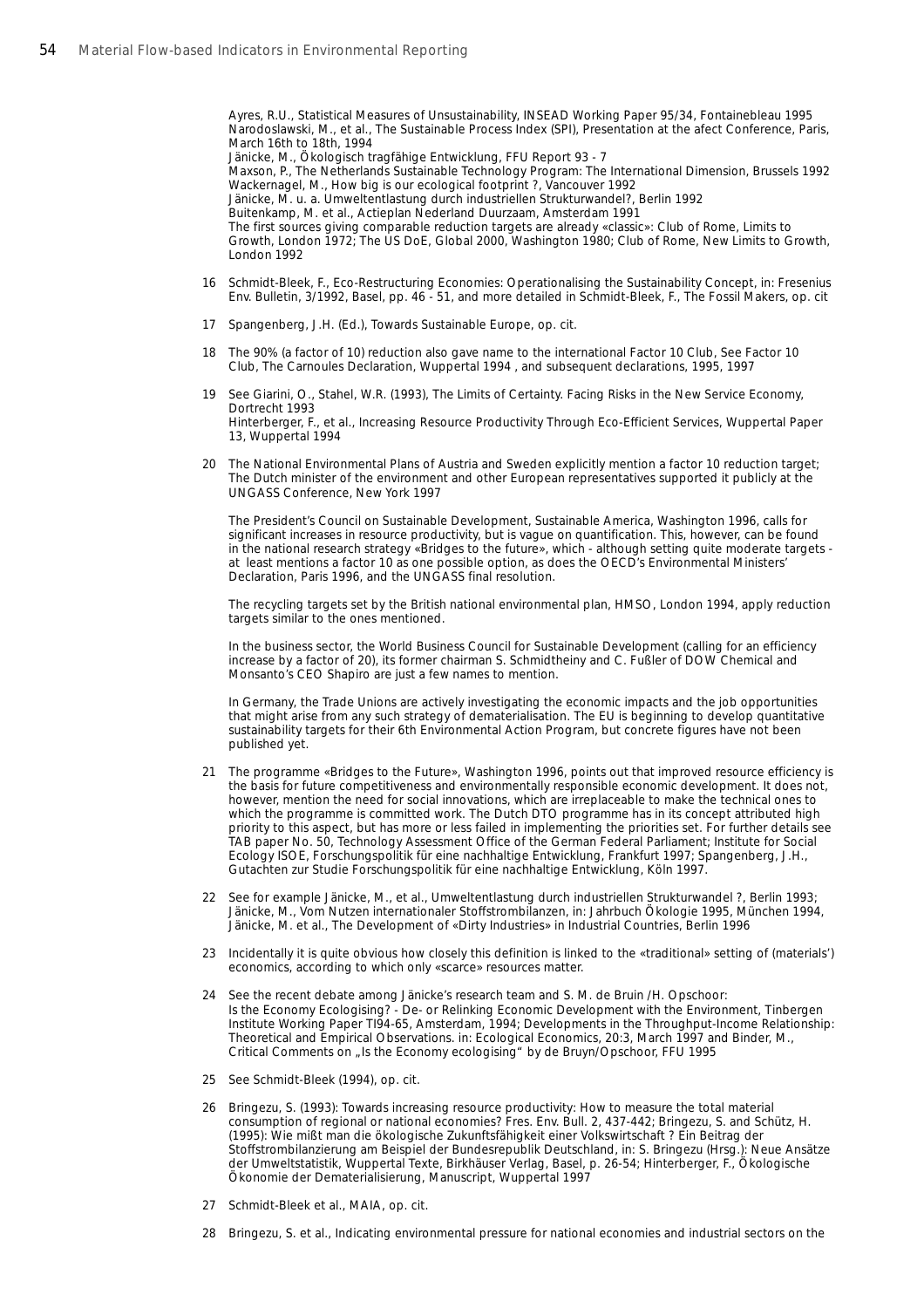basis of integrated economic and environmental accounting, Paper presented at the SCOPE Scientific Workshop on Indicators of Sustainable Development, Wuppertal, Nov. 1995

- 29 Surprisingly, these can differ significantly between countries, see Operational Indicators for Progress towards Sustainability OIPROS, final report, Den Haag 1997
- 30 For details of the calculation see the methodological handbook: Schmidt-Bleek,F. et al., MAIA, Einführung in die Materialintensitätsanalyse, i.pr.
- 31 E.g.: to calculate the total material consumption of the whole German economy by physical input-output tables, the Federal Statistical Office Germany in co-operation with the Wuppertal Institute are presently using about 1,500 individual categories of materials. This may be considered to be the highest level of disaggregation by a top-down approach for the calculation of regional material flow accounts.
- 32 Bringezu, S., Hinterberger, F., Schütz, H., 1994, Integrating sustainability into the system of national accounts: the case of interregional material flows. Proceedings of the international afcet symposium «Models of Sustainable Development», Paris, March 1994: 669-680
- 33 Bringezu, S., Schütz, H., Wie mißt man die ökologische Zukunftsfähigkeit einer Wirtschaft? Ein Beitrag zur Stoffstrombilanzierung am Beispiel der Bundesrepublik Deutschland. In: S. Bringezu (Ed.): Neue Ansätze der Umweltstatistik, Birkhäuser-Verlag, Basel, Boston, Berlin 1995, pp. 26-54
- 34 Bringezu, S., Towards Increasing Resource Productivity: How to Measure the Total Material Consumption of Regional or National Economies? In: Fresenius Environmental Bulletin 2/1993, pp. 437-442
- 35 Bringezu, S., Schütz, H., Wie mißt man..., op. cit.
- 36 Bringezu, S., Schütz, H., Behrensmeier, R., Schmidt-Bleek, F., Indicating Environmental Pressure for National Economies and Industrial Sectors on the Basis of Integrated Economic and Environmental Accounting, in: Moldan, Bilharz, Sustainability Indicators, SCOPE Publications Series, London 1997
- 37 Bringezu, S., R. Behrensmeier, H. Schütz, Material Flow Accounts indicating the environmental pressure of the various sectors of the economy, in: Bartelmus, P, K. Uno (Eds.): Environmental Accounting in Theory and Practice. Proceedings of the International Symposium on Integrated Environmental and Economic Accounting in Theory and Practice, Tokyo March 1996, Dordrecht, 1997 (i.pr.)
- 38 Bringezu, S., Towards Increasing Resource Productivity..., op. cit
- 39 Adriaanse, A., Bringezu, S., Hammond, A., Moriguchi, Y., Rodenburg, E., Rogich, D., Schütz, H., Resource Flows: The Material Basis of Industrial Economies. Ed. by World Resources Institute, Wuppertal Institute, Netherlands Ministry of Housing, Spatial Planning, and Environment, and Japan's National Institute for Environmental Studies. World Resources Institute Report, Washington 1997. In that case TMI was named Total Material Requirements (TMR) in order to reflect that the rucksack part of the extraction flows (in that case called «hidden» flows) are not direct inputs of the economies studied.
- 40 Bringezu, S., Towards Increasing Resource Productivity..., op. cit.
- 41 Bringezu, S., Schütz, H. (1995): Wie mißt man..., op. cit.
- 42 As it is currently being done by the authors in the framework of the EU funded research project "Modelling Sustainable Europe". Results will be published in 1998.
- 43 For first empirical results, see Hinterberger, F., Moll, St., Femia, A., Arbeitsproduktivität, Ressourcenproduktivität und Ressourcenintensität der Arbeit - makroökonomische und sektorale Analyse. Paper prepared for the Verbundprojekt "Zukunft der Arbeit", Gelsenkirchen. Modelling Sustainable Europe, Final Report, Luxembourg 1998 (i.pr.)
- 44 This section is based on Frick, S., Hinterberger, F., Yavus, N., Schmidt-Bleek, F., Eco-Efficient Services, in: Service 2000 plus, a report to the German ministery of research and education Hinterberger, F., Stahel, W., (Eds.), Eco-efficient Services, Dordrecht, 1997
- 45 See e.g. Hinterberger, F. et al., Increasing Resource Productivity through Eco-efficient Services, Wuppertal Paper 13, 1994
- 46 See Liedtke, et al., Öko-Audit und Ressourcenmanagement, Wuppertal Paper No. 18, Wuppertal 1994; Liedtke, Ch. et al., Öko-Audit und Ressourcenmanagement [Eco-Audit and resorce management], Final report, Wuppertal 1996, Liedtke, Ch, Nickel, R. Eine neue Stahl-Welt. In: Umweltwirtschaftsforum 2/96. Spangenberg, J.H., Bonniot, O., Indicators for Sustainability, in Environment and Democracy in the 21st Century, GERMES, Paris 1997 Spangenberg, J.H., Bonniot, O., Towards a Corporate Human Development Index CHDI, in: Carley, M., Spapens, Ph., Fair Shares, London 1997, forthcoming
- 47 See Preimesberger, Ecological and Economic Assessment for Different Forms of Product/Service Use, in: Hinterberger/Stahel, Eco-efficient Services, Boston 1998
- See Liedtke, C., Material Intensity of paper and board production in Western Europe, in: Fresenius Environmental Bulletin, Vol 2, 1993, No. 8. p. 461-466; Liedtke, Ch., Ökologische Rucksäcke von Produkten - Neu Produktgestaltung. In: Umweltwirtschaftsforum 1/97. Stiller, H., «Material Consumption in Transport Infrastructure.» In: Fresenius Environmental Bulletin, Vol 2, 1993, No. 8. p. 467-472;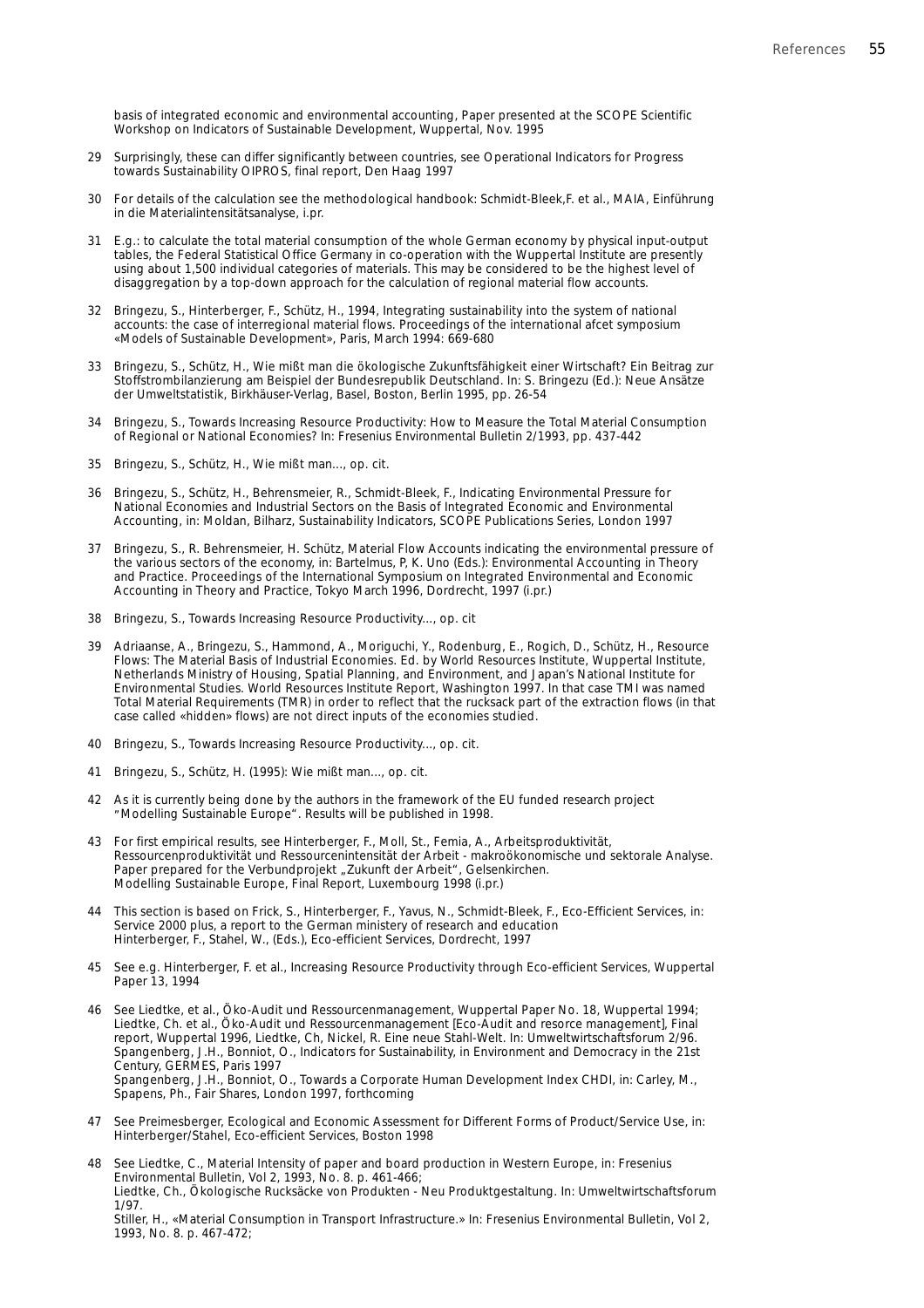Stiller, H., Materialintensitätsanalysen von Transporten - Neue Prioritäten für Instrumente? In: Köhn, J. and M. Welfens (Eds.): Neue Ansätze in der Umweltökonomie. Marburg: Metropolis Verlag, 1996. Kranendonk, S. und Bringezu, S., Major Material Flows Associated with Orange Juice Consumption in Germany, in: Fresenius Environmental Bulletin, Vol 2, 1993, No. 8, p. 455-460 Manstein, Ch., Das Elektrizitätsmodul im MIPS-Konzept, Wuppertal Paper 51, Wuppertal 1996 and the series of papers material intensity analysis of different basic and construction materials: Vol. 1, Merten, T. et al., Beton und Stahl, Wuppertal Paper 27, Wuppertal 1995 Vol. 2, Rohn, H. et al., Aluminium, Wuppertal Paper 37, Wuppertal 1995 Vol. 3, Liedtke, Ch. et al., Die Stahlveredler Ferro-Chrom und Ferro-Nickel, Wuppertal Paper 38, Wuppertal 1995 Vol. 4, Markus, D. et al., PVC, Wuppertal Paper 63 Wuppertal 1996 Vol. 5, Wurbs, J. et al., Glas, Wuppertal Paper 64, Wuppertal 1996 Vol. 6, Nickel, R., Liedtke, Ch., Holz, Wuppertal Paper 65, 1996 49 See Tischner, U., Schmidt-Bleek, F., Designing goods with MIPS, in: Fresenius Environmental Bulletin, Vol. 2, 1993, No. 8., p. 479-484.

- Tischner, U., Die Kühlkammer: Ein umweltfreundliches Kühlkonzept für den Haushalt, Bergische Universität Gesamthochschule, Wuppertal 1993 Meta, A., Ein umweltfreundliches Gerät zur Bodenreinigung im Haushalt, Bergische Universität Gesamthochschule, Wuppertal 1994
- 50 United Nations Conference on Environment and Development, Agenda 21, Conches, Switzerland 1992
- 51 Spangenberg, J.H., Malley, J., Schmidt-Bleek, F.
- 52 Hinterberger et al. 1996, op. cit.; Kunz, N.W., Spangenberg, J.H., Aufklärung tut not, in: Neue Gesellschaft 7, Juli 1988; Spangenberg, J.H., Forschungsfreiheit und Sozialbindung der Wissenschaft, in: Grosch, K. et al. (Ed.), Herstellung der Natur ?, Frankfurt 1990
- 53 Jesinghaus, J., What is EXTASY ? A short answer, EUROSTAT paper, Luxembourg 1994
- 54 OECD, Environmental Indicators, A Preliminary Set, Paris 1991 OECD, Core Set of Indicators for Environmental Performance Reviews, Paris 1993
- 55 WWF International, Indicators for Sustainable Development, London 1994
- 56 For a more detailed analysis see e.g. Hille, J., The Environmental Space Concept, implications for Environmental Reporting, Policies and Assessments, Report for the EEA Expert Corner, Copenhagen 1998
- 57 Stanners, D. Bordeau, Ph., (Eds.), Europe's Environment The Dobris Assessment, EEA, Copenhagen 1995
- 58 EEA (Ed.), Environment in the European Union, Copenhagen 1995
- 59 Weterings, R, Opschoor, J.B., and Opschoor, H., Costanza, R., op. cit RMNO, Towards Environmental Performance Indicators Based on the Notion of Environmental Space; RMNO 96, Rijswijk 1994
- 60 On the level of individual goods and services, this translates into the resource input (mips) per service unit.
- 61 See Siebert, H., Economics of the Environment. Theory and Policy, Berlin 1992 Wicke, L., Umweltökonomie: Eine praxisorientierte Einführung, München 1991, Vahlen, H. et al., Umweltpolitik. Ihre Fortentwicklung unter marktsteuernden Aspekten, Göttingen 1992 Boulding, K.E., The Economics of the Coming Spaceship Earth, in: Beyond Economics, Michigan University Press 1968 Georgescu-Roegen, N., The Entropy Law and the Economic Process, Cambridge/Mass. 1971 Kapp, K.W., The Social Cost of Business Enterprise, Cambridge/Mass. 1950
- 62 See Costanza, R, Ecological Economics, op. cit. Jannson, A.M. et al. (Eds.), Investing in Natural Capital: The Ecological Economics Approach to Sustainability. Washington, DC 1994, Straaten, J. v.d. / Bergh, S.v.d. (Eds.), Concepts, Methods and Policy for Sustainable Development. Washington DC 1994
- 63 See Witt, U., Individualistische Grundlagen der evolutorischen Ökonomik, Tübingen 1987 Dosi, G. et al. (Eds.), Technical Change and Economic Theory, London, New York 1989, Nelson, R.R. / Winter, S.G., An Evolutionary Theory of Economic Change, Cambridge/MA 1982 Anderson, Ph.W. et al., The Economy as an Evolving Complex System, Redwood 1988 Addison-Wesley; Williamson, O.E., The Modern Corporation: Origins, Evolution, Attributes, in: Journal of Economic Literature 19/1981, p. 195-223.
- 64 See Gawel, E., Umweltpolitik durch gemischten Instrumenteneinsatz, Berlin; OECD (Ed.), Environmental Policy, How to Apply Economic Instruments, Paris 1991 Verheyen, R., Spangenberg, J., Von der Abfallwirtschaft zum Stoffstrommanagenment(From Waste Politics to Material Flow Mangement), Study for the Friedrich Ebert Foundation, Bonn 1996
- 65 See for more details, also on the following sections Hinterberger, F. , Luks, F., Stewen, M., Ecological Economic Policy (forthcoming), first published as: Ökologische Wirtschaftspolitik, Berlin/Basel 1996
- 66 See Görres, A., et al., Der Weg zur ökologischen Steuerreform, München 1994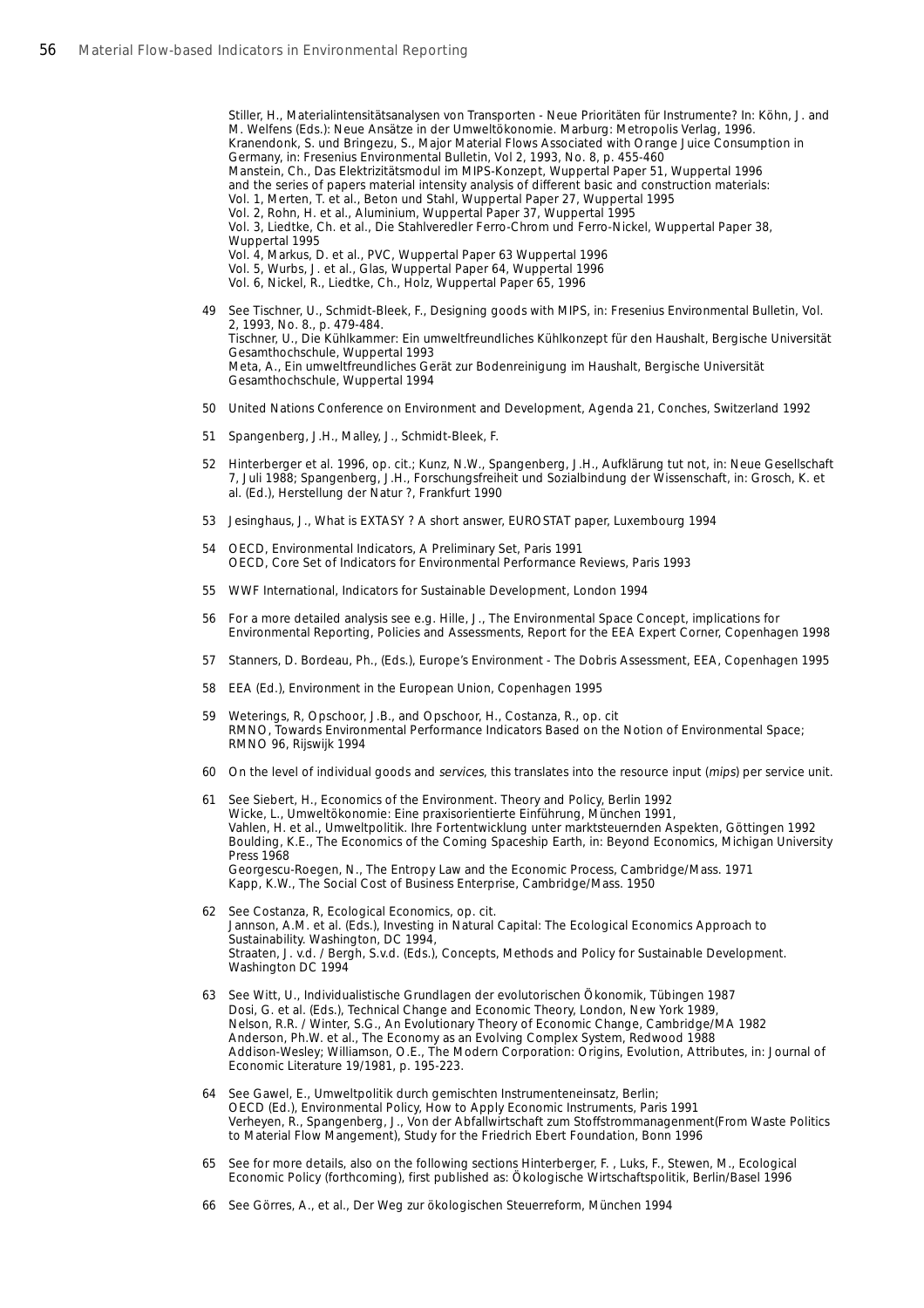- 67 See Stewen, M., Eine Materialinputsteuer zur Reduzierung anthropogener Stoffströme ?, in: Köhn, J., Welfens, M.J. (Eds.), Neue Ansätze in der Umweltökonomie, Marburg 1997
- 68 See Umweltbundesamt (Ed.), «Gesamtkonzept Umweltabgaben/Steuerreform», Bericht für die Umweltministerkonferenz, Berlin 1993
- 69 Dickertmann, D., Diller, K., Subventionswirkungen: Einzel- und gesamtwirtschaftliche Effekte der Subventionspolitik, in: WiSt. Vol. 19, No. 10, 1990, S.478-484; Albrecht, D., Thormählen, T., Subventionen - Politik und Problematik, Europäische Hochschulschriftenreihe Volks- und Betriebswirtschaft, Vol. 659, Frankfurt/Main1985
- 70 Heister, J./ Michaelis, P., Umweltpolitik mit handelbaren Emissionsrechten: Möglichkeiten zur Verringerung der Kohlenmonoxid- und Stickoxidemissionen, Tübingen 1991 Mohr, G. et al., Erfolgsbedingungen von Zertifikatelösungen in der Umweltpolitik - am Beispiel der Novelle US-Clean Air Act von 1990, ZfU 4/1994, pp. 473-505
- 71 Lemmer, A., MI-Zertifikate als Instrument zukunftsfähiger Ökopolitik, Wuppertal Paper 58, Wuppertal 1996
- 72 Statistisches Bundesamt, Fachserie 19, Reihe 5, Umweltökonomische Gesamtrechnungen -Material- und Energieflußrechnungen (Economic-Environmental-Accounting, Material- and Energy- Flow Accounting), Wiesbaden 1995
- 73 Most famous amongst all early warnings is the Club of Rome Report, Meadows et al., Limits to growth, 1972, and efficiency strategy promoted by Amory Lovins ever since.
- 74 See for example Jänicke, M., et al., Umweltentlastung..., op. cit.
- 75 Jänicke, M. et al., The Development of «Dirty Industries»..., op. cit.
- 76 Some scenarios for Europe are analysed in Spangenberg, J.H. (Ed), Towards Sustainable Europe, op. cit.
- 77 NACE Revision 1, General Industrial Classification of Economic Activities within the European Communities, as described in: Europe's Environment: Statistical Compendium for the Dobris Assessment, Copenhagen/Brussels 1995.
- 78 SIO, Systematik der Produktionsbereiche in Input-Output-Rechnungen (Systematics of production sectors in Input-output tables), Statistisches Bundesamt, Wiesbaden 1991
- 79 Eurostat, Vol. 4A, Energy Statistical Yearbooks, and Vol. 4C: Energy Balance Sheets; also: United Nations (Eds.), Statistical Yearbook, New York 1995
- 80 United Nations, Energy Statistics Yearbooks, New York, various volumes
- 81 Manstein, C., Das Elektrizitätsmodul im MIPS-Konzept, Wuppertal Paper 51, Wuppertal 1996 (providing a Materialintensity analysis of the German electricity supply in 1991).
- 82 Manstein, C. op. cit.
- 83 NACE Revision 1, op. cit.
- 84 Stiller, H., Materialintensitätsanalysen von Transportleistungen: (1) Seeschiffahrt, (2) Binnenschiffahrt, Wuppertal Papers 40 and 41, Wuppertal 1995 (Material intensity analysis of transport services: (1) sea navigation and (2) inland navigation).
- 85 EUROSTAT, Europe's Environment, op. cit.; United Nations, Statistical Yearbooks, op. cit.
- 86 H. Stiller, op. cit.
- 87 NACE Revision 1, op. cit., (see case study I)
- 88 e.g. Scholz, 1994, Baustoffkenntnis (knowledge on construction materials)
- 89 UN Industrial Statistics Yearbooks, Volume II, New York
- 90 Statistisches Bundesamt, Außenhandelsstatistik (Federal Statistical Office, Foreign Trade Statistics)
- 91 Wuppertal Institute, Department of material flows and structural change, unpublished
- 92 Metallgesellschaft AG, Metallstatistik Aluminium (Metal association Ltd., metal statistics: aluminium); Statistisches Jahrbuch der Stahlindustrie (Statistical yearbook of the steel industry: steel)
- 93 Statistisches Bundesamt, Lange Reihen zur Wirtschaftsentwicklung 1992, and Abfallbeseitigung im produzierenden Gewerbe und in Krankenhäusern, (Federal Statistical Office Germany, Long-term data for the economic development 1992, and Waste deposition in the producing industry and in hospitals)
- 94 E.g.: Stiller, H., op. cit.
- 95 1988 was chosen as the reference year due to the availability of recent, relatively complete data sets on the global level from the UN Industrial Statistics Yearbook 1990